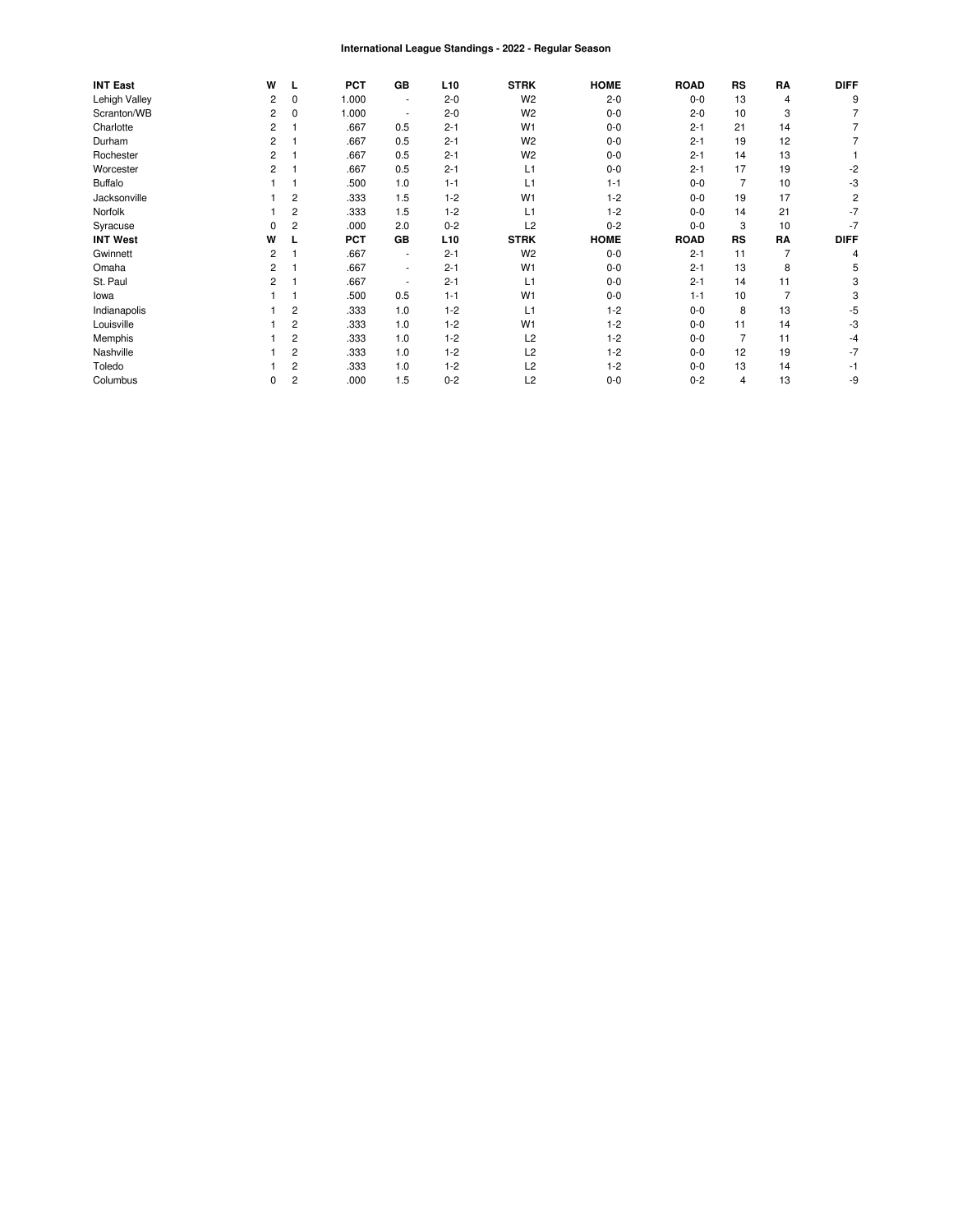#### **International Hitting Leaders - 2022 - Regular Season - Qualified Players**

|                                                                                                           |                                                                                                                                                          | <b>AVG</b>                                                                                                                                       |                                                                                                    | HR                                                                                                                                                                                                                          |                                                                                                                                           |                                                                                                                                                                         |                                | RBI                                                                                                                     |                                                                                                        |                                                          |                                                                                                                                                             | <b>OBP</b>                                                                                                                                                |                                                                                                                      |                                                                                                                                                                                           |
|-----------------------------------------------------------------------------------------------------------|----------------------------------------------------------------------------------------------------------------------------------------------------------|--------------------------------------------------------------------------------------------------------------------------------------------------|----------------------------------------------------------------------------------------------------|-----------------------------------------------------------------------------------------------------------------------------------------------------------------------------------------------------------------------------|-------------------------------------------------------------------------------------------------------------------------------------------|-------------------------------------------------------------------------------------------------------------------------------------------------------------------------|--------------------------------|-------------------------------------------------------------------------------------------------------------------------|--------------------------------------------------------------------------------------------------------|----------------------------------------------------------|-------------------------------------------------------------------------------------------------------------------------------------------------------------|-----------------------------------------------------------------------------------------------------------------------------------------------------------|----------------------------------------------------------------------------------------------------------------------|-------------------------------------------------------------------------------------------------------------------------------------------------------------------------------------------|
| #<br>$\mathbf{1}$<br>$\overline{c}$<br>3<br>$\overline{4}$<br>4<br>6<br>6<br>6<br>6                       | Player<br>Barrera, T<br>Westbrook, J<br>Fitzgerald, R<br>Guthrie, D<br>Proctor, F<br>Davis, J<br>Engelmann, J<br>Giambrone, T<br>Haley, J<br>10 Jones, J | Team<br><b>ROC</b><br><b>NAS</b><br><b>WOR</b><br>LHV<br><b>DUR</b><br><b>NAS</b><br>COL<br><b>IOW</b><br><b>DUR</b><br><b>NOR</b>               | <b>AVG</b><br>.714<br>.667<br>.636<br>.556<br>.556<br>.500<br>.500<br>.500<br>.500<br>.462         | # Player<br>Fitzgerald, R<br>$\mathbf{1}$<br>2 Diaz, Y<br>2 Florial, E<br>2 Haley, J<br>2 Kreidler, R<br>Leblanc, C<br>2<br>2 Pérez, C<br>2 Pratto, N<br>2<br>Singleton, J<br>2 Valaika, P                                  | Team<br><b>WOR</b><br><b>NOR</b><br><b>SWB</b><br><b>DUR</b><br><b>TOL</b><br><b>JAX</b><br><b>CLT</b><br>OMA<br><b>NAS</b><br><b>GWN</b> | HR<br>3<br>$\mathbf{2}$<br>$\overline{2}$<br>$\overline{c}$<br>$\overline{c}$<br>$\overline{c}$<br>$\overline{c}$<br>$\overline{c}$<br>$\overline{c}$<br>$\overline{c}$ | $\mathbf{1}$<br>4<br>8         | # Player<br>1 Diaz, Y<br>1 Pérez, C<br>Pratto, N<br>4 Casey, D<br>4 Fitzgerald, R<br>4 Jones, R<br>Valaika, P<br>6 tied | Team<br><b>NOR</b><br><b>CLT</b><br><b>OMA</b><br><b>ROC</b><br><b>WOR</b><br><b>CLT</b><br><b>GWN</b> | RBI<br>6<br>6<br>6<br>5<br>5<br>5<br>5<br>$\overline{4}$ | #<br>$\mathbf{1}$<br>$\overline{c}$<br>3<br>4<br>5<br>5<br>5<br>8<br>8<br>10                                                                                | Player<br>Barrera, T<br>Westbrook, J<br>Davis, J<br>Fitzgerald, R<br>Andreoli, J<br>Bonifacio, J<br>Giambrone, T<br>Nogowski, J<br>Refsnyder, R<br>4 tied | Team<br><b>ROC</b><br><b>NAS</b><br><b>NAS</b><br><b>WOR</b><br>LHV<br>LHV<br><b>IOW</b><br><b>GWN</b><br><b>WOR</b> | OBP<br>.750<br>.714<br>.700<br>.667<br>.625<br>.625<br>.625<br>.615<br>.615<br>.600                                                                                                       |
|                                                                                                           |                                                                                                                                                          | <b>SLG</b>                                                                                                                                       |                                                                                                    | <b>OPS</b>                                                                                                                                                                                                                  |                                                                                                                                           |                                                                                                                                                                         |                                | н                                                                                                                       |                                                                                                        |                                                          |                                                                                                                                                             | 2B                                                                                                                                                        |                                                                                                                      |                                                                                                                                                                                           |
| #<br>$\mathbf{1}$<br>$\overline{c}$<br>$\overline{c}$<br>$\overline{\mathbf{4}}$<br>5<br>6<br>6<br>6<br>9 | Player<br>Fitzgerald, R<br>Florial, E<br>Leblanc, C<br>Haley, J<br>Pérez, C<br>Diaz, Y<br>Gonzalez, N<br>Valaika, P<br>Kreidler, R<br>10 Singleton, J    | Team<br><b>WOR</b><br><b>SWB</b><br><b>JAX</b><br><b>DUR</b><br><b>CLT</b><br><b>NOR</b><br><b>JAX</b><br><b>GWN</b><br><b>TOL</b><br><b>NAS</b> | <b>SLG</b><br>1.455<br>1.429<br>1.429<br>1.250<br>1.083<br>1.000<br>1.000<br>1.000<br>.923<br>.909 | Player<br>#<br>$\mathbf{1}$<br>Fitzgerald, R<br>$\overline{c}$<br>Florial, E<br>3<br>Leblanc, C<br>4<br>Haley, J<br>5<br>Barrera, T<br>Diaz, Y<br>6<br>6<br>Gonzalez, N<br>Pérez, C<br>8<br>9<br>Valaika, P<br>10<br>2 tied | Team<br><b>WOR</b><br><b>SWB</b><br><b>JAX</b><br><b>DUR</b><br><b>ROC</b><br><b>NOR</b><br><b>JAX</b><br><b>CLT</b><br><b>GWN</b>        | <b>OPS</b><br>2.122<br>1.985<br>1.929<br>1.806<br>1.607<br>1.500<br>1.500<br>1.468<br>1.462<br>1.389                                                                    | $\mathbf{1}$<br>2<br>3         | # Player<br>Fitzgerald, R<br>Jones, J<br>13 tied                                                                        | Team<br><b>WOR</b><br><b>NOR</b>                                                                       | н<br>$\overline{7}$<br>6<br>5                            | #<br>$\mathbf{1}$<br>$\overline{c}$<br>$\overline{c}$<br>$\sqrt{2}$<br>$\overline{c}$<br>$\overline{c}$<br>$\sqrt{2}$<br>$\overline{c}$<br>$\sqrt{2}$<br>10 | Player<br>García, R<br>Cave, J<br>Demeritte, T<br>Gonzalez, N<br>Jones, J<br>Pérez, C<br>Remillard, Z<br>Short, Z<br>Toffey, W<br>51 tied                 | Team<br><b>IOW</b><br><b>STP</b><br><b>GWN</b><br>JAX<br><b>NOR</b><br><b>CLT</b><br><b>CLT</b><br>TOL<br>LHV        | 2B<br>3<br>$\overline{\mathbf{c}}$<br>$\overline{\mathbf{c}}$<br>$\overline{c}$<br>$\overline{c}$<br>$\overline{c}$<br>$\overline{c}$<br>$\overline{c}$<br>$\overline{c}$<br>$\mathbf{1}$ |
|                                                                                                           |                                                                                                                                                          | 3B                                                                                                                                               |                                                                                                    | BB                                                                                                                                                                                                                          |                                                                                                                                           |                                                                                                                                                                         |                                | XBH                                                                                                                     |                                                                                                        |                                                          |                                                                                                                                                             | TB                                                                                                                                                        |                                                                                                                      |                                                                                                                                                                                           |
| #<br>1<br>$\overline{c}$                                                                                  | Player<br>Casey, D                                                                                                                                       | Team<br><b>ROC</b><br>10 tied                                                                                                                    | 3B<br>$\overline{c}$<br>$\mathbf{1}$                                                               | # Player<br>1 Andreoli, J<br>Davis, J<br>1<br>3<br>Bonifacio, J<br>3<br>Cardenas, R<br>3<br>Castillo, I                                                                                                                     | Team<br>LHV<br><b>NAS</b><br>LHV<br><b>DUR</b><br><b>OMA</b>                                                                              | <b>BB</b><br>$\overline{4}$<br>$\overline{4}$<br>3<br>3<br>3                                                                                                            | $\mathbf{1}$<br>$\overline{c}$ | # Player<br><b>CLT</b><br>Pérez, C<br>12 tied                                                                           | Team<br>4<br>3                                                                                         | <b>XBH</b>                                               |                                                                                                                                                             | # Player<br>1 Fitzgerald, R<br>2 Pérez, C<br>3 Diaz, Y<br>3 Kreidler, R<br>Valaika, P                                                                     | Team<br><b>WOR</b><br><b>CLT</b><br><b>NOR</b><br><b>TOL</b><br><b>GWN</b>                                           | TВ<br>16<br>13<br>12<br>12<br>12<br>11                                                                                                                                                    |
|                                                                                                           |                                                                                                                                                          |                                                                                                                                                  |                                                                                                    | 3 Freeman, I<br>3<br>Friedl, T<br>Machado, D<br>3<br>3<br>Nogowski, J<br>Refsnyder, R<br>3                                                                                                                                  | COL<br>LOU<br><b>IOW</b><br><b>GWN</b><br><b>WOR</b>                                                                                      | 3<br>3<br>3<br>3<br>3                                                                                                                                                   |                                |                                                                                                                         |                                                                                                        |                                                          | 3<br>6<br>$\overline{7}$                                                                                                                                    | Jones, J<br>6 tied                                                                                                                                        | <b>NOR</b>                                                                                                           | 10                                                                                                                                                                                        |
|                                                                                                           |                                                                                                                                                          | R                                                                                                                                                |                                                                                                    | <b>SB</b>                                                                                                                                                                                                                   |                                                                                                                                           |                                                                                                                                                                         |                                | <b>CS</b>                                                                                                               |                                                                                                        |                                                          |                                                                                                                                                             |                                                                                                                                                           |                                                                                                                      |                                                                                                                                                                                           |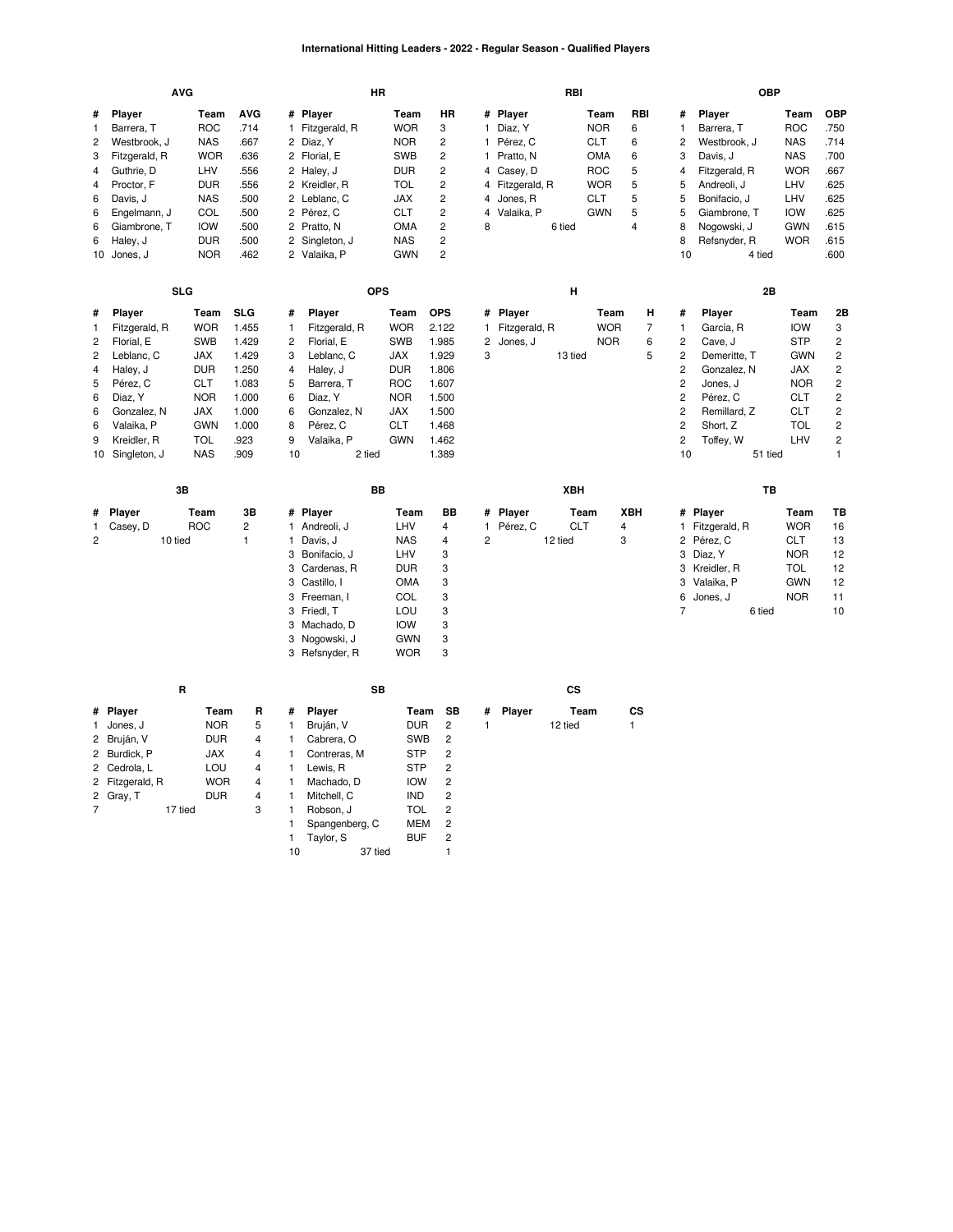### **International Pitching Leaders - 2022 - Regular Season - Qualified Players**

|   |          | <b>ERA</b> |            |   |        | W       |              |                |              | SO.        |                |   |        | GS      |    |
|---|----------|------------|------------|---|--------|---------|--------------|----------------|--------------|------------|----------------|---|--------|---------|----|
|   | # Player | Team       | <b>ERA</b> | # | Player | Team    | W            | #              | Player       | Team       | so             | # | Player | Team    | GS |
| 1 |          | 37 tied    | 0.00       | 1 |        | 27 tied | $\mathbf{1}$ | 1              | Teel, C      | ROC        | 8              |   |        | 54 tied | 1  |
|   |          |            |            |   |        |         |              |                | Toussaint, T | <b>GWN</b> | -8             |   |        |         |    |
|   |          |            |            |   |        |         |              |                | Zeuch, T     | MEM        | 8              |   |        |         |    |
|   |          |            |            |   |        |         |              | 4              | Krook, M     | SWB        | 7              |   |        |         |    |
|   |          |            |            |   |        |         |              | 4              | Muller, K    | <b>GWN</b> |                |   |        |         |    |
|   |          |            |            |   |        |         |              | 4              | Ramírez, E   | <b>ROC</b> | 7              |   |        |         |    |
|   |          |            |            |   |        |         |              | 4              | Rodriguez, N | <b>TOL</b> | $\overline{7}$ |   |        |         |    |
|   |          |            |            |   |        |         |              | $\overline{4}$ | Sands, C     | <b>STP</b> | $\overline{7}$ |   |        |         |    |
|   |          |            |            |   |        |         |              | $\overline{4}$ | Stephens, J  | <b>GWN</b> | - 7            |   |        |         |    |
|   |          |            |            |   |        |         |              | 10             | 4 tied       |            | 6              |   |        |         |    |
|   |          | СG         |            |   |        | SHO     |              |                | G            |            |                |   |        | SV      |    |

|  |  |  |  | # Player Team CG # Player Team SHO # Player Team G # Player Team SV |  |  |  |
|--|--|--|--|---------------------------------------------------------------------|--|--|--|
|  |  |  |  | 1 19 tied 2 1 16 tied 1                                             |  |  |  |

|                | IP          |            |     | <b>AVG</b>    |            |            | <b>WHIP</b>     |            |             |          | <b>WPCT</b> |             |
|----------------|-------------|------------|-----|---------------|------------|------------|-----------------|------------|-------------|----------|-------------|-------------|
| $\#$           | Player      | Team       | ΙP  | # Player      | Team       | <b>AVG</b> | # Player        | Team       | <b>WHIP</b> | # Player | Team        | <b>WPCT</b> |
|                | Allgever, N | <b>BUF</b> | 6.0 | Broom, R      | COL        | .000       | 1 Minaya, J     | <b>STP</b> | 0.00        |          | 12 tied     | 1.000       |
|                | Stephens, J | <b>GWN</b> | 6.0 | Hernandez. D  | <b>WOR</b> | .000       | 1 Montgomery, M | <b>SYR</b> | 0.00        |          |             |             |
| $3^{\circ}$    | Parke, J    | <b>CLT</b> | 5.1 | Minaya, J     | <b>STP</b> | .000       | 3 Sands, C      | <b>STP</b> | 0.20        |          |             |             |
| $\overline{4}$ | Krook, M    | <b>SWB</b> | 5.0 | Montgomery, M | <b>SYR</b> | .000       | 4 Allgeyer, N   | <b>BUF</b> | 0.33        |          |             |             |
| $\overline{4}$ | Lively, B   | LOU        | 5.0 | Singer, J     | LHV        | .000       | 4 Lambert. J    | <b>CLT</b> | 0.33        |          |             |             |
| $\overline{4}$ | Oviedo, J   | <b>MEM</b> | 5.0 | Stratton, H   | <b>IND</b> | .000       | 4 Pineda, M     | TOL        | 0.33        |          |             |             |
| 4              | Sands, C    | <b>STP</b> | 5.0 | Weissert. G   | <b>SWB</b> | .000       | 7 Wesneski, H   | <b>SWB</b> | 0.40        |          |             |             |
| 4              | Wesneski, H | <b>SWB</b> | 5.0 | 8 Allgeyer, N | <b>BUF</b> | .053       | 8 Vespi, N      | <b>NOR</b> | 0.43        |          |             |             |
|                | 4 Wynne, R  | LOU        | 5.0 | 9 Lively, B   | LOU        | .063       | 9<br>5 tied     |            | 0.50        |          |             |             |
| 10             | 7 tied      |            | 4.2 | 9 Sands, C    | <b>STP</b> | .063       |                 |            |             |          |             |             |

# **Triple-A Team Hitting - 2022 - Regular Season**

| Team                             | League     | <b>AVG</b><br>G        | AB           | R              |       |     |                |                |   |    |                | H TB 2B 3B HR RBI BB IBB SO SB CS |    |          |   | <b>OBP</b> | <b>SLG</b> | <b>OPS</b> | SAC SF   |          | <b>HBP</b>     | <b>GIDP</b>    | <b>LOB</b> |
|----------------------------------|------------|------------------------|--------------|----------------|-------|-----|----------------|----------------|---|----|----------------|-----------------------------------|----|----------|---|------------|------------|------------|----------|----------|----------------|----------------|------------|
| Las Vegas Aviators               | PCL        | .318<br>3              | 107          | 14             | 34    | 49  | 6              | 0              | 3 | 13 | 10             | 0                                 | 28 | 4        | 0 | .381       | .458       | .839       | 0        | $\Omega$ |                | 3              | 26         |
| <b>Charlotte Knights</b>         | INT        | .303<br>3              | 109 21 33    |                |       | -51 | 6              | 0              | 4 | 21 | 11             | 0                                 | 19 | $\Omega$ | 2 | .379       | .468       | .847       | 1        |          | 3              | 4              | 21         |
| Salt Lake Bees                   | PCL        | 3<br>.295              | 105 25 31    |                |       | 47  |                | 0              | 3 | 23 | 19             | 0                                 | 22 |          | 3 | .406       | .448       | .854       | $\Omega$ | 2        | $\overline{2}$ | 2              | 22         |
| El Paso Chihuahuas               | PCL        | 3<br>.288              | 111 27 32 52 |                |       |     | 6              |                | 4 | 24 | 24             | $\Omega$                          | 37 | 5        |   | .412       | .468       | .880       | $\Omega$ |          | $\Omega$       | 3              | 28         |
| <b>Gwinnett Stripers</b>         | INT        | .277<br>3              | 101 11 28    |                |       | 48  | 5              | 0              | 5 | 11 | 11             | 0                                 | 33 | 3        |   | .357       | .475       | .832       | $\Omega$ |          | 2              | 2              | 23         |
| Lehigh Valley IronPigs           | INT        | .274<br>$\overline{2}$ |              | 62 13 17       |       | 23  | 6              | 0              | 0 | 9  | 14             |                                   | 16 | 2        |   | .423       | .371       | .794       | 0        | $\Omega$ | 2              | 2              | 17         |
| Durham Bulls                     | INT        | .273<br>3              | 110 19 30    |                |       | 49  |                | 0              | 4 | 17 | 13             | 0                                 | 31 | 4        | 3 | .357       | .445       | .802       | 0        |          | 2              | 0              | 26         |
| Worcester Red Sox                | INT        | .255<br>3              | 102 17 26    |                |       | 48  |                | 0              |   | 15 | 10             | $\Omega$                          | 33 | 4        |   | .339       | .471       | .810       | 0        | $\Omega$ | 3              | $\overline{2}$ | 17         |
| <b>Toledo Mud Hens</b>           | INT        | .252<br>3              | 115 13 29    |                |       | 53  | 6              | 3              | 4 | 11 | 8              |                                   | 46 | 5        | 2 | .298       | .461       | .759       | 0        | 1        | $\Omega$       | 1              | 27         |
| Jacksonville Jumbo Shrimp        | INT        | .248<br>3              | 101          | 19             | 25    | 50  | 6              | $\overline{c}$ | 5 | 19 | $\overline{7}$ | 0                                 | 29 |          |   | .309       | .495       | .804       | 0        | $\Omega$ | 2              | $\overline{2}$ | 13         |
| Indianapolis Indians             | INT        | 3<br>.244              | 86           | 8              | 21    | 34  | 6              | 2              |   | 8  | 8              | 0                                 | 31 | 6        |   | .305       | .395       | .700       |          |          | 0              |                | 22         |
| Reno Aces                        | PCL        | .235<br>3              |              | 98 16 23       |       | 40  | 5              | 0              | 4 | 15 | 18             | 0                                 | 28 | 6        |   | .361       | .408       | .769       | 0        |          | 2              | 2              | 23         |
| Sacramento River Cats            | PCL        | .234<br>3              |              | 94 17 22       |       | 40  | 4              |                | 4 | 17 | 21             | $\Omega$                          | 26 | 4        |   | .374       | .426       | .800       | 1        | $\Omega$ | $\Omega$       | 1              | 26         |
| Louisville Bats                  | INT        | .232<br>3              |              | 95 11 22       |       | 34  | 3              | $\Omega$       | 3 | 10 | 10             | 0                                 | 27 | 0        |   | .311       | .358       | .669       | 0        | $\Omega$ |                | 2              | 17         |
| <b>Oklahoma City Dodgers</b>     | PCL        | .228<br>3              |              | 92 11          | 21    | 34  | $\overline{7}$ | 0              | 2 | 11 | 18             | 0                                 | 29 |          | 2 | .357       | .370       | .727       | 0        |          |                | 1              | 26         |
| <b>Tacoma Rainiers</b>           | PCL        | .227<br>3              |              | 97 10          | 22    | 32  | 4              | 0              | 2 | 10 | 15             | 0                                 | 31 | 8        |   | .336       | .330       | .666       | 0        | 0        |                | 2              | 25         |
| Nashville Sounds                 | INT        | .224<br>3              |              | 98 12 22       |       | 35  | 3              | 2              | 2 | 10 | 14             | 0                                 | 28 | 3        |   | .327       | .357       | .684       | $\Omega$ | $\Omega$ |                | 2              | 23         |
| Omaha Storm Chasers              | INT        | .224<br>3              | 85           | 13             | 19    | 31  | 3              | 0              | 3 | 13 | 17             | 0                                 | 30 |          | 0 | .350       | .365       | .715       | 0        |          | 0              |                | 21         |
| <b>Norfolk Tides</b>             | INT        | .220<br>3              |              | 100 14 22      |       | 36  | 5              | 0              | 3 | 14 | 15             |                                   | 26 | 0        |   | .331       | .360       | .691       | $\Omega$ |          | 2              | 2              | 23         |
| <b>Rochester Red Wings</b>       | INT        | .219<br>3              | 114 14       |                | 25    | 43  | 3              | 3              | 3 | 14 | 9              | 0                                 | 40 |          | 0 | .276       | .377       | .653       | 0        | 0        | 0              | 0              | 22         |
| St. Paul Saints                  | INT        | 3<br>.214              |              | 103 14 22      |       | 38  | 4              | 0              | 4 | 12 | 16             | 0                                 | 29 |          | 0 | .319       | .369       | .688       | $\Omega$ | $\Omega$ | $\Omega$       | 2              | 24         |
| Scranton/Wilkes-Barre RailRiders | INT        | .213<br>$\overline{2}$ | 61           | 10             | 13    | 29  | 4              | 0              | 4 | 10 | 9              | 0                                 | 14 | 4        | 0 | .319       | .475       | .794       | $\Omega$ | 1        | 1              | 3              | 8          |
| Iowa Cubs                        | INT        | $\overline{2}$<br>.194 | 67           | 10             | 13    | 22  | 6              | 0              |   | 8  | 12             | 0                                 | 27 | 3        | O | .325       | .328       | .653       | 0        | $\Omega$ |                |                | 16         |
| <b>Memphis Redbirds</b>          | INT        | .191<br>3              | 89           | $\overline{7}$ | 17    | -25 | 2              | 0              | 2 | 7  | 8              | 0                                 | 36 | 4        |   | .255       | 281        | .536       | 0        |          | 0              | 2              | 13         |
| <b>Syracuse Mets</b>             | INT        | $\overline{2}$<br>.190 | 63           | 3              | 12    | 16  |                | 0              |   | 3  | 3              | 0                                 | 21 | 2        | 0 | .227       | .254       | .481       | $\Omega$ | $\Omega$ | 0              | 3              | 9          |
| <b>Buffalo Bisons</b>            | INT        | .188<br>$\overline{2}$ | 64           | $\overline{7}$ | 12 18 |     | 3              | 0              |   | 6  | 11             | 0                                 | 14 | 3        |   | .333       | .281       | .614       | 0        | 0        | 3              | $\Omega$       | 20         |
| Sugar Land Space Cowboys         | PCL        | .181<br>3              | 94           | 9              | 17    | 26  | 3              | 0              | 2 | 8  | 10             |                                   | 29 | 2        |   | .284       | .277       | .561       | 0        |          | 4              | 2              | 19         |
| Albuquerque Isotopes             | PCL        | .179<br>3              | 95           | 10             | 17    | 18  |                | 0              | 0 | 5  | 20             | 0                                 | 29 |          |   | .316       | .189       | .505       | 0        | 2        | 0              | 2              | 27         |
| <b>Columbus Clippers</b>         | INT        | .167<br>$\overline{2}$ | 66           | 4              | 11    | 19  | 2              | 0              | 2 | 3  | 10             | 0                                 | 18 | 2        |   | .286       | .288       | .574       | 0        | $\Omega$ |                |                | 19         |
| <b>Round Rock Express</b>        | <b>PCL</b> | .156<br>3              |              | 96 10 15       |       | 21  | 3              | ŋ              |   | 9  | 8              | ŋ                                 | 37 | 2        | O | 221        | .219       | .440       | O        | $\Omega$ | O              | $\Omega$       | 13         |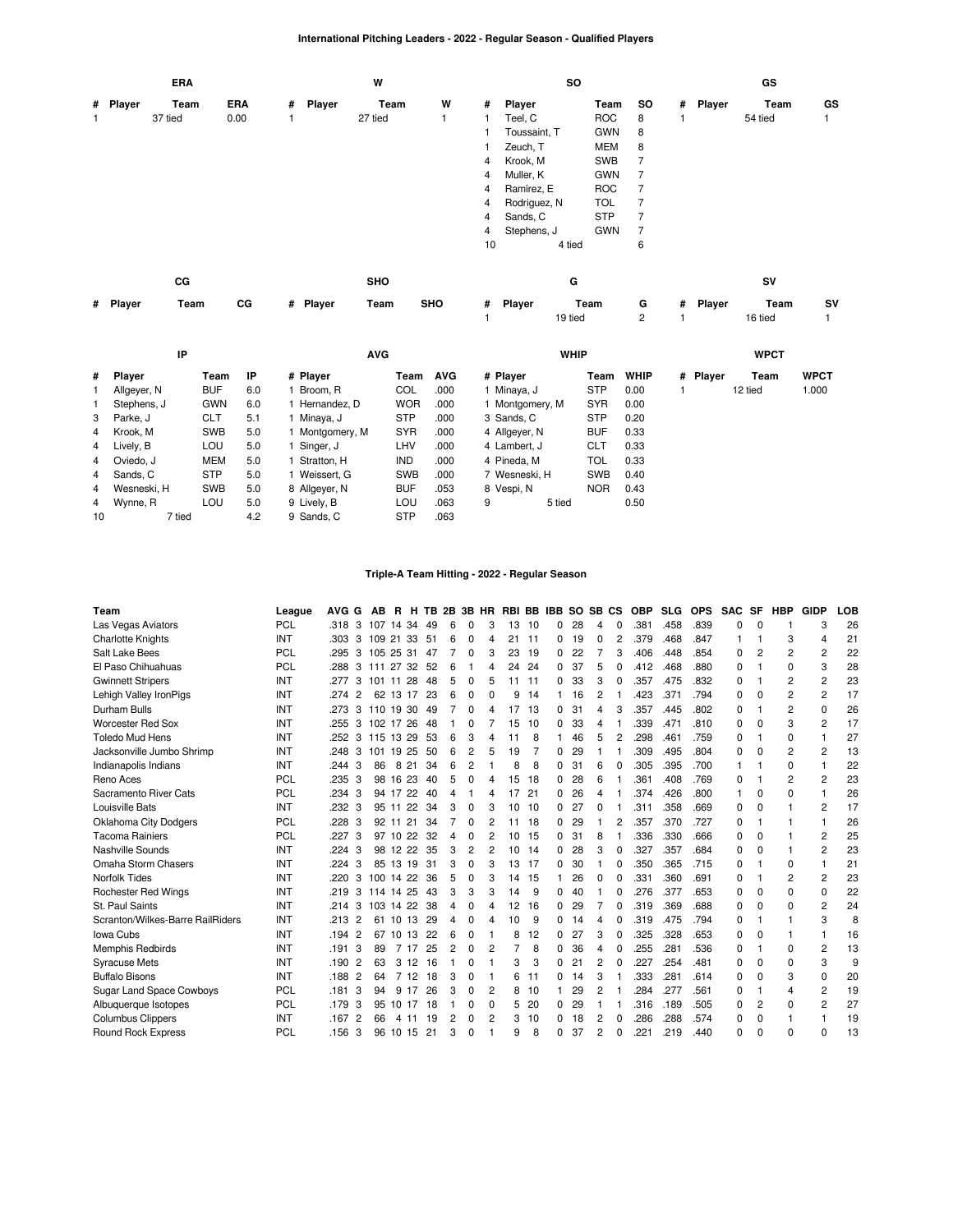#### **Triple-A Team Pitching - 2022 - Regular Season**

| Team                             | League W L ERA G GS CG SHO GF HLD SV SVO |    |                   |                |                |             |   |                |   |                |                 |                |    |                |                |     |       |     |                |          |      |           | IP H R ER HR HB BB IBB SO WP BK WHIP AVG GO/AO GIDP |                | TBF AB   |         |
|----------------------------------|------------------------------------------|----|-------------------|----------------|----------------|-------------|---|----------------|---|----------------|-----------------|----------------|----|----------------|----------------|-----|-------|-----|----------------|----------|------|-----------|-----------------------------------------------------|----------------|----------|---------|
| Lehigh Valley IronPigs           | INT                                      |    | 20 1.50 2         |                | $\overline{2}$ | $\mathbf 0$ | 0 | $\overline{c}$ |   | 0              | 0 18.0 11       | $\overline{4}$ | 3  | 2              |                | 110 | 0     | 18  | 6              | 0        |      | 1.17 .167 | 0.76                                                |                | 77       | 66      |
| Scranton/Wilkes-Barre RailRiders | INT                                      |    | 2 0 1.50          | $\overline{2}$ | $\overline{2}$ | $\Omega$    |   | $\overline{2}$ | 2 | -1             | 1 18.0 12       | 3              | 3  | -1             | 0              | 3   | 0     | 21  | 2              | 0        |      | 0.83 .190 | 2.33                                                | 3              | 66       | 63      |
| <b>Oklahoma City Dodgers</b>     | <b>PCL</b>                               |    | 2 1 2.00 3        |                | 3              | $\Omega$    | 0 | 3              | 4 | -1             | 2 27.0 17 10    |                | 6  | $\Omega$       | 0              | 20  | 0     | 29  | 8              | $\Omega$ | 1.37 | .179      | 0.96                                                | 2              | 18<br>1  | 95      |
| <b>Gwinnett Stripers</b>         | INT                                      | 21 | 2.42 <sub>3</sub> |                | 3              | $\Omega$    | 0 | 3              | 5 | 2              | 2 26.0 17       | 7              |    | 2              | 0              | 8   | 0     | 36  | 0              | 0        | 0.96 | .191      | 1.31                                                | 2              | 98       | 89      |
| Omaha Storm Chasers              | INT                                      | 21 | 2.86              | 3              | 3              | $\mathbf 0$ | 0 | 3              | 2 | 1              | 1 22.0 21       | 8              |    |                | 0              | 8   | 0     | 31  | 2              |          | 1.32 | .244      | 1.57                                                |                | 96       | 86      |
| Sacramento River Cats            | PCL                                      |    | 30 3.00 3         |                | 3              | $\Omega$    |   | 3              |   | -1             | 2 27.0 17 9     |                | 9  | 2              | 4              | 10  |       | 29  |                | 0        | 1.00 | .181      | 1.23                                                | 2              | 09<br>-1 | 94      |
| <b>Rochester Red Wings</b>       | INT                                      |    | 2 1 3.10 3        |                | 3              | $\Omega$    | 0 | 3              |   | -1             | 2 29.0 29 13 10 |                |    | 4              | ŋ              | 8   |       | 46  | 0              | 0        | 1.28 | .252      | 0.95                                                | 1              | 124 115  |         |
| Iowa Cubs                        | INT                                      | 11 | 3.18              | $\overline{2}$ | $\overline{2}$ | $\Omega$    | 0 | $\overline{2}$ |   | -1             | 1 17.0 12       | 7              | 6  |                | 3              | 11  | 0     | 14  | 2              | $\Omega$ | 1.35 | .188      | 1.24                                                | 0              | 78       | 64      |
| El Paso Chihuahuas               | <b>PCL</b>                               |    | 30 3.33 3         |                | 3              | $\Omega$    | 0 | 3              |   | -1             | 1 27.0 15 10 10 |                |    |                |                | 8   | 0     | 37  | 3              | $\Omega$ |      | 0.85 .156 | 1.20                                                | 0              | 104      | 96      |
| Salt Lake Bees                   | PCL                                      |    | 2 1 3.46          | 3              | 3              | $\Omega$    | 0 | 3              | 2 | $\Omega$       | 0 26.0 22 10 10 |                |    | $\overline{2}$ |                | 15  | 0     | 31  | 2              | 2        | 1.42 | .227      | 0.83                                                | 2              | 13<br>-1 | 97      |
| St. Paul Saints                  | INT                                      |    | 2 1 3.46 3        |                | 3              | $\Omega$    | 0 | 3              | 1 | $\overline{2}$ | 4 26 0 22 11 10 |                |    | 3              | 1.             | 10  | 0     | 27  | 3              | $\Omega$ | 1.23 | .232      | 1.19                                                | 2              | 106      | 95      |
| <b>Toledo Mud Hens</b>           | INT                                      |    | 1 2 3.60 3        |                | 3              | 0           |   | 3              | 2 | 0              | 1 30.0 25 14 12 |                |    | 3              | 0              | 9   | 040   |     | 5              | 0        | 1.13 | .219      | 1.13                                                | 0              | 123 114  |         |
| <b>Memphis Redbirds</b>          | INT                                      |    | 1 2 3.67 3        |                | 3              | $\Omega$    | 0 | 3              |   | -1             | 1 27 0 28 11 11 |                |    | 5              | 2              | 11  | 0     | -33 |                | 0        | 1.44 | .277      | 0.64                                                | 2              | 115 101  |         |
| Durham Bulls                     | INT                                      |    | 2 1 3.76          | 3              | 3              | $\Omega$    | 0 | 3              | 4 | -1             | 2 26.1 22 12 11 |                |    | 2              |                | 114 | 0     | 28  | 5              | $\Omega$ | 1.37 | .224      | 0.92                                                | 2              | 114 98   |         |
| Albuquerque Isotopes             | <b>PCL</b>                               |    | 1 2 3.96 3        |                | 3              | $\mathbf 0$ | 0 | 3              | 2 | -1             | 2 25.0 21 11 11 |                |    | 2              |                | 18  | 0     | 29  | $\overline{2}$ | 0        | 1.56 | .228      | 0.87                                                |                | 112      | -92     |
| <b>Buffalo Bisons</b>            | INT                                      |    | 1 1 4.00 2        |                | $\overline{2}$ | $\Omega$    | 0 | $\overline{c}$ | 2 | -1             | 1 18.0 13 10    |                | -8 |                |                | 12  | 0     | 27  |                | 0        | 1.39 | .194      | 1.25                                                |                | 80       | 67      |
| Louisville Bats                  | INT                                      | 12 | 4.00 3            |                | 3              | $\Omega$    | 0 | 3              | 0 | -1             | 1 27.0 22 14 12 |                |    | 4              | 0              | 16  | 0     | 29  | 2              | $\Omega$ | 1.41 | .214      | 1.26                                                | 2              | 119 103  |         |
| Reno Aces                        | PCL                                      |    | 2 1 4.15          | 3              | 3              | $\Omega$    | 0 | 3              | 2 | $\overline{2}$ | 2 26.0 34 14 12 |                |    | 3              |                | 10  | 0     | 28  | $\Omega$       | $\Omega$ | 1.69 | .318      | 1.25                                                | 3              | 118 107  |         |
| <b>Charlotte Knights</b>         | INT                                      |    | 2 1 4.61          | 3              | 3              | $\Omega$    | 0 | 3              | 2 | -1             | 3 27 1 22 14 14 |                |    | 3              | $\overline{2}$ | 15  | 1     | 26  | 1              | $\Omega$ | 1.35 | .220      | 1.30                                                | 2              | 118 100  |         |
| Nashville Sounds                 | INT                                      |    | 1 2 4.67 3        |                | 3              | $\Omega$    | 0 | 3              | 3 | 0              | 1 27.0 30 19 14 |                |    | 4              | $\overline{2}$ | 13  | 0     | 31  | 4              | 0        | 1.59 | .273      | 0.85                                                | 0              | 126 110  |         |
| Las Vegas Aviators               | <b>PCL</b>                               |    | 1 2 5.00          | 3              | 3              | $\Omega$    | 0 | 3              | 0 | -1             | 3 27.0 23 16 15 |                |    | 4              | 2              | 18  | 0     | 28  | 2              |          | 1.52 | .235      | 0.85                                                | 2              | 120      | -98     |
| <b>Syracuse Mets</b>             | INT                                      |    | 0 2 5.00 2        |                | $\overline{2}$ | $\Omega$    | 0 | $\overline{2}$ | 2 | $\Omega$       | 1 18.0 13 10 10 |                |    | Δ              |                | 9   | 0, 14 |     |                | $\Omega$ | 1.22 | .213      | 0.94                                                | 3              | 72       | 61      |
| Indianapolis Indians             | INT                                      |    | 1 2 5.09 3        |                | 3              | $\Omega$    | 0 | 3              | 0 | -1             | 1 23.0 19 13 13 |                |    | 3              | 0              | 17  | 0     | 30  | 2              | 0        | 1.57 | .224      | 0.76                                                |                | 103      | -85     |
| Norfolk Tides                    | INT                                      |    | 1 2 5 14          | 3              | 3              | $\Omega$    | 0 | 3              | 0 | $\Omega$       | 1 28.0 33 21 16 |                |    | 4              | 3              | 11  | 0, 19 |     | $\Omega$       |          | 1.57 | .303      | 1.27                                                | 4              | 125 109  |         |
| Jacksonville Jumbo Shrimp        | INT                                      |    | 1 2 5.33 3        |                | 3              | $\Omega$    | 0 | 3              | 0 | $\Omega$       | 1 27.0 26 17 16 |                |    |                |                | 310 | 0     | 33  | 2              |          | 1.33 | .255      | 1.05                                                | $\overline{2}$ | 115 102  |         |
| Sugar Land Space Cowboys         | PCL                                      |    | 0 3 5.92 3        |                | 3              | 0           | 0 | 3              | 0 | $\mathbf 0$    | 1 24.1 22 17 16 |                |    | 4              | 0              | 21  | 0     | 26  |                | 0        | 1.77 | .234      | 0.81                                                |                | -1<br>16 | 94      |
| Worcester Red Sox                | INT                                      |    | 2 1 6.23 3        |                | 3              | $\Omega$    | 0 | 3              | 3 | $\overline{2}$ | 2 26.0 25 19 18 |                |    | 5              | 2              | 7   | 0     | 29  |                | 0        | 1.23 | .248      | 0.96                                                | 2              | 110 101  |         |
| <b>Columbus Clippers</b>         | INT                                      |    | 02 6.75 2         |                | 2              | $\Omega$    | 0 | $\overline{c}$ | 1 | 0              | 1 16.0 17 13 12 |                |    | 0              | 2              | 14  |       | 16  |                | 0        | 1.94 | .274      | 0.81                                                | 2              | 78       | - 62    |
| <b>Round Rock Express</b>        | <b>PCL</b>                               |    | 0 3 8.33 3        |                | 3              | $\Omega$    | 0 | 3              | 2 | $\Omega$       | 1 27.0 32 27 25 |                |    | 4              | 0              | 24  | 0     | 37  | 4              |          | 2.07 | .288      | 0.87                                                | 3              | -1       | 136 111 |
| <b>Tacoma Rainiers</b>           | PCL                                      |    | 1 2 8.33 3        |                | 3              | $\Omega$    | 0 | 3              |   | -1             | 2 27.0 31 25 25 |                |    | 3              | $\overline{2}$ | 19  | 0     | 22  | $\overline{2}$ | $\Omega$ | 1.85 | .295      | 1.25                                                | 2              | 128 105  |         |

# **Triple-A Team Fielding - 2022 - Regular Season**

| Team                             | League     | <b>PCT</b> | G              | GS | ТC  | PO | А  | Е           | DP | <b>TP</b> | PB             | <b>CWP</b>     | <b>SB</b>      | CS          |
|----------------------------------|------------|------------|----------------|----|-----|----|----|-------------|----|-----------|----------------|----------------|----------------|-------------|
| Memphis Redbirds                 | INT        | 1.000      | 3              | 3  | 103 | 81 | 22 | $\mathbf 0$ | 4  | 0         | $\Omega$       |                | 3              | 0           |
| Salt Lake Bees                   | <b>PCL</b> | 1.000      | 3              | 3  | 101 | 78 | 23 | $\mathbf 0$ | 2  | 0         |                | 2              | 8              |             |
| <b>Toledo Mud Hens</b>           | INT        | .992       | 3              | 3  | 121 | 90 | 30 | -1          |    | 0         | $\Omega$       | 5              |                | $\Omega$    |
| <b>Charlotte Knights</b>         | INT        | .991       | 3              | 3  | 115 | 82 | 32 | -1          | 2  | 0         |                |                | 0              | 0           |
| <b>Gwinnett Stripers</b>         | INT        | .991       | 3              | 3  | 110 | 80 | 29 |             | 4  | 0         | 0              | 0              | 4              | 0           |
| El Paso Chihuahuas               | <b>PCL</b> | .991       | 3              | 3  | 108 | 81 | 26 | 1           |    | 0         | $\Omega$       | 3              | $\overline{2}$ | 0           |
| St. Paul Saints                  | INT        | .991       | 3              | 3  | 108 | 78 | 29 | 1           | 2  | 0         | $\overline{2}$ | 3              | $\Omega$       |             |
| <b>Worcester Red Sox</b>         | INT        | .991       | 3              | 3  | 107 | 78 | 28 | -1          | 2  | 0         | $\Omega$       |                |                |             |
| Durham Bulls                     | INT        | .990       | 3              | 3  | 105 | 79 | 25 | 1           | 2  | 0         | $\overline{2}$ | 5              | 3              | 0           |
| Albuquerque Isotopes             | <b>PCL</b> | .990       | 3              | 3  | 97  | 75 | 21 | 1           | 2  | 0         | $\Omega$       | 2              |                | 2           |
| Indianapolis Indians             | INT        | .988       | 3              | 3  | 86  | 69 | 16 | -1          | 2  | 0         | 0              | 2              |                | 0           |
| Scranton/Wilkes-Barre RailRiders | INT        | .987       | $\overline{2}$ | 2  | 78  | 54 | 23 | -1          | 3  | 0         | $\Omega$       | $\overline{2}$ | 2              | $\mathbf 0$ |
| <b>Syracuse Mets</b>             | INT        | .987       | $\overline{2}$ | 2  | 77  | 54 | 22 | -1          | 4  | 0         | $\Omega$       |                | Δ              | 0           |
| <b>Buffalo Bisons</b>            | INT        | .986       | 2              | 2  | 72  | 54 | 17 | 1           |    | 0         |                |                | 3              | 0           |
| Lehigh Valley IronPigs           | INT        | .986       | $\overline{2}$ | 2  | 70  | 54 | 15 | -1          |    | 0         | 0              | 6              | $\overline{2}$ | 0           |
| <b>Tacoma Rainiers</b>           | PCL        | .983       | 3              | 3  | 119 | 81 | 36 | 2           | 2  | 0         | 0              | 2              | 7              | 3           |
| Sacramento River Cats            | <b>PCL</b> | .982       | 3              | 3  | 110 | 81 | 27 | 2           | 2  | 0         | $\Omega$       |                | 2              |             |
| Reno Aces                        | PCL        | .982       | 3              | 3  | 109 | 78 | 29 | 2           | 3  | 0         | $\Omega$       | 0              |                | $\Omega$    |
| Las Vegas Aviators               | <b>PCL</b> | .981       | 3              | 3  | 108 | 81 | 25 | 2           | 4  | 0         |                | 2              | 6              |             |
| Jacksonville Jumbo Shrimp        | INT        | .972       | 3              | 3  | 109 | 81 | 25 | 3           | 4  | 0         | $\Omega$       | $\overline{2}$ | 4              |             |
| Omaha Storm Chasers              | INT        | .966       | 3              | 3  | 89  | 66 | 20 | 3           |    | 0         | 0              | 2              | 6              | 0           |
| Louisville Bats                  | INT        | .965       | 3              | 3  | 114 | 81 | 29 | 4           | 2  | 0         | 0              | 2              | 7              | 0           |
| <b>Oklahoma City Dodgers</b>     | <b>PCL</b> | .964       | 3              | 3  | 112 | 81 | 27 | 4           | 2  | 0         |                | 8              |                |             |
| Nashville Sounds                 | INT        | .963       | 3              | 3  | 109 | 81 | 24 | 4           |    | 0         |                | 4              | 4              | 3           |
| <b>Norfolk Tides</b>             | INT        | .962       | 3              | 3  | 131 | 84 | 42 | 5           | 5  | 0         | $\Omega$       | $\Omega$       | $\Omega$       | 2           |
| Sugar Land Space Cowboys         | PCL        | .958       | 3              | 3  | 95  | 73 | 18 | 4           |    | 0         | $\Omega$       |                | 4              |             |
| <b>Rochester Red Wings</b>       | INT        | .955       | 3              | 3  | 111 | 87 | 19 | 5           |    | 0         |                | 0              | 5              | 2           |
| <b>Round Rock Express</b>        | PCL        | .954       | 3              | 3  | 108 | 81 | 22 | 5           | 4  | 0         |                |                | 5              | $\Omega$    |
| Iowa Cubs                        | INT        | .945       | $\overline{2}$ | 2  | 73  | 51 | 18 | 4           |    | 0         | 0              | 2              | 3              |             |
| <b>Columbus Clippers</b>         | INT        | .940       | 2              | 2  | 67  | 48 | 15 | 4           | 3  | 0         | $\Omega$       | $\overline{7}$ | $\overline{2}$ |             |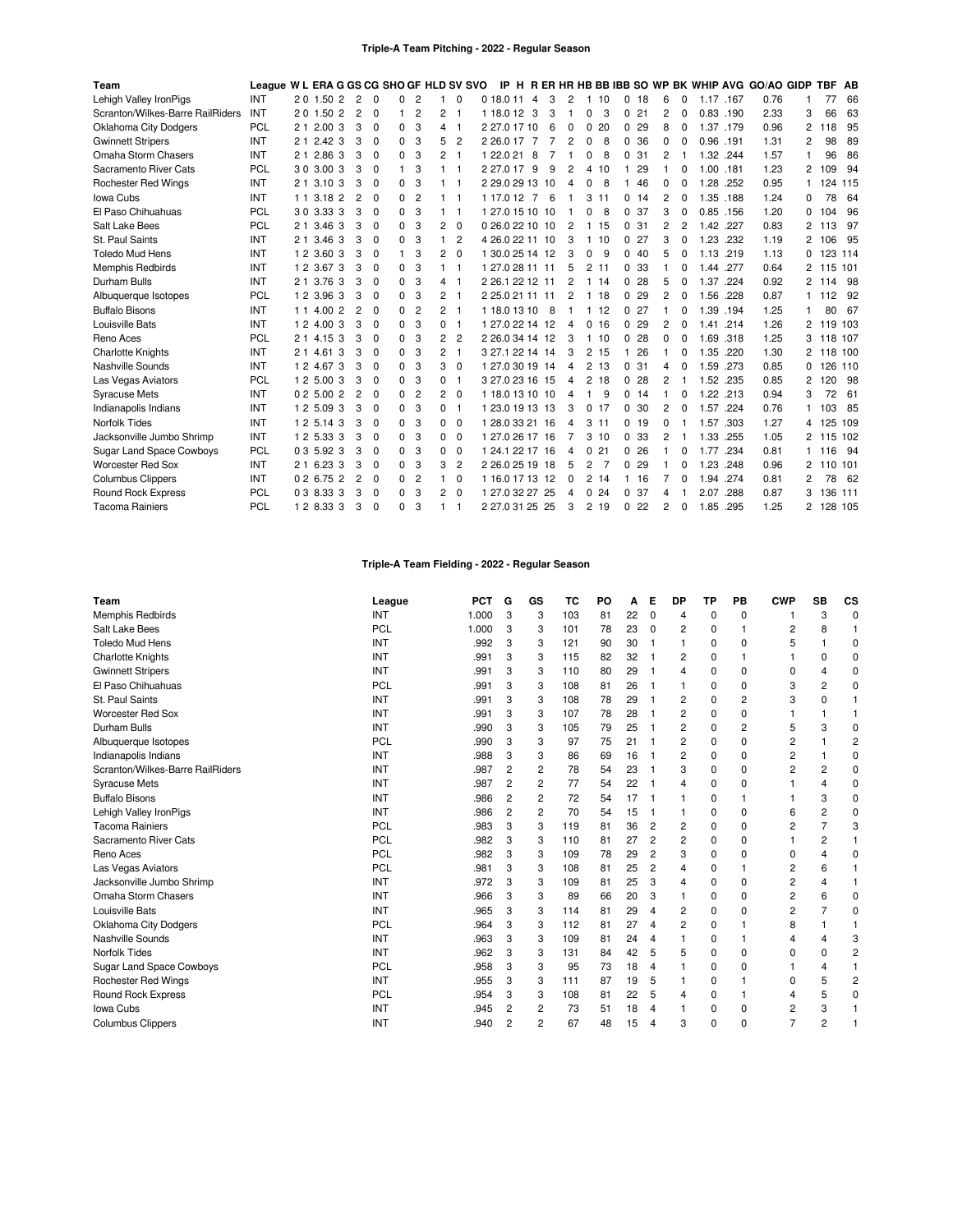| # Player       | Team       | в | <b>AVG</b> | G              | AВ  | R            | н  | ΤВ | 2Β | 3В       | <b>HR</b> | RBI | BB           | IBB          | <b>SO</b>    |              | SB CS        | <b>OBP</b> | SLG   | <b>OPS</b> | PA  | SAC SF   |          | HBP          | GIDP           | E          |
|----------------|------------|---|------------|----------------|-----|--------------|----|----|----|----------|-----------|-----|--------------|--------------|--------------|--------------|--------------|------------|-------|------------|-----|----------|----------|--------------|----------------|------------|
| 10 Bleday, J   | <b>JAX</b> |   | .100       | -3             | 10  |              |    |    |    |          |           |     |              | 0            | 2            | 0            | $\Omega$     | .250       | .200  | .450       | 12  | $\Omega$ | 0        |              |                | $0\quad 0$ |
| 6 Brigman, B   | <b>JAX</b> | R | .375       | - 3            | 8   | 2            | 3  |    |    |          |           |     |              | 0            | 3            | 0            |              | .444       | .875  | .319       | 9   | 0        | $\Omega$ | 0            | $\mathbf{0}$   | - 0        |
| 8 Burdick, P   | <b>JAX</b> | R | .200       | - 3            | 10  | 4            | 2  | 5  |    |          |           | 2   | 2            | $\Omega$     | 4            | 0            | $\Omega$     | .333       | .500  | .833       | 12  | $\Omega$ | 0        | 0            |                | 10         |
| 11 Díaz, L     | <b>JAX</b> |   | .250       | - 3            | 12  | 2            | 3  | 4  |    |          |           | 3   | $\Omega$     | $\Omega$     | 4            | 0            |              | .250       | .333  | .583       | 12  | 0        | 0        | <sup>0</sup> |                | 10         |
| 3 Dunand, J    | <b>JAX</b> | R | .500       |                | 4   | 2            | 2  | 2  |    |          |           |     | <sup>n</sup> | $\Omega$     | <sup>0</sup> |              | <sup>0</sup> | .500       | .500  | .000       | 4   | $\Omega$ | $\Omega$ | 0            |                | $0\quad 0$ |
| 4 Fortes, N    | <b>JAX</b> | R | .500       |                |     |              | 2  | 2  |    |          |           |     | <sup>n</sup> | 0            |              | 0            |              | .500       | .500  | .000       | 4   | 0        | $\Omega$ | 0            |                | $0\quad 0$ |
| 15 González. E | <b>JAX</b> | R | .091       | -3             | 11  | <sup>0</sup> |    |    |    |          |           |     |              | 0            | 3            | 0            | $\Omega$     | .167       | .091  | .258       | 12  | $\Omega$ | $\Omega$ | $\Omega$     |                | $0\quad 0$ |
| 34 Gonzalez, N | <b>JAX</b> |   | .429       | 2              |     |              | 3  |    |    |          |           | 3   | <sup>n</sup> | <sup>0</sup> |              | U            |              | .500       | 1.000 | .500       | 8   | $\Omega$ | $\Omega$ |              |                | $0\quad 0$ |
| 12 Leblanc, C  | <b>JAX</b> | R | .429       | - 2            |     | 2            | 3  | 10 |    | $\Omega$ |           |     |              | 0            | 2            | 0            | $\Omega$     | .500       | 1.429 | .929       | 8   | $\Omega$ | $\Omega$ | 0            | $\Omega$       |            |
| 5 Miller, B    | <b>JAX</b> |   | .167       | -3             | 12  | 2            | 2  | 4  |    |          |           |     |              | <sup>0</sup> | 5.           | <sup>0</sup> |              | .231       | .333  | .564       | 13  | $\Omega$ | $\Omega$ | <sup>0</sup> | $\Omega$       |            |
| 32 Quintana, L | <b>JAX</b> | R | .375       | $\overline{2}$ | 8   | 2            | 3  | 6  | n  | 0        |           |     | <sup>0</sup> | $\Omega$     | <sup>0</sup> | 0            | $\Omega$     | .375       | .750  | 1.125      | 8   | $\Omega$ | 0        | 0            | $\Omega$       |            |
|                | <b>JAX</b> |   | .248       | 3              | 101 | 19           | 25 | 50 | 6  | 2        | 5         | 19  | 7            | 0            | 29           |              |              | .309       | .495  | .804       | 110 | 0        | $\Omega$ | 2            | 2 <sub>3</sub> |            |
|                | <b>OPP</b> |   | .255       | 3              | 102 | 17           | 26 | 48 |    | 0        |           | 15  | 10           | 0            | 33           | 4            |              | .339       | .471  | .810       | 115 | 0        | 0        | 3            | 2              |            |

#### **Jacksonville Jumbo Shrimp Pitching - 2022 - Regular Season - Active Roster**

| # Player        | Team       |   | w            |              | <b>ERA</b> |   |              |          | G GS CG SHO GF |          | <b>HLD SV SVO</b> |          |              | ΙP   | н              | R  | ER       | HR HB    |          | <b>BB IBB</b> |   | <b>SO</b> | <b>AVG</b> | <b>WP</b> | BK       | <b>GIDP</b>    | <b>TBF</b> |
|-----------------|------------|---|--------------|--------------|------------|---|--------------|----------|----------------|----------|-------------------|----------|--------------|------|----------------|----|----------|----------|----------|---------------|---|-----------|------------|-----------|----------|----------------|------------|
| 27 Brazoban, H  | <b>JAX</b> | R | 0            | $\Omega$     | 0.00       |   | <sup>0</sup> | 0        | 0              |          | 0                 | $\Omega$ | $\Omega$     | 1.1  | 0              | 0  | 0        | 0        | 0        | 0             |   | 2         | .000       | $\Omega$  | 0        | 0              | 4          |
| 26 Brigham, J   | <b>JAX</b> | R |              | $\Omega$     | 0.00       |   | $\Omega$     | $\Omega$ | 0              | $\Omega$ | 0                 | $\Omega$ | 0            | 1.1  |                | 0  | 0        | 0        | $\Omega$ | $\Omega$      | 0 | 3         | .200       | $\Omega$  | 0        | 0              | 5          |
| 21 Campbell, P  | <b>JAX</b> | R |              |              | 9.82       |   |              | $\Omega$ | 0              | $\Omega$ | 0                 | $\Omega$ | $\Omega$     | 3.2  | 6              | 4  |          |          |          | $\mathcal{P}$ |   | 3         | .375       | 0         | 0        | 0              | 19         |
| 20 Dayton, G    | <b>JAX</b> |   | 0            | 0            | 0.00       |   | $\Omega$     | 0        | 0              | $\Omega$ | 0                 | $\Omega$ | 0            | 2.0  | $\Omega$       | 0  | 0        | $\Omega$ | 0        | 0             | 0 | 4         | .000       | 0         | 0        | 0              | 6          |
| 17 Fishman, J   | <b>JAX</b> |   | 0            | $\Omega$     | 6.75       |   | $\Omega$     | $\Omega$ | 0              | $\Omega$ | 0                 | $\Omega$ | 0            | 1.1  | 2              |    |          | 0        | $\Omega$ | $\Omega$      | 0 | 2         | .333       | $\Omega$  | 0        | <sup>0</sup>   | 6          |
| 22 Garrett, B   | <b>JAX</b> |   |              | 0            | 4.50       |   |              | $\Omega$ | 0              | $\Omega$ | 0                 | $\Omega$ | $\Omega$     | 4.0  | 4              | 2  |          |          |          | 2             |   | 3         | .267       | 0         | 0        | <sup>0</sup>   | 17         |
| 13 Lindgren, J  | JAX        | R | 0            | $\Omega$     | 7.71       |   |              | 0        | 0              | $\Omega$ | 0                 | $\Omega$ | 0            | 4.2  | 6              | 4  |          | 3        |          | 2             | 0 | 3         | .333       | $\Omega$  |          | 2              | 21         |
| 1 Meyer, M      | <b>JAX</b> | R | $\Omega$     | $\Omega$     | 4.50       |   |              | $\Omega$ | 0              | - 0      | 0                 | $\Omega$ | 0            | 4.0  | $\overline{2}$ | 2  | 2        | $\Omega$ |          |               | 0 | 5         | .143       |           | $\Omega$ | 0              | 16         |
| Mitchell, B     | <b>JAX</b> | R |              |              | 20.25      |   | 0            | $\Omega$ | $\Omega$       | $\Omega$ | 0                 | $\Omega$ | <sup>0</sup> | 1.1  | $\overline{2}$ | 3  | 3        | 2        |          |               |   | 3         | .333       | 0         | $\Omega$ | 0              |            |
| 38 Pop, Z       | <b>JAX</b> | R | 0            |              | 0.00       |   | $\Omega$     | $\Omega$ | 0              | $\Omega$ | 0                 | $\Omega$ |              | 1.1  | 3              |    | 0        | $\Omega$ | $\Omega$ | $\Omega$      | 0 |           | .500       |           | $\Omega$ | 0              | 6          |
| 28 Yacabonis, J | <b>JAX</b> | R | 0            | $\Omega$     | 0.00       |   | $\Omega$     | $\Omega$ | 0              |          | 0                 | $\Omega$ | 0            | 1.0  | $\Omega$       | 0  | $\Omega$ | 0        | $\Omega$ | 2             | 0 | 2         | .000       | $\Omega$  | $\Omega$ | <sup>0</sup>   | 5          |
| 41 Zabala, A    | <b>JAX</b> | R |              | $\Omega$     | 0.00       |   | 0            | $\Omega$ | 0              |          | 0                 | $\Omega$ | 0            | 1.0  | $\Omega$       | 0  | 0        | 0        | $\Omega$ | 0             |   | 2         | .000       | 0         | 0        | 0              | 3          |
|                 | <b>JAX</b> |   |              | $\mathbf{2}$ | 5.33       | 3 | 3            | 0        | 0              | 3        | 0                 | 0        |              | 27.0 | 26             | 17 | 16       |          | 3        | 10            | 0 | 33        | .255       | 2         |          | $\overline{2}$ | 115        |
|                 | <b>OPP</b> |   | $\mathbf{2}$ |              | 6.23       | з | з            | 0        | 0              | 3        | 3                 | 2        | $\mathbf{2}$ | 26.0 | 25             | 19 | 18       | 5        | 2        |               | 0 | 29        | .248       |           | 0        | $\overline{2}$ | 110        |

# **Jacksonville Jumbo Shrimp Hitting - 2022 - Regular Season - Active Roster - Vs Left**

| # Player       | Team       | в | <b>AVG</b> | G | AB R | н             | ΤВ           | 2В | 3B | HR       | RBI            | BB             | <b>IBB</b>   | <b>SO</b> | SB CS | <b>OBP</b> | <b>SLG</b> | <b>OPS</b> | PA | SAC SF   |          | <b>HBP</b>     | <b>GIDP</b> |
|----------------|------------|---|------------|---|------|---------------|--------------|----|----|----------|----------------|----------------|--------------|-----------|-------|------------|------------|------------|----|----------|----------|----------------|-------------|
| 10 Bleday, J   | <b>JAX</b> |   | .200       | 2 | 5    |               |              |    |    |          |                | 0              | 0            | 0         |       | .333       | .400       | .733       | 6  | 0        | 0        |                | 0           |
| 6 Brigman, B   | <b>JAX</b> | R | .333       |   | 3    |               | 2            |    | 0  | 0        | 0              | $\Omega$       | 0            | $\Omega$  |       | .333       | .667       | 1.000      | 3  | 0        | $\Omega$ | $\Omega$       | 0           |
| 8 Burdick, P   | <b>JAX</b> | R | .167       | 2 | 6    |               | 4            |    | 0  |          | 2              |                | 0            | 3         |       | .286       | .667       | .953       |    | 0        | $\Omega$ | 0              | 0           |
| 11 Díaz, L     | <b>JAX</b> |   | .500       | 2 | 6    | 3             | 4            |    |    | 0        | 3              | $\Omega$       | $\Omega$     |           |       | .500       | .667       | 1.167      | 6  | 0        | $\Omega$ | $\Omega$       | 0           |
| 3 Dunand, J    | <b>JAX</b> | R | .000       |   |      | $\Omega$      | 0            | 0  | 0  | $\Omega$ | 0              | 0              | 0            | 0         |       | .000       | .000       | .000       |    | 0        | $\Omega$ | 0              | 0           |
| 4 Fortes, N    | <b>JAX</b> | R | .667       |   | 3    | $\mathcal{P}$ | 2            |    |    | 0        | 0              | $\Omega$       | 0            | $\Omega$  |       | .667       | .667       | 1.334      | 3  | 0        | $\Omega$ | $\Omega$       | 0           |
| 15 González, E | <b>JAX</b> | R | .167       | 3 | 6    |               |              |    | O  | $\Omega$ |                | $\Omega$       | 0            |           |       | .167       | .167       | .334       | 6  | 0        | $\Omega$ | $\Omega$       | $\Omega$    |
| 34 Gonzalez, N | <b>JAX</b> |   | .333       | 2 | 3    |               | 2            |    |    | 0        | 0              | $\Omega$       | <sup>0</sup> |           |       | .333       | .667       | 1.000      | 3  | 0        | $\Omega$ | $\Omega$       | 0           |
| 12 Leblanc, C  | <b>JAX</b> | R | .400       | 2 | 5    | $\mathcal{P}$ | 6            |    |    |          |                | $\Omega$       | 0            | 2         |       | .400       | .200       | 006.1      | 5  | 0        | $\Omega$ | $\Omega$       | $\Omega$    |
| 5 Miller, B    | <b>JAX</b> |   | .000       | 2 | 5    | $\Omega$      | <sup>0</sup> |    |    | 0        | <sup>0</sup>   |                | 0            | 3         |       | .167       | .000       | .167       | 6  | 0        | $\Omega$ | $\Omega$       | $\Omega$    |
| 32 Quintana, L | <b>JAX</b> | R | .333       |   | 3    |               | 4            | 0  | 0  |          | $\overline{2}$ | $\Omega$       | 0            | 0         |       | .333       | 1.333      | 866.       | 3  | $\Omega$ | $\Omega$ | 0              | $\Omega$    |
|                | <b>JAX</b> |   | .250       | 3 | 52   | 13            | 27           | 5  | 0  | 3        | 10             | $\overline{2}$ | 0            | 14        |       | .291       | .519       | .810       | 55 | 0        | 0        |                | $\mathbf 0$ |
|                | <b>OPP</b> |   | .243       | з | 70   | 17            | 36           |    | 0  | 6        | 13             | 6              | 0            | 24        |       | .321       | .514       | .835       |    | 0        | 0        | $\overline{2}$ | 2           |

### **Jacksonville Jumbo Shrimp Opposing Hitting - 2022 - Regular Season - Active Roster - Vs Left**

| # Player        | Team       |   | <b>AVG</b> | AB R | н             | ΤВ           | 2B           | 3B           | <b>HR</b>    | RBI | BB.      | IBB.         | SO.            | SB. | <b>CS</b> | <b>OBP</b> | <b>SLG</b> | <b>OPS</b> | PA | SAC          | SF       | <b>HBP</b> | <b>GIDP</b> |
|-----------------|------------|---|------------|------|---------------|--------------|--------------|--------------|--------------|-----|----------|--------------|----------------|-----|-----------|------------|------------|------------|----|--------------|----------|------------|-------------|
| 27 Brazoban, H  | <b>JAX</b> | R | .000       | 3    | 0             | 0            |              | O            | $\Omega$     | 0   | 0        | 0            |                |     |           | .000       | .000       | .000       | 3  |              | $\Omega$ | $\Omega$   | $\Omega$    |
| 26 Brigham, J   | <b>JAX</b> | R | .000       | 4    | 0             | 0            | O            | 0            | $\Omega$     | 0   | $\Omega$ | 0            | 3              |     |           | .000       | .000       | .000       | 4  |              | 0        | $\Omega$   | 0           |
| 21 Campbell, P  | <b>JAX</b> | R | .364       | 11   | 4             | 8            |              | O            |              | 3   |          | 0            | 2              |     |           | .462       | .727       | 1.189      | 13 | 0            | $\Omega$ |            | 0           |
| 20 Dayton, G    | <b>JAX</b> |   | .000       | 4    | $\Omega$      | $\Omega$     | <sup>0</sup> | 0            | $\Omega$     | 0   | $\Omega$ | 0            | 3              |     |           | .000       | .000       | .000       | 4  | $\Omega$     | $\Omega$ | $\Omega$   | $\Omega$    |
| 17 Fishman, J   | <b>JAX</b> |   | .250       | 4    |               |              |              |              | 0            | 0   | 0        | 0            | 2              |     |           | .250       | .250       | .500       | 4  |              | 0        | $\Omega$   | 0           |
| 22 Garrett, B   | <b>JAX</b> |   | .333       | 9    | 3             | 3            | O            | <sup>0</sup> | $\Omega$     |     |          | 0            | 2              |     |           | .400       | .333       | .733       | 10 | 0            | $\Omega$ | $\Omega$   | 0           |
| 13 Lindgren, J  | <b>JAX</b> | R | .286       | 14   | 4             | 13           | $\Omega$     | <sup>0</sup> | 3            | 4   | 2        | $\Omega$     | 3              |     |           | .375       | .929       | 1.304      | 16 | <sup>0</sup> | $\Omega$ | $\Omega$   | 2           |
| 1 Meyer, M      | <b>JAX</b> | R | .111       | 9    |               |              |              |              | <sup>0</sup> |     | 0        | 0            | 3              |     |           | .200       | .111       | .311       | 10 |              | $\Omega$ |            | 0           |
| 7 Mitchell, B   | <b>JAX</b> | R | .500       | 4    | $\mathcal{P}$ | 8            | <sup>0</sup> | <sup>0</sup> | 2            | 3   | $\Omega$ | <sup>0</sup> | $\overline{2}$ |     |           | .500       | 2.000      | 2.500      | 4  | <sup>n</sup> | $\Omega$ | $\Omega$   | $\Omega$    |
| 38 Pop, Z       | <b>JAX</b> | R | .500       | 4    | 2             | 2            | <sup>0</sup> | <sup>0</sup> | 0            |     | $\Omega$ | 0            |                |     |           | .500       | .500       | 1.000      | 4  |              | $\Omega$ | $\Omega$   | $\Omega$    |
| 28 Yacabonis, J | <b>JAX</b> | R | .000       |      |               | <sup>0</sup> |              | O            | $\Omega$     | 0   | 2        | $\Omega$     | $\Omega$       |     |           | .667       | .000       | .667       | 3  | U            | $\Omega$ | $\Omega$   | 0           |
| 41 Zabala, A    | <b>JAX</b> | R | .000       | 3    | 0             | 0            | O            | O            | $\Omega$     | 0   | 0        | 0            | 2              |     |           | .000       | .000       | .000       | 3  | 0            | 0        | $\Omega$   | $\Omega$    |
|                 | <b>JAX</b> |   | .243       | 70   | 17            | 36           |              | 0            |              | 13  | 6        | 0            | 24             |     |           | .321       | .514       | .835       | 78 | 0            | 0        | 2          | 2           |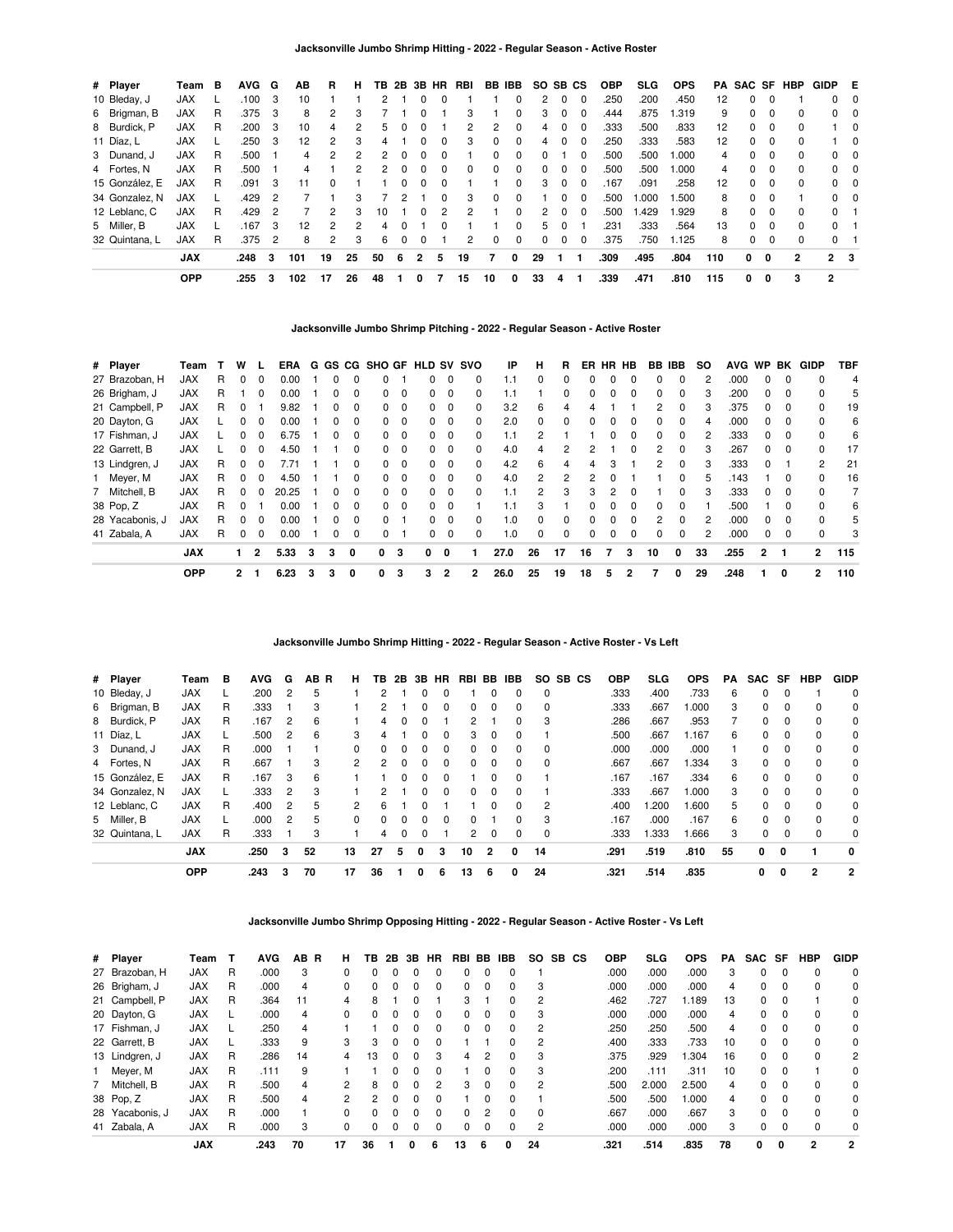| # Player       | Team       | в | <b>AVG</b> | G              | AB R          | н              | ΤВ | 2B | 3B | <b>HR</b> | RBI            | BB       | <b>IBB</b> | SO.      | SB CS | <b>OBP</b> | <b>SLG</b> | <b>OPS</b> | PA | SAC SF   |          | <b>HBP</b> | <b>GIDP</b> |
|----------------|------------|---|------------|----------------|---------------|----------------|----|----|----|-----------|----------------|----------|------------|----------|-------|------------|------------|------------|----|----------|----------|------------|-------------|
| 10 Bleday, J   | JAX        |   | .000       | 3              | 5             | $\Omega$       | 0  |    |    | 0         | 0              |          | 0          | 2        |       | .167       | .000       | .167       | 6  | 0        | $\Omega$ | 0          | $\Omega$    |
| 6 Brigman, B   | <b>JAX</b> | R | .400       | 2              | 5             | $\overline{2}$ | 5  |    |    |           | 3              |          | 0          | 3        |       | .500       | 1.000      | .500       | 6  | 0        | $\Omega$ | $\Omega$   | 0           |
| 8 Burdick, P   | <b>JAX</b> | R | .250       | 2              | 4             |                |    | 0  | 0  | 0         | 0              |          | 0          |          |       | .400       | .250       | .650       | 5  | 0        | 0        | 0          |             |
| 11 Díaz, L     | <b>JAX</b> |   | .000       | 3              | 6             | $\Omega$       | U  |    |    | 0         | 0              | 0        | 0          | 3        |       | .000       | .000       | .000       | 6  | 0        | $\Omega$ | $\Omega$   |             |
| 3 Dunand, J    | <b>JAX</b> | R | .667       |                | 3             | $\mathcal{P}$  | 2  | U  | 0  | 0         |                | 0        | 0          | 0        |       | .667       | .667       | 1.334      | 3  | 0        | $\Omega$ | $\Omega$   | $\Omega$    |
| 4 Fortes, N    | <b>JAX</b> | R | .000       |                |               | 0              |    |    |    | 0         | 0              | 0        | 0          | 0        |       | .000       | .000       | .000       |    | 0        | 0        | 0          | 0           |
| 15 González. E | <b>JAX</b> | R | .000       | 3              | 5             | $\Omega$       | 0  | U  | 0  | $\Omega$  | 0              |          | $\Omega$   | 2        |       | .167       | .000       | .167       | 6  | 0        | $\Omega$ | $\Omega$   | $\Omega$    |
| 34 Gonzalez, N | <b>JAX</b> |   | .500       | 2              | 4             | 2              | 5  |    |    | 0         | 3              | $\Omega$ | 0          | 0        |       | .600       | 1.250      | 1.850      | 5  | 0        | $\Omega$ |            | $\Omega$    |
| 12 Leblanc, C  | <b>JAX</b> | R | .500       | $\overline{2}$ | $\mathcal{P}$ |                | 4  |    | O  |           |                |          | $\Omega$   | $\Omega$ |       | .667       | 2.000      | 2.667      | 3  | $\Omega$ | $\Omega$ | $\Omega$   | $\Omega$    |
| 5 Miller, B    | <b>JAX</b> |   | .286       | 3              |               | 2              | 4  |    |    | 0         |                | 0        | 0          | 2        |       | .286       | .571       | .857       |    | 0        | $\Omega$ | 0          | 0           |
| 32 Quintana, L | <b>JAX</b> | R | .400       | 2              | 5             | 2              | 2  | 0  | 0  | 0         | 0              | 0        | 0          | 0        |       | .400       | .400       | .800       | 5  | 0        | 0        | 0          | 0           |
|                | <b>JAX</b> |   | .245       | 3              | 49            | 12             | 23 |    | 2  | 2         | 9              | 5        | 0          | 15       |       | .327       | .469       | .796       | 55 | 0        | 0        |            | 2           |
|                | <b>OPP</b> |   | .281       | 3              | 32            | 9              | 12 | 0  | 0  |           | $\overline{2}$ | 4        | 0          | 9        |       | .378       | .375       | .753       |    | 0        | 0        |            | 0           |

**Jacksonville Jumbo Shrimp Opposing Hitting - 2022 - Regular Season - Active Roster - Vs Right**

| # Player        | Team       |   | <b>AVG</b> | AB.<br>R | н        | ΤВ       | 2B       | 3B       | HR           | RBI      | BB.      | IBB.         |          | SO SB CS | <b>OBP</b> | SLG  | <b>OPS</b> | PA             | <b>SAC SF</b> |          | <b>HBP</b> | <b>GIDP</b> |
|-----------------|------------|---|------------|----------|----------|----------|----------|----------|--------------|----------|----------|--------------|----------|----------|------------|------|------------|----------------|---------------|----------|------------|-------------|
| 27 Brazoban, H  | <b>JAX</b> | R | .000       |          | 0        | 0        | 0        |          |              | 0        |          |              |          |          | .000       | .000 | .000       |                | 0             | 0        | 0          | 0           |
| 26 Brigham, J   | <b>JAX</b> | R | 1.000      |          |          |          |          |          |              |          |          |              | $\Omega$ |          | 000.       | .000 | 2.000      |                | 0             | $\Omega$ | 0          | 0           |
| 21 Campbell, P  | <b>JAX</b> | R | .400       | 5.       | 2        | 2        | 0        | $\Omega$ | $\Omega$     |          |          |              |          |          | .500       | .400 | .900       | 6              | 0             | $\Omega$ | 0          | 0           |
| 20 Dayton, G    | <b>JAX</b> |   | .000       | 2        | $\Omega$ | $\Omega$ | 0        | 0        | <sup>0</sup> | $\Omega$ | $\Omega$ |              |          |          | .000       | .000 | .000       | 2              | $\Omega$      | 0        | $\Omega$   | 0           |
| 17 Fishman, J   | <b>JAX</b> |   | .500       |          |          |          | 0        |          | 0            | 0        |          |              | $\Omega$ |          | .500       | .500 | .000       | 2              | 0             | 0        | 0          | 0           |
| 22 Garrett, B   | <b>JAX</b> |   | .167       | 6        |          | 4        |          |          |              |          |          |              |          |          | .286       | .667 | .953       |                | 0             |          | 0          | 0           |
| 13 Lindgren, J  | <b>JAX</b> | R | .500       | 4        | 2        | 2        | 0        |          | <sup>0</sup> | 0        |          |              | $\Omega$ |          | .600       | .500 | 1.100      | 5              | $\Omega$      | $\Omega$ |            | 0           |
| 1 Meyer, M      | <b>JAX</b> | R | .200       | 5        |          |          | $\Omega$ | $\Omega$ | <sup>0</sup> | $\Omega$ |          | <sup>n</sup> | 2        |          | .333       | .200 | .533       | 6              | $\Omega$      | $\Omega$ | $\Omega$   | 0           |
| 7 Mitchell, B   | <b>JAX</b> | R | .000       | 2        | 0        | $\Omega$ | $\Omega$ | $\Omega$ | <sup>0</sup> | $\Omega$ |          |              |          |          | .333       | .000 | .333       | 3              | 0             | $\Omega$ | $\Omega$   | 0           |
| 38 Pop, Z       | <b>JAX</b> | R | .500       | 2        |          |          | 0        |          | 0            | $\Omega$ |          |              | $\Omega$ |          | .500       | .500 | .000       | $\overline{2}$ | 0             | $\Omega$ | 0          | 0           |
| 28 Yacabonis, J | <b>JAX</b> | R | .000       | 2        | 0        | 0        |          |          |              | 0        |          |              | 2        |          | .000       | .000 | .000       | $\overline{2}$ | 0             | $\Omega$ | $\Omega$   | $\mathbf 0$ |
|                 | <b>JAX</b> |   | .281       | 32       | 9        | 12       | 0        | o        |              |          | 4        | 0            | 9        |          | .378       | .375 | .753       | 37             | 0             | 0        |            | 0           |

**Jacksonville Jumbo Shrimp Hitting - 2022 - Regular Season - Active Roster - Vs. Worcester**

| # Player       | Team       | в | <b>AVG</b> | G | ΑВ  | R              | н              | TB.           |          |              |              | 2B 3B HR RBI |    | BB IBB       | SO. | SB CS    |          | <b>OBP</b> | <b>SLG</b> | <b>OPS</b> | PA  |          |          | SAC SF HBP   | <b>GIDP</b>    |
|----------------|------------|---|------------|---|-----|----------------|----------------|---------------|----------|--------------|--------------|--------------|----|--------------|-----|----------|----------|------------|------------|------------|-----|----------|----------|--------------|----------------|
| 10 Bleday, J   | <b>JAX</b> |   | .100       | 3 | 10  |                |                |               |          |              |              |              |    |              | 2   | $\Omega$ | $\Omega$ | .250       | .200       | .450       | 12  | 0        | $\Omega$ |              | $\Omega$       |
| 6 Brigman, B   | JAX        | R | .375       | 3 | 8   | 2              | 3              |               |          |              |              | 3            |    | 0            | 3   | $\Omega$ | $\Omega$ | .444       | .875       | .319       | 9   | 0        | $\Omega$ |              | $\Omega$       |
| 8 Burdick, P   | <b>JAX</b> | R | .200       | 3 | 10  | 4              | 2              | 5             |          |              |              | 2            | 2  | 0            | 4   | $\Omega$ | $\Omega$ | .333       | .500       | .833       | 12  | $\Omega$ | $\Omega$ |              |                |
| 11 Díaz, L     | <b>JAX</b> |   | .250       | 3 | 12  | $\overline{2}$ | 3              | 4             |          | 0            | $\Omega$     | 3            | 0  | $\Omega$     | 4   | $\Omega$ | $\Omega$ | .250       | .333       | .583       | 12  | $\Omega$ | $\Omega$ | $\Omega$     |                |
| 3 Dunand, J    | <b>JAX</b> | R | .500       |   | 4   | $\mathcal{P}$  | $\mathcal{P}$  | $\mathcal{P}$ | $\Omega$ | 0            | <sup>0</sup> |              | 0  | 0            | 0   |          | $\Omega$ | .500       | .500       | 000.       | 4   | 0        | $\Omega$ | <sup>0</sup> | $\Omega$       |
| 4 Fortes, N    | <b>JAX</b> | R | .500       |   | 4   |                | 2              | $\mathcal{P}$ | $\Omega$ | 0            | $\Omega$     | 0            | 0  | $\Omega$     | 0   |          | $\Omega$ | .500       | .500       | .000       | 4   | 0        | $\Omega$ |              | 0              |
| 15 González, E | <b>JAX</b> | R | .091       | 3 | 11  | <sup>0</sup>   |                |               |          | U            | $\Omega$     |              |    | $\Omega$     | 3   | $\Omega$ | - 0      | .167       | .091       | .258       | 12  | $\Omega$ | $\Omega$ | <sup>0</sup> | $\Omega$       |
| 34 Gonzalez, N | <b>JAX</b> |   | .429       | 2 |     |                | 3              |               |          |              |              | 3            | 0  | <sup>0</sup> |     |          | - 0      | .500       | 1.000      | .500       | 8   | $\Omega$ | $\Omega$ |              | $\Omega$       |
| 12 Leblanc, C  | <b>JAX</b> | R | .429       | 2 |     | $\mathcal{P}$  | 3              | 10            |          | 0            |              | 2            |    | $\Omega$     | 2.  | $\Omega$ | - 0      | .500       | .429       | 1.929      | 8   | $\Omega$ | $\Omega$ | <sup>0</sup> | $\Omega$       |
| 5 Miller, B    | <b>JAX</b> |   | .167       | 3 | 12  | 2              | $\mathfrak{p}$ | 4             |          |              |              |              |    | $\Omega$     | 5.  | $\Omega$ |          | .231       | .333       | .564       | 13  | $\Omega$ | $\Omega$ |              | 0              |
| 32 Quintana, L | <b>JAX</b> | R | .375       | 2 | 8   | 2              | 3              | 6             | O        | <sup>0</sup> |              | 2            | 0  | $\Omega$     | 0   | $\Omega$ | $\Omega$ | .375       | .750       | 1.125      | 8   | $\Omega$ | $\Omega$ | $\Omega$     | $\Omega$       |
|                | <b>JAX</b> |   | .248       | 3 | 101 | 19             | 25             | 50            | 6        | 2            | 5            | 19           | 7  | 0            | 29  |          |          | .309       | .495       | .804       | 110 | 0        | 0        | $\mathbf{2}$ | $\overline{2}$ |
|                | <b>OPP</b> |   | .255       | 3 | 102 | 17             | 26             | 48            |          | 0            |              | 15           | 10 | 0            | 33  | 4        |          | .339       | .471       | .810       | 115 | 0        | 0        | 3            | 2              |

**Jacksonville Jumbo Shrimp Pitching - 2022 - Regular Season - Active Roster - Vs. Worcester**

| # Player        | Team       |   | w            |              | ERA   |   |   |              | G GS CG SHO GF HLD SV SVO |          |              |          |          | ΙP   | н              | R              | ER.          | HR HB    |          | BB IBB   |              | <b>SO</b> | <b>AVG</b> | <b>WP</b> | BK           | <b>GIDP</b>    | <b>TBF</b> |
|-----------------|------------|---|--------------|--------------|-------|---|---|--------------|---------------------------|----------|--------------|----------|----------|------|----------------|----------------|--------------|----------|----------|----------|--------------|-----------|------------|-----------|--------------|----------------|------------|
| 27 Brazoban, H  | <b>JAX</b> | R |              | 0            | 0.00  |   |   | 0            |                           |          | 0            | $\Omega$ | 0        |      | 0              | 0              |              |          |          | 0        |              | 2         | .000       | 0         | $\Omega$     | 0              | 4          |
| 26 Brigham, J   | <b>JAX</b> | R |              | $\Omega$     | 0.00  |   |   | $\Omega$     | $\Omega$                  | $\Omega$ | 0            | $\Omega$ | $\Omega$ | 1.1  |                | $\Omega$       | 0            | 0        | $\Omega$ | 0        | 0            | 3         | .200       | 0         | $\Omega$     | 0              | 5          |
| 21 Campbell, P  | <b>JAX</b> | R |              |              | 9.82  |   |   | $\Omega$     | 0                         | $\Omega$ | 0            | $\Omega$ | 0        | 3.2  | 6              | 4              |              |          |          | 2        |              | 3         | .375       | 0         | 0            | 0              | 19         |
| 20 Dayton, G    | <b>JAX</b> |   |              | $\Omega$     | 0.00  |   | 0 | $\Omega$     | 0                         | $\Omega$ | 0            | $\Omega$ | $\Omega$ | 2.0  | 0              | $\Omega$       | 0            | 0        | $\Omega$ | 0        | 0            | 4         | .000       | 0         | $\Omega$     | 0              | 6          |
| 17 Fishman, J   | <b>JAX</b> |   | <sup>0</sup> | $\Omega$     | 6.75  |   | 0 | $\Omega$     | 0                         | $\Omega$ | 0            | $\Omega$ | $\Omega$ | 1.1  | 2              |                |              | $\Omega$ | $\Omega$ | 0        | $\Omega$     | 2         | .333       | $\Omega$  | $\Omega$     | <sup>0</sup>   | 6          |
| 22 Garrett, B   | <b>JAX</b> |   |              | 0            | 4.50  |   |   |              | <sup>0</sup>              | $\Omega$ | 0            | $\Omega$ | 0        | 4.0  | 4              | $\overline{2}$ |              |          |          | 2        | 0            | 3         | .267       | 0         | $\Omega$     | 0              | 17         |
| 13 Lindgren, J  | <b>JAX</b> | R | 0            | $\Omega$     | 7.71  |   |   | <sup>0</sup> | 0                         | $\Omega$ | 0            | $\Omega$ | $\Omega$ | 4.2  | 6              | 4              | 4            | 3        |          | 2        | $\Omega$     | 3         | .333       | $\Omega$  |              | 2              | 21         |
| 1 Meyer, M      | <b>JAX</b> | R | 0            | $\Omega$     | 4.50  |   |   | $\Omega$     | $\Omega$                  | $\Omega$ | $\Omega$     | $\Omega$ | $\Omega$ | 4.0  | $\overline{2}$ | $\overline{2}$ | 2            | $\Omega$ |          |          | 0            | 5         | .143       |           | $\Omega$     | 0              | 16         |
| 7 Mitchell, B   | <b>JAX</b> | R | 0            |              | 20.25 |   | 0 | $\Omega$     | 0                         | $\Omega$ | 0            | $\Omega$ | 0        | 1.1  | 2              | 3              | 3            | 2        | 0        |          | 0            | 3         | .333       | 0         | $\Omega$     | 0              |            |
| 38 Pop, Z       | <b>JAX</b> | R | <sup>0</sup> |              | 0.00  |   |   | $\Omega$     | $\Omega$                  | $\Omega$ | 0            | $\Omega$ |          | 1.1  | 3              |                | $\Omega$     | $\Omega$ | $\Omega$ | $\Omega$ | $\Omega$     |           | .500       |           | $\Omega$     | <sup>0</sup>   | 6          |
| 28 Yacabonis, J | <b>JAX</b> | R |              | $\Omega$     | 0.00  |   |   | $\Omega$     | <sup>0</sup>              |          | $\Omega$     | $\Omega$ | 0        | 1.0  | 0              | $\Omega$       | <sup>n</sup> |          | $\Omega$ | 2        | <sup>0</sup> | 2         | .000       | 0         | 0            | U              | 5          |
| 41 Zabala, A    | <b>JAX</b> | R | 0            | 0            | 0.00  |   | 0 | $\Omega$     | 0                         |          | $\Omega$     | $\Omega$ | 0        | 1.0  | 0              | 0              | 0            | $\Omega$ | $\Omega$ | 0        | 0            | 2         | .000       | 0         | $\mathbf{0}$ | 0              | 3          |
|                 | <b>JAX</b> |   | 1            | $\mathbf{2}$ | 5.33  | 3 | 3 | 0            | 0                         | 3        | $\mathbf{0}$ | 0        |          | 27.0 | 26             | 17             | 16           |          | 3        | 10       | 0            | 33        | .255       | 2         |              | $\mathbf{c}$   | 115        |
|                 | <b>OPP</b> |   | 2            |              | 6.23  |   |   |              | 0                         | 3        | 3            | 2        | 2        | 26.0 | 25             | 19             | 18           |          |          |          | 0            | 29        | .248       |           | 0            | $\overline{2}$ | 110        |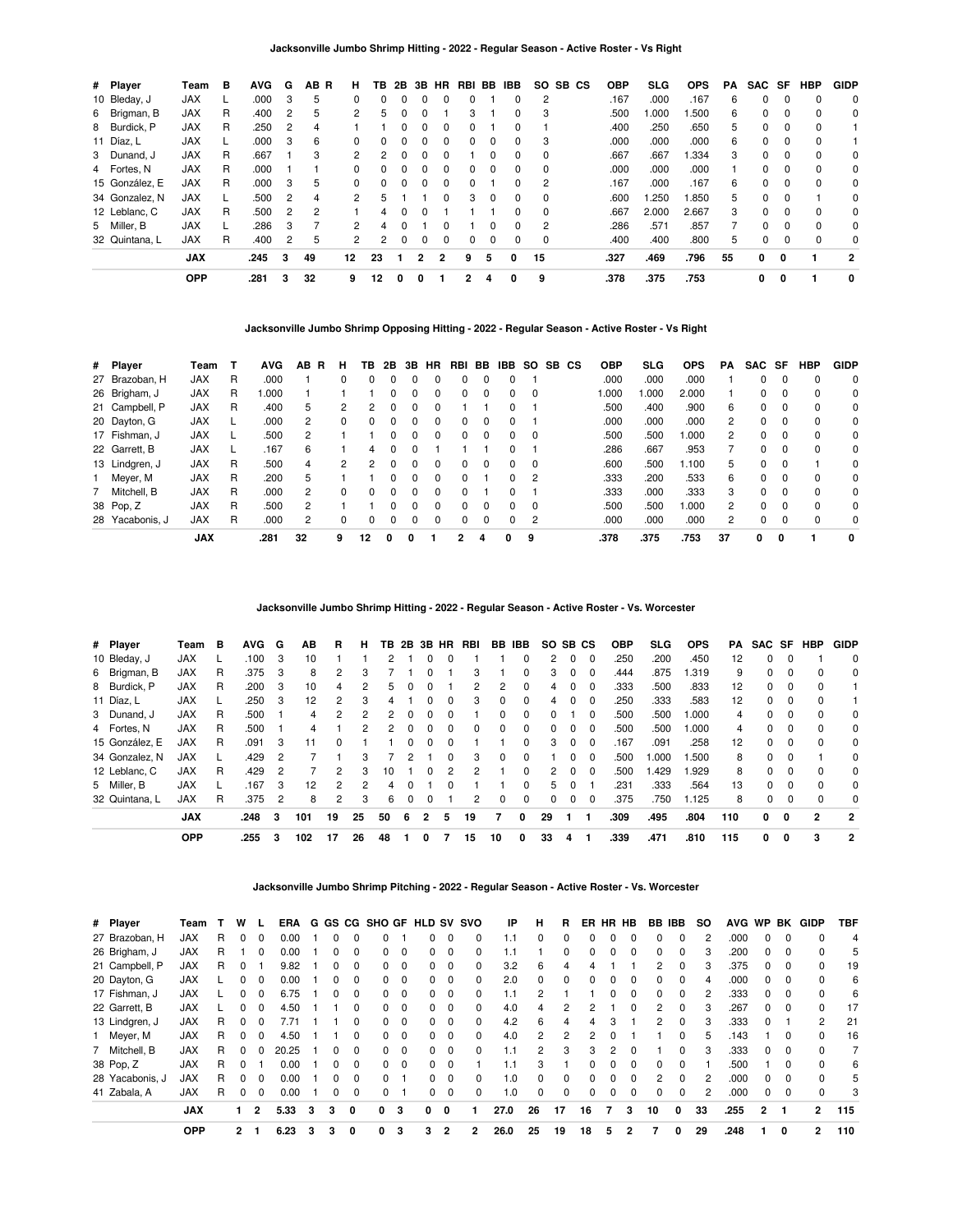|  |  | Jacksonville Jumbo Shrimp Hitting - 2022 - Regular Season - Active Roster - Home Games |  |  |
|--|--|----------------------------------------------------------------------------------------|--|--|
|--|--|----------------------------------------------------------------------------------------|--|--|

| # Player       | Team       | в | <b>AVG</b> | G             | AВ  | R  | н  | ΤВ | 2B | 3B           | HR | RBI | BB | <b>IBB</b> |               | SO SB CS |             | <b>OBP</b> | <b>SLG</b> | <b>OPS</b> | PA  | SAC SF HBP |          |              | <b>GIDP</b> |
|----------------|------------|---|------------|---------------|-----|----|----|----|----|--------------|----|-----|----|------------|---------------|----------|-------------|------------|------------|------------|-----|------------|----------|--------------|-------------|
| 10 Bleday, J   | <b>JAX</b> |   | .100       | 3             | 10  |    |    |    |    |              |    |     |    | 0          | 2             | $\Omega$ | 0           | .250       | .200       | .450       | 12  | 0          | 0        |              | 0           |
| 6 Brigman, B   | <b>JAX</b> | R | .375       | 3             | 8   | 2  | 3  |    |    |              |    | 3   |    |            | 3             | 0        | -0          | .444       | .875       | 1.319      | 9   | 0          | 0        |              | 0           |
| 8 Burdick, P   | <b>JAX</b> | R | .200       | 3             | 10  | 4  | 2  | 5  | 0  |              |    | 2   | 2  | $\Omega$   | 4             | $\Omega$ | $\Omega$    | .333       | .500       | .833       | 12  | 0          | 0        | $\Omega$     |             |
| 11 Díaz, L     | <b>JAX</b> |   | .250       | 3             | 12  | 2  | 3  | 4  |    |              | 0  | 3   | 0  | $\Omega$   | 4             | $\Omega$ | 0           | .250       | .333       | .583       | 12  | 0          | 0        |              |             |
| 3 Dunand, J    | <b>JAX</b> | R | .500       |               | 4   | 2  | 2  | 2  | 0  | 0            |    |     | 0  | $\Omega$   | 0             |          | 0           | .500       | .500       | 1.000      | 4   | 0          | 0        | $\Omega$     | 0           |
| 4 Fortes, N    | <b>JAX</b> | R | .500       |               | 4   |    |    | 2  | 0  |              |    | 0   | 0  | 0          |               | 0        | - 0         | .500       | .500       | 1.000      | 4   | 0          | 0        |              | 0           |
| 15 González, E | <b>JAX</b> | R | .091       | 3             | 11  | 0  |    |    |    |              |    |     |    | $\Omega$   | 3             | $\Omega$ | - 0         | .167       | .091       | .258       | 12  | 0          | 0        | $\Omega$     | 0           |
| 34 Gonzalez, N | <b>JAX</b> |   | .429       | 2             |     |    | з  |    |    |              |    | 3   | 0  | 0          |               | 0        | 0           | .500       | 1.000      | 1.500      | 8   | 0          | 0        |              | 0           |
| 12 Leblanc, C  | <b>JAX</b> | R | .429       | $\mathcal{P}$ |     | 2  | з  | 10 |    | <sup>n</sup> | 2  | 2   |    | $\Omega$   | $\mathcal{P}$ | $\Omega$ | $\Omega$    | .500       | .429       | 1.929      | 8   | 0          | $\Omega$ | $\Omega$     | $\Omega$    |
| 5 Miller, B    | <b>JAX</b> |   | .167       | 3             | 12  | 2  | 2  | 4  |    |              |    |     |    | $\Omega$   | 5.            | $\Omega$ |             | .231       | .333       | .564       | 13  | $\Omega$   | $\Omega$ | <sup>0</sup> | $\Omega$    |
| 32 Quintana, L | <b>JAX</b> | R | .375       | 2             | 8   | 2  | 3  | 6  | 0  | 0            |    | 2   | 0  | $\Omega$   | <sup>0</sup>  | $\Omega$ | $\mathbf 0$ | .375       | .750       | 1.125      | 8   | 0          | $\Omega$ | $\Omega$     | 0           |
|                | <b>JAX</b> |   | .248       | 3             | 101 | 19 | 25 | 50 | 6  | 2            | 5  | 19  | 7  | 0          | 29            |          |             | .309       | .495       | .804       | 110 | 0          | 0        | $\mathbf{2}$ | 2           |
|                | <b>OPP</b> |   | .255       | 3             | 102 | 17 | 26 | 48 |    | 0            |    | 15  | 10 | 0          | 33            | 4        |             | .339       | .471       | .810       |     | 0          | 0        | 3            | 2           |

#### **Jacksonville Jumbo Shrimp Pitching - 2022 - Regular Season - Active Roster - Home Games**

| # Player        | Team       |   | w |          | ERA   |   |   |          |              |          | G GS CG SHO GF HLD SV SVO |          |          | IP   | н        | R        | ER. | HR | HB       | BB.           | IBB.         | so | <b>AVG</b> | <b>WP</b>    | BK       | <b>GIDP</b>    | TBF            |
|-----------------|------------|---|---|----------|-------|---|---|----------|--------------|----------|---------------------------|----------|----------|------|----------|----------|-----|----|----------|---------------|--------------|----|------------|--------------|----------|----------------|----------------|
| 27 Brazoban, H  | <b>JAX</b> | R |   | $\Omega$ | 0.00  |   |   |          |              |          |                           | $\Omega$ | 0        | 1.1  | $\Omega$ | 0        | U   | 0  | 0        | n             | $\Omega$     |    | .000       | $\Omega$     | $\Omega$ |                | $\overline{4}$ |
| 26 Brigham, J   | <b>JAX</b> | R |   | $\Omega$ | 0.00  |   |   | $\Omega$ | $\Omega$     | $\Omega$ | 0                         | $\Omega$ | 0        | 1.1  |          | 0        | 0   | 0  | $\Omega$ | 0             | $\Omega$     | 3  | .200       | 0            |          | 0              | 5              |
| 21 Campbell, P  | <b>JAX</b> | R |   |          | 9.82  |   |   | 0        | 0            | $\Omega$ | <sup>n</sup>              | 0        | 0        | 3.2  | 6        | 4        | Δ   |    |          | 2             | $\Omega$     | 3  | .375       | <sup>0</sup> |          | $\Omega$       | 19             |
| 20 Dayton, G    | <b>JAX</b> |   |   | 0        | 0.00  |   | 0 | 0        | $\Omega$     | $\Omega$ | 0                         | $\Omega$ | $\Omega$ | 2.0  | $\Omega$ | 0        | 0   | 0  | 0        | 0             | $\Omega$     | 4  | .000       | 0            |          | 0              | 6              |
| 17 Fishman, J   | JAX        |   |   |          | 6.75  |   |   |          | O.           | $\Omega$ |                           | $\Omega$ |          | 1.1  | 2        |          |     |    |          | 0             | $\Omega$     |    | .333       | 0            |          | 0              | 6              |
| 22 Garrett, B   | JAX        |   |   | $\Omega$ | 4.50  |   |   | 0        | 0            | $\Omega$ |                           | 0        | 0        | 4.0  | 4        | 2        |     |    | 0        | $\mathcal{P}$ | $\Omega$     | 3  | .267       | $\Omega$     | $\Omega$ | $\Omega$       | 17             |
| 13 Lindgren, J  | <b>JAX</b> | R |   |          |       |   |   |          | 0            | $\Omega$ |                           | 0        | 0        | 4.2  | 6        | 4        |     | 3  |          |               | 0            |    | .333       | $\Omega$     |          | $\overline{2}$ | 21             |
| 1 Meyer, M      | <b>JAX</b> | R | ი | $\Omega$ | 4.50  |   |   | 0        | <sup>o</sup> | $\Omega$ |                           | $\Omega$ | $\Omega$ | 4.0  | 2        | 2        | 2   | ŋ  |          |               | $\Omega$     | 5  | .143       |              | $\Omega$ | 0              | 16             |
| Mitchell, B     | JAX        | R | ი | $\Omega$ | 20.25 |   | 0 | 0        | <sup>o</sup> | $\Omega$ |                           | $\Omega$ | 0        | 1.1  | 2        | 3        | 3   | 2  | 0        |               | 0            | 3  | .333       | 0            |          |                |                |
| 38 Pop, Z       | <b>JAX</b> | R |   |          | 0.00  |   | ŋ | $\Omega$ | 0            | $\Omega$ |                           | $\Omega$ |          | 1.1  | 3        |          | O   | U  | $\Omega$ | 0             | <sup>0</sup> |    | .500       |              |          | $\Omega$       | 6              |
| 28 Yacabonis, J | <b>JAX</b> | R |   | $\Omega$ | 0.00  |   | 0 | $\Omega$ | <sup>o</sup> |          | <sup>n</sup>              | $\Omega$ | $\Omega$ | 1.0  | $\Omega$ | $\Omega$ | 0   | 0  | $\Omega$ | 2             | $\Omega$     | 2  | .000       | 0            | $\Omega$ | $\Omega$       | 5              |
| 41 Zabala, A    | <b>JAX</b> | R |   | $\Omega$ | 0.00  |   |   |          | 0            |          |                           | $\Omega$ | 0        | 1.0  | 0        | 0        | U   | ŋ  | 0        | 0             | 0            |    | .000       | 0            |          |                | 3              |
|                 | <b>JAX</b> |   |   |          | 5.33  | з | 3 | 0        | 0            | 3        | 0                         | 0        |          | 27.0 | 26       | 17       | 16  |    | 3        | 10            | 0            | 33 | .255       | 2            |          | $\mathbf{2}$   | 115            |

**Jacksonville Jumbo Shrimp Hitting - 04/05/2022 - 04/08/2022 - Regular Season - Current Players**

| Player         | Team       | в | <b>AVG</b> | G | AB | PA              | R H            |                | TB.           | 2B       | 3B       | HR       | RBI      | BB       | IBB      | SO. | <b>SB</b> | <b>CS</b> | <b>OBP</b> | SLG   | <b>OPS</b> | <b>SAC</b> | SF       | HBP         | <b>GIDP</b> |
|----------------|------------|---|------------|---|----|-----------------|----------------|----------------|---------------|----------|----------|----------|----------|----------|----------|-----|-----------|-----------|------------|-------|------------|------------|----------|-------------|-------------|
| Dunand, J      | <b>JAX</b> | R | .500       |   | 4  | 4               | 2              | 2              |               |          | 0        |          |          |          |          | 0   |           |           | .500       | .500  | .000       | 0          | $\Omega$ | 0           | $\Omega$    |
| 2 Fortes, N    | <b>JAX</b> | R | .500       |   | 4  |                 |                | 2              | 2             |          | 0        | 0        | 0        | 0        | 0        | 0   | 0         |           | .500       | .500  | 000.       | 0          | $\Omega$ | 0           | 0           |
| 3 Gonzalez, N  | <b>JAX</b> |   | .429       | 2 |    | 8               |                | 3              |               |          |          |          | 3        | $\Omega$ | 0        |     | 0         | $\Omega$  | .500       | 1.000 | .500       | 0          | $\Omega$ |             | 0           |
| 4 Leblanc, C   | <b>JAX</b> | R | .429       | 2 |    |                 | 8 2            | - 3            | 10            |          | 0        | 2        | 2        |          | 0        | 2   | $\Omega$  | $\Omega$  | .500       | 1.429 | 1.929      | 0          | $\Omega$ | 0           | 0           |
| 5 Brigman, B   | <b>JAX</b> | R | .375       | 3 | 8  |                 | 9 <sub>2</sub> | 3              |               |          | 0        |          | 3        |          | $\Omega$ | 3   | 0         | $\Omega$  | .444       | .875  | 1.319      | $\Omega$   | $\Omega$ | $\Omega$    | 0           |
| 6 Quintana, L  | <b>JAX</b> | R | .375       | 2 | 8  |                 | 8 2 3          |                | 6             | 0        | 0        |          | 2        | $\Omega$ | 0        | 0   | 0         | 0         | .375       | .750  | 1.125      | $\Omega$   | $\Omega$ | 0           | $\Omega$    |
| 7 Díaz, L      | <b>JAX</b> |   | .250       | 3 | 12 | 12              | 2 3            |                | 4             |          | 0        | 0        | 3        | $\Omega$ | 0        | 4   | 0         | $\Omega$  | .250       | .333  | .583       | 0          | $\Omega$ | 0           |             |
| 8 Burdick, P   | <b>JAX</b> | R | .200       | 3 | 10 | 12              | $\overline{4}$ | $\overline{2}$ | 5             |          | $\Omega$ |          | 2        | 2        | 0        | 4   | $\Omega$  | $\Omega$  | .333       | .500  | .833       | 0          | $\Omega$ | $\Omega$    |             |
| 9 Miller, B    | <b>JAX</b> |   | 167        | 3 | 12 | 13              | 2 2            |                | 4             | $\Omega$ |          |          |          |          | 0        | 5   | $\Omega$  |           | .231       | .333  | .564       | $\Omega$   | $\Omega$ | $\Omega$    | $\Omega$    |
| 10 Bleday, J   | <b>JAX</b> |   | .100       | 3 | 10 | 12 <sup>2</sup> |                |                | $\mathcal{P}$ |          | 0        |          |          |          | 0        | 2   | 0         | 0         | .250       | .200  | .450       | 0          | $\Omega$ |             | $\Omega$    |
| 11 González. E | <b>JAX</b> | R | .091       | 3 |    | 12.             |                |                |               |          | 0        |          |          |          | $\Omega$ | 3   | 0         | 0         | .167       | .091  | .258       | $\Omega$   | $\Omega$ | $\mathbf 0$ | 0           |
| 12 Díaz, I     | <b>JAX</b> |   | .000       |   | 4  | 4               | $\Omega$       | $\Omega$       | $\Omega$      | $\Omega$ | $\Omega$ | $\Omega$ | $\Omega$ | $\Omega$ | 0        | 4   | $\Omega$  | $\Omega$  | .000       | .000  | .000       | $\Omega$   | $\Omega$ | 0           | $\Omega$    |
| 13 Jackson, A  | <b>JAX</b> | R | .000       |   | 4  |                 | $\Omega$       | $^{\circ}$     | $\Omega$      |          | 0        |          | 0        |          | 0        |     |           |           | .000       | .000  | .000       | 0          | $\Omega$ | $\Omega$    | 0           |

Show Fewer... Show More...

### **Jacksonville Jumbo Shrimp Pitching - 04/05/2022 - 04/08/2022 - Regular Season - Current Players**

|              | Player         | Team       |    | WL             | ERA G GS CG |   |          | SHO GF       |          | HLD      | s٧       | svo | <b>IPHR</b>  |                | ER       | HR           | HB. | BB             | IBB      | <b>SO</b> | <b>WHIP</b> | <b>AVG</b> | <b>WP</b> | BK       | <b>GDP</b> |
|--------------|----------------|------------|----|----------------|-------------|---|----------|--------------|----------|----------|----------|-----|--------------|----------------|----------|--------------|-----|----------------|----------|-----------|-------------|------------|-----------|----------|------------|
| $\mathbf{1}$ | Brazoban. H    | <b>JAX</b> | R. | 0 <sub>0</sub> | 0.00        | 0 | $\Omega$ | 0            |          | 0        | $\Omega$ |     | 0, 1.1       | 0 <sub>0</sub> | $\Omega$ |              | 0   | $\Omega$       | $\Omega$ | 2         | 0.00        | .000       | 0         | $\Omega$ | $\Omega$   |
|              | 2 Brigham, J   | <b>JAX</b> | R. | 10             | 0.00        | 0 | $\Omega$ | 0            | $\Omega$ | $\Omega$ | $\Omega$ |     | $0 \t1.1$    | $\Omega$       | $\Omega$ | <sup>0</sup> | 0   | $\Omega$       | $\Omega$ | 3         | 0.75        | .200       | 0         | $\Omega$ | $\Omega$   |
|              | 3 Dayton, G    | <b>JAX</b> |    | 0 <sub>0</sub> | 0.001       | 0 | $\Omega$ | 0            | $\Omega$ | $\Omega$ | $\Omega$ |     | 02.000       |                | $\Omega$ | 0            | 0   | $\Omega$       | $\Omega$ | 4         | 0.00        | .000       | 0         | $\Omega$ | $\Omega$   |
|              | 4 Pop, Z       | <b>JAX</b> | R. | 0 <sub>1</sub> | 0.00        | 0 | $\Omega$ | 0            | $\Omega$ | $\Omega$ | $\Omega$ |     | $1 \t1.1$    | 3              | 0        | 0            | 0   | 0              | 0        |           | 2.25        | .500       |           | $\Omega$ | $\Omega$   |
|              | 5 Yacabonis, J | <b>JAX</b> | R. | 0 <sub>0</sub> | 0.00        | 0 | $\Omega$ | 0            |          | $\Omega$ | $\Omega$ |     | 0, 1.0       | 0 <sub>0</sub> | $\Omega$ | 0            | 0   | 2              | $\Omega$ | 2         | 2.00        | .000       | 0         | $\Omega$ | $\Omega$   |
|              | 6 Zabala, A    | <b>JAX</b> | R. | 0 <sub>0</sub> | 0.00        | 0 | $\Omega$ | 0            |          | $\Omega$ | $\Omega$ |     | 0, 1.0       | 0 <sub>0</sub> | $\Omega$ | 0            | 0   | 0              | $\Omega$ | 2         | 0.00        | .000       | 0         | $\Omega$ | $\Omega$   |
|              | 7 Garrett, B   | <b>JAX</b> |    | 0 <sub>0</sub> | 4.50 1      |   | $\Omega$ | <sup>0</sup> | $\Omega$ | $\Omega$ | $\Omega$ |     | 04.0         | 4 2            | 2        |              | 0   | 2              | $\Omega$ | 3         | 1.50        | .267       | 0         | $\Omega$ | $\Omega$   |
|              | 8 Meyer, M     | <b>JAX</b> | R. | 0 <sub>0</sub> | 4.50        |   | $\Omega$ | <sup>0</sup> | $\Omega$ | $\Omega$ | $\Omega$ |     | 0, 4.0, 2, 2 |                | 2        |              |     |                | $\Omega$ | 5         | 0.75        | .143       |           | $\Omega$ | $\Omega$   |
|              | 9 Fishman, J   | <b>JAX</b> |    | 0 <sub>0</sub> | 6.75        | 0 | $\Omega$ | <sup>0</sup> | $\Omega$ | $\Omega$ | $\Omega$ |     | 0, 1.1       | 2 <sub>1</sub> |          | <sup>0</sup> | 0   | 0              | $\Omega$ | 2         | 1.50        | .333       | 0         | $\Omega$ | $\Omega$   |
|              | 10 Lindgren, J | <b>JAX</b> | R. | 0 <sub>0</sub> | 7.71        |   | $\Omega$ | <sup>0</sup> | $\Omega$ | $\Omega$ | $\Omega$ |     | 04.264       |                | 4        | з            |     | $\mathfrak{p}$ | $\Omega$ | 3         | 1.71        | .333       | 0         |          | 2          |
|              | 11 Campbell, P | <b>JAX</b> | R. | 0 <sub>1</sub> | 9.82        | 0 | $\Omega$ | <sup>0</sup> | $\Omega$ | $\Omega$ | $\Omega$ |     | 0, 3.2, 6    | -4             | Δ        |              |     | $\mathcal{P}$  | $\Omega$ | 3         | 2.18        | .375       | 0         | $\Omega$ | $\Omega$   |
|              | 12 Mitchell, B | <b>JAX</b> | R. | 0 <sub>0</sub> | 20.25       | 0 | $\Omega$ | 0            | $\Omega$ | $\Omega$ | $\Omega$ |     | $0 \t1.1$    | 2 3            |          | 2            | n   |                | $\Omega$ | 3         | 2.25        | .333       | 0         | $\Omega$ | $\Omega$   |
|              |                |            |    |                |             |   |          |              |          |          |          |     |              |                |          |              |     |                |          |           |             |            |           |          |            |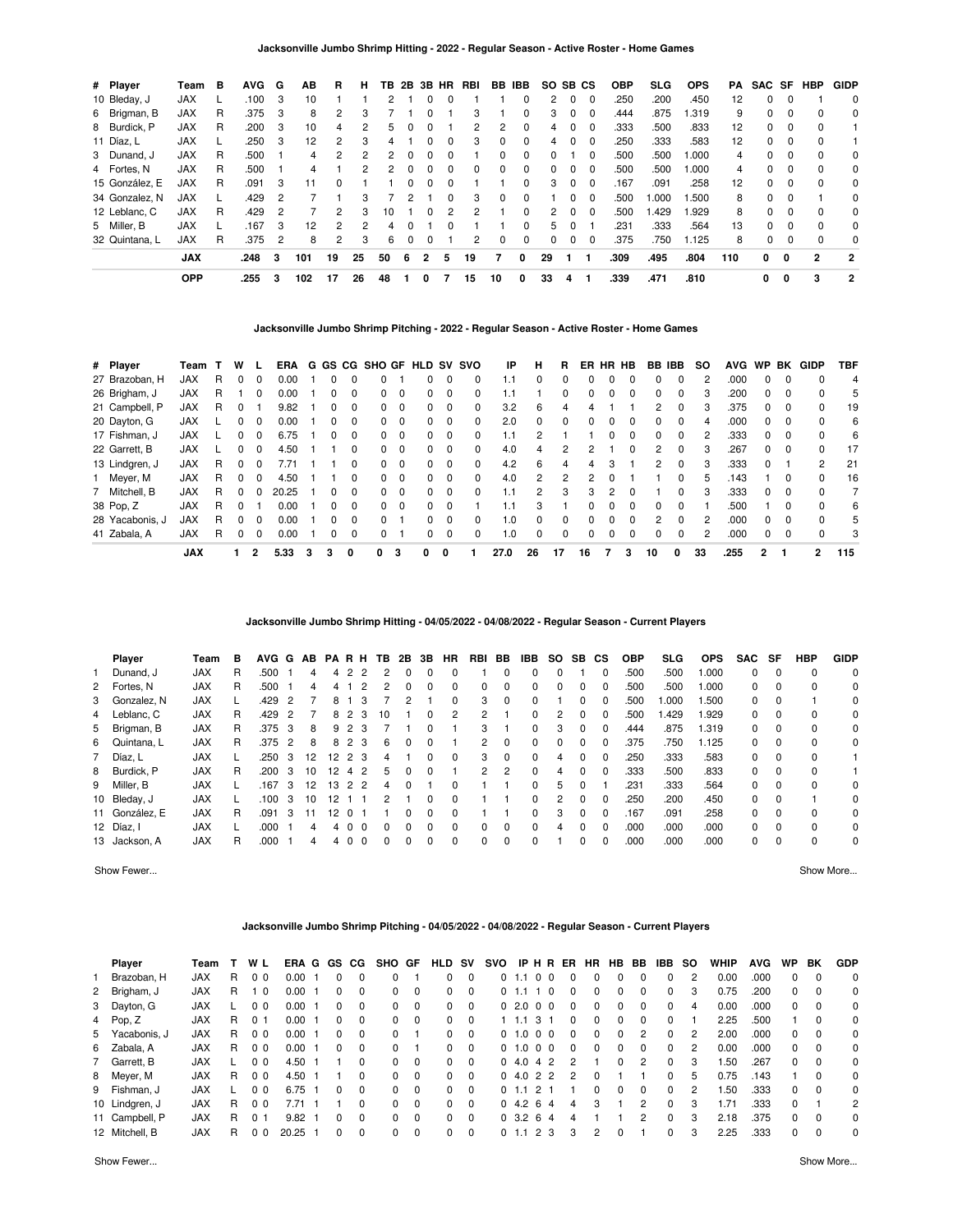| Date         |   | <b>GM#Team</b> | Opp           | W              | L              | ERA        |                |              | G GS CG SHO SV SVO        |            |              |          | IP   | н              | R            |          |                | ER HR HB       | BB IBB       |          |                | <b>SO WHIP</b> | <b>AVG</b> |                |    |             | <b>AB WP BK GIDP</b> | <b>TBF</b>     | NP-S        |
|--------------|---|----------------|---------------|----------------|----------------|------------|----------------|--------------|---------------------------|------------|--------------|----------|------|----------------|--------------|----------|----------------|----------------|--------------|----------|----------------|----------------|------------|----------------|----|-------------|----------------------|----------------|-------------|
| 4/5/21       |   | <b>MIA</b>     | <b>STL</b>    | 0              | $\mathbf 0$    | 0.00       | 1              | $\Omega$     | $\mathbf 0$               | 0          | $\Omega$     | 0        | 2.0  | 0              | 0            | n        | $\Omega$       | $\Omega$       | 0            | 0        | 3              | 0.00           | .000       | 6              | 0  | 0           | 0                    | 6              | $22 - 15$   |
| 4/23/21      |   | MIA            | @SF           | 0              | $\mathbf 0$    | 0.00       | 1              | 0            | $\mathbf 0$               | 0          | $\mathbf 0$  | 0        | 1.0  | 0              | 0            | $\Omega$ | 0              | $\mathbf 0$    |              | 0        |                | 0.33           | .000       | 3              | 0  | $\mathbf 0$ | 0                    | $\overline{4}$ | $21 - 11$   |
| 4/26/21      |   | MIA            | @MIL          | 0              | $\mathbf 0$    | 0.00       | $\mathbf{1}$   | 0            | $\mathbf 0$               | 0          | 0            | $\Omega$ | 2.0  | $\mathbf{1}$   | 0            | $\Omega$ | $\mathbf 0$    | $\Omega$       | $\Omega$     | 0        | 2              | 0.40           | .063       | 7              | 0  | 0           | $\Omega$             | $\overline{7}$ | $29 - 20$   |
| April        |   | <b>MIA</b>     |               | 0              | $\mathbf 0$    | 0.00       | 3              | 0            | 0                         | 0          | 0            | 0        | 5.0  | 1              | 0            | O        | 0              | 0              | 1            | 0        | 6              | 0.40           | .063       | 16             | 0  | 0           | 0                    | 17             | $72 - 46$   |
| Date         |   | GM # Team      | Opp           | W              | L              | <b>ERA</b> |                |              | G GS CG SHO SV SVO        |            |              |          | IP   | н              | R            |          |                | ER HR HB       | <b>BBIBB</b> |          |                | <b>SO WHIP</b> | <b>AVG</b> |                |    |             | <b>AB WP BK GIDP</b> | <b>TBF</b>     | <b>NP-S</b> |
| 5/1/21       |   | MIA            | @WSH          | 0              | $\mathbf 0$    | 0.00       | 1              | $\Omega$     | O                         | 0          | 0            | 0        | 2.0  | $\mathbf{1}$   | 0            | n        | 0              | $\mathbf 0$    | $\Omega$     | 0        |                | 0.43           | .087       | 7              | 0  | 0           | $\Omega$             | 7              | $29 - 19$   |
| 5/5/21       |   | MIA            | ARI           | 1              | 0              | 0.00       | $\mathbf{1}$   | 0            | $\mathbf 0$               | 0          | 0            | 0        | 3.0  | 2              | 0            | 0        | $\mathbf 0$    | $\mathbf 0$    | 2            | 0        | 3              | 0.70           | .118       | 11             | 0  | 0           | 0                    | 13             | $61 - 36$   |
| 5/10/21      |   | MIA            | @ARI          | 0              | $\overline{1}$ | 1.98       | -1             | 1            | 0                         | 0          | 0            | 0        | 3.2  | 5              | 4            | 3        | 0              | $\mathbf 0$    | 3            | 0        |                | 1.10           | .184       | 15             | 1  | 0           | $\mathbf{1}$         | 18             | 68 - 44     |
| 5/15/21      |   | MIA            | @LAD          | 0              | $\overline{1}$ | 2.70       | -1             |              | 0                         | 0          | 0            | 0        | 3.0  | 2              | 2            | 2        | 0              | $\mathbf 0$    | 4            | 0        | 2              | 1.26           | .183       | 11             | 0  | 0           | 0                    | 15             | 74 - 38     |
| 5/21/21      |   | MIA            | <b>NYM</b>    | 0              | $\mathbf 0$    | 2.55       |                | 0            | 0                         | 0          | 0            | 0        | 1.0  | 0              | 0            | 0        | 0              | $\mathbf 0$    | 0            | 0        |                | 1.19           | .175       | 3              | 0  | 0           | 0                    | 3              | $18 - 13$   |
| May          |   | MIA            |               | 1              | $\overline{2}$ | 3.55       | 5              | $\mathbf{2}$ | 0                         | 0          | 0            | 0        | 12.2 | 10             | 6            | 5        | 0              | 0              | 9            | 0        | 8              | 1.50           | .213       | 47             | 1  | 0           | 1                    | 56             | 250 - 150   |
| Date         |   | GM # Team      | Opp           | w              | L              | <b>ERA</b> |                |              | <b>G GS CG SHO SV SVO</b> |            |              |          | IP   | н              | R            | FR.      |                | HR HB          | <b>BBIBB</b> |          |                | <b>SO WHIP</b> | <b>AVG</b> |                |    |             | <b>AB WP BK GIDP</b> | <b>TBF</b>     | NP-S        |
| 6/5/21       |   | <b>JAX</b>     | @GWN          | 0              | $\mathbf 0$    | 3.86       | 1              | 1            | $\mathbf 0$               | 0          | $\mathbf 0$  | 0        | 2.1  | 2              | $\mathbf{1}$ |          | $\Omega$       | $\mathbf 0$    | 1            | 0        | 2              | 1.29           | .250       | 8              | 0  | $\mathbf 0$ |                      | 9              | $43 - 26$   |
| 6/11/21      |   | <b>JAX</b>     | <b>NOR</b>    | 0              | -1             | 1.50       | 1              | 1            | 0                         | 0          | 0            | 0        | 3.2  | 3              | 1            | ŋ        | $\Omega$       | $\overline{c}$ | $\Omega$     | 0        | 2              | 1.00           | .263       | 11             | 0  | 0           | $\overline{1}$       | 14             | $56 - 34$   |
| 6/16/21      |   | <b>JAX</b>     | @CLT          | 0              | $\mathbf{1}$   | 3.48       | 1              |              | 0                         | 0          | 0            | 0        | 4.1  | 5              | 5            | 3        | 1              | 0              | 1            | 0        | 7              | 1.16           | .263       | 19             | 0  | 0           | 0                    | 20             | $74 - 53$   |
| 6/22/21      |   | <b>JAX</b>     | <b>DUR</b>    | $\Omega$       | -1             | 4.50       | $\mathbf{1}$   | 1            | $\mathbf 0$               | 0          | 0            | 0        | 5.2  | 6              | 4            | Δ        | O              | $\Omega$       | 2            | 0        | 4              | 1.25           | .262       | 23             | 1  | 0           | 0                    | 25             | $87 - 50$   |
| 6/30/21      |   | MIA            | @PHI          | 0              | $\mathbf 0$    | 4.35       | $\mathbf{1}$   | 1            | 0                         | 0          | 0            | $\Omega$ | 3.0  | 4              | 5            | 5        |                | 0              | 5            | 0        | 5              | 1.45           | .200       | 12             | 0  | 0           | 0                    | 18             | $66 - 32$   |
| June         |   | MIA            |               | 0              | 0              | 15.00      | 1              | 1            | 0                         | 0          | $\mathbf 0$  | O        | 3.0  | 4              | 5            | 5        | 1              | 0              | 5            | 0        | 5              | 3.00           | .333       | 12             | 0  | 0           | 0                    | 18             | 66 - 32     |
| June         |   | <b>JAX</b>     |               | 0              | 3              | 4.50       | 4              | 4            | 0                         | 0          | 0            | 0        | 16.0 | 16             | 11           |          |                | $\overline{2}$ | 4            | 0        | 15             | 1.25           | .262       | 61             | 1  | 0           | $\overline{2}$       | 68             | 260 - 163   |
| Date         |   | GM # Team      | Opp           | w              | L              | ERA        |                |              | <b>G GS CG SHO SV SVO</b> |            |              |          | IP   | н              | R            | ER       |                | HR HB          | <b>BBIBB</b> |          |                | <b>SO WHIP</b> | <b>AVG</b> |                |    |             | <b>AB WP BK GIDP</b> | <b>TBF</b>     | NP-S        |
| 7/7/21       |   | <b>MIA</b>     | LAD           | 0              | $\mathbf 0$    | 3.60       | $\mathbf{1}$   | 0            | 0                         | 0          | 0            | $\Omega$ | 4.1  | 2              | O            | O        | $\mathbf 0$    | $\mathbf 0$    | 0            | 0        | 6              | 1.28           | .189       | 15             | 0  | 0           | 0                    | 15             | $60 - 42$   |
| 7/11/21      |   | <b>JAX</b>     | <b>CLT</b>    | 0              | $\mathbf 0$    | 4.50       | 1              | 0            | $\mathbf 0$               | 0          | 0            | 0        | 2.0  | $\mathbf{1}$   | 1            | 1        | 1              | 0              | 0            | 0        |                | 1.17           | .250       | $\overline{7}$ | 0  | $\mathbf 0$ | $\Omega$             | $\overline{7}$ | $25 - 16$   |
| 7/16/21      | 2 | MIA            | @PHI          | $\mathbf{1}$   | $\mathbf 0$    | 3.00       | 1              | 0            | 0                         | 0          | 0            | 0        | 5.0  | 0              | O            | ŋ        | 0              | 0              | 2            | 0        | 6              | 1.13           | .159       | 17             | 0  | 0           | 0                    | 19             | 72 - 49     |
| 7/22/21      |   | MIA            | SD            | 0              | $\overline{1}$ | 3.21       | 1              | 0            | $\mathbf 0$               | 0          | 0            | 0        | 3.2  | 3              | 3            | 2        | 0              | 0              | 5            | 0        |                | 1.25           | .167       | 13             | 1  | 0           | 0                    | 19             | $84 - 45$   |
| 7/28/21      |   | MIA            | @BAL          | 0              | 0              | 4.00       | 1              | 1            | 0                         | 0          | 0            | 0        | 2.1  | 3              | 5            | 4        | 2              | 0              | 4            | 0        | 4              | 1.36           | .177       | 10             | 0  | 0           | 0                    | 14             | $60 - 32$   |
| July         |   | MIA            |               | 1              | $\mathbf{1}$   | 3.52       | 4              | 1            | 0                         | 0          | 0            | 0        | 15.1 | 8              | 8            | 6        | $\overline{2}$ | 0              | 11           | 0        | 17             | 1.24           | .145       | 55             | 1  | 0           | 0                    | 67             | 276 - 168   |
| July         |   | <b>JAX</b>     |               | 0              | 0              | 4.50       | 1              | 0            | 0                         | 0          | 0            | O        | 2.0  | 1              |              | 1        | 1              | 0              | 0            | 0        |                | 0.50           | .143       | $\overline{7}$ | 0  | 0           | 0                    | $\overline{7}$ | $25 - 16$   |
| Date         |   | <b>GM#Team</b> | Opp           | w              | L              | ERA        |                |              | G GS CG SHO SV SVO        |            |              |          | IP   | н              | R            | ER.      |                | <b>HR HB</b>   | <b>BBIBB</b> |          |                | <b>SO WHIP</b> | <b>AVG</b> |                |    |             | AB WP BK GIDP        | <b>TBF</b>     | NP-S        |
| 8/5/21       | 2 | <b>JAX</b>     | <b>NOR</b>    | 0              | $\overline{1}$ | 4.03       | $\mathbf{1}$   | 1            | $\Omega$                  | $\Omega$   | $\Omega$     | 0        | 4.1  | 3              | -1           |          |                | $\Omega$       | 5            | 0        | 5              | 1.30           | .241       | 15             | 0  | $\Omega$    | $\mathbf{1}$         | 20             | $90 - 51$   |
| 8/12/21      |   | <b>JAX</b>     | <b>CLT</b>    | 0              | -1             | 5.00       | 1              | 1            | 0                         | 0          | 0            | $\Omega$ | 4.2  | 5              | 5            | 5        | -1             | 0              | 3            | 0        | 3              | 1.37           | .248       | 18             | 0  | 0           | 1                    | 21             | $90 - 57$   |
| 8/21/21      |   | <b>JAX</b>     | @DUR          | 0              | $\mathbf 0$    | 4.88       | 1              | 0            | $\mathbf 0$               | 0          | $\mathbf 0$  | $\Omega$ | 4.1  | 4              | 2            | 2        | $\mathbf{1}$   | 0              | 2            | $\Omega$ | 5              | 1.37           | .248       | 16             | 0  | 0           | $\overline{1}$       | 18             | $82 - 53$   |
| August       |   | <b>JAX</b>     |               | 0              | $\overline{2}$ | 5.40       | 3              | $\mathbf{2}$ | $\mathbf{0}$              | 0          | $\mathbf 0$  | 0        | 13.1 | 12             | 8            | 8        | 3              | $\mathbf{0}$   | 10           | 0        | 13             | 1.65           | .245       | 49             | 0  | 0           | 3                    | 59             | 262 - 161   |
| Date         |   | GM # Team      | Opp           | W              | L              | <b>ERA</b> |                |              | <b>G GS CG SHO SV SVO</b> |            |              |          | IP   | н              | R            |          |                | ER HR HB       | <b>BBIBB</b> |          |                | <b>SO WHIP</b> | <b>AVG</b> |                |    |             | <b>AB WP BK GIDP</b> | <b>TBF</b>     | NP-S        |
| 9/14/21      |   | <b>JUP</b>     | @SLU          | 0              | $\mathbf 0$    | 0.00       | $\mathbf{1}$   | 1            | 0                         | 0          | $\mathbf 0$  | 0        | 1.0  | 4              | 0            | ŋ        | $\mathbf 0$    | 0              | 0            | 0        | 0              | 4.00           | .571       | $\overline{7}$ | 0  | 0           | 0                    | $\overline{7}$ | $27 - 20$   |
| 9/19/21      |   | <b>JUP</b>     | @SLU          | 0              | 0              | 13.50      | $\mathbf{1}$   | 1            | 0                         | 0          | 0            | 0        | 1.0  | 3              | 3            | 3        | $\mathbf 0$    | $\mathbf 0$    | 1            | 0        | 2              | 4.00           | .538       | 6              | 0  | 0           | 0                    | $\overline{7}$ | $29 - 20$   |
| September    |   | <b>JUP</b>     |               | 0              | 0              | 13.50      | $\overline{2}$ | $\mathbf{2}$ | 0                         | 0          | 0            | O        | 2.0  | 7              | 3            | 3        | 0              | 0              | 1            | 0        | $\overline{2}$ | 4.00           | .538       | 13             | 0  | 0           | 0                    | 14             | $56 - 40$   |
| Total        |   | MIA            | <b>MLB</b>    | 2 <sub>3</sub> |                | 4.00       | 13             | 4            | - 0                       | $0\quad 0$ |              | 0        | 36.0 | 23             | 19           | 16       | 3              | 0              | 26           | 0        | 36             | 1.36           | .177       | 130            |    | $2 \quad 0$ | 1.                   | 158            | 664 - 396   |
| Total        |   | <b>JAX</b>     | AAA           | $\mathbf 0$    | 5              | 4.88       | 8              | 6            | $\mathbf{0}$              | $0\quad 0$ |              | 0        | 31.1 | 29             | 20           | 17       | 5              | $\overline{2}$ | 14           | 0        | 29             | 1.37           | .248       | 117            | 1. | 0           | 5                    | 134            | 547 - 340   |
| <b>Total</b> |   | <b>JUP</b>     | A             | 0              | $\mathbf 0$    | 13.50      | $\mathbf{2}$   | $\mathbf{2}$ | $\mathbf{0}$              | $0\quad 0$ |              | 0        | 2.0  | $\overline{7}$ | 3            | 3        | 0              | 0              | 1            | 0        | $\mathbf 2$    | 4.00           | .538       | 13             |    | $0\quad 0$  | 0                    | 14             | 56 - 40     |
| Total        |   | 2 Teams        | <b>Minors</b> | 0              | 5              | 5.40       | 10             | 8            | $\Omega$                  | 0          | $\mathbf{0}$ | 0        | 33.1 | 36             | 23           | 20       | 5              | $\mathbf{2}$   | 15           | 0        | 31             | 1.53           | .277       | 130            | 1  | 0           | 5                    | 148            | 603 - 380   |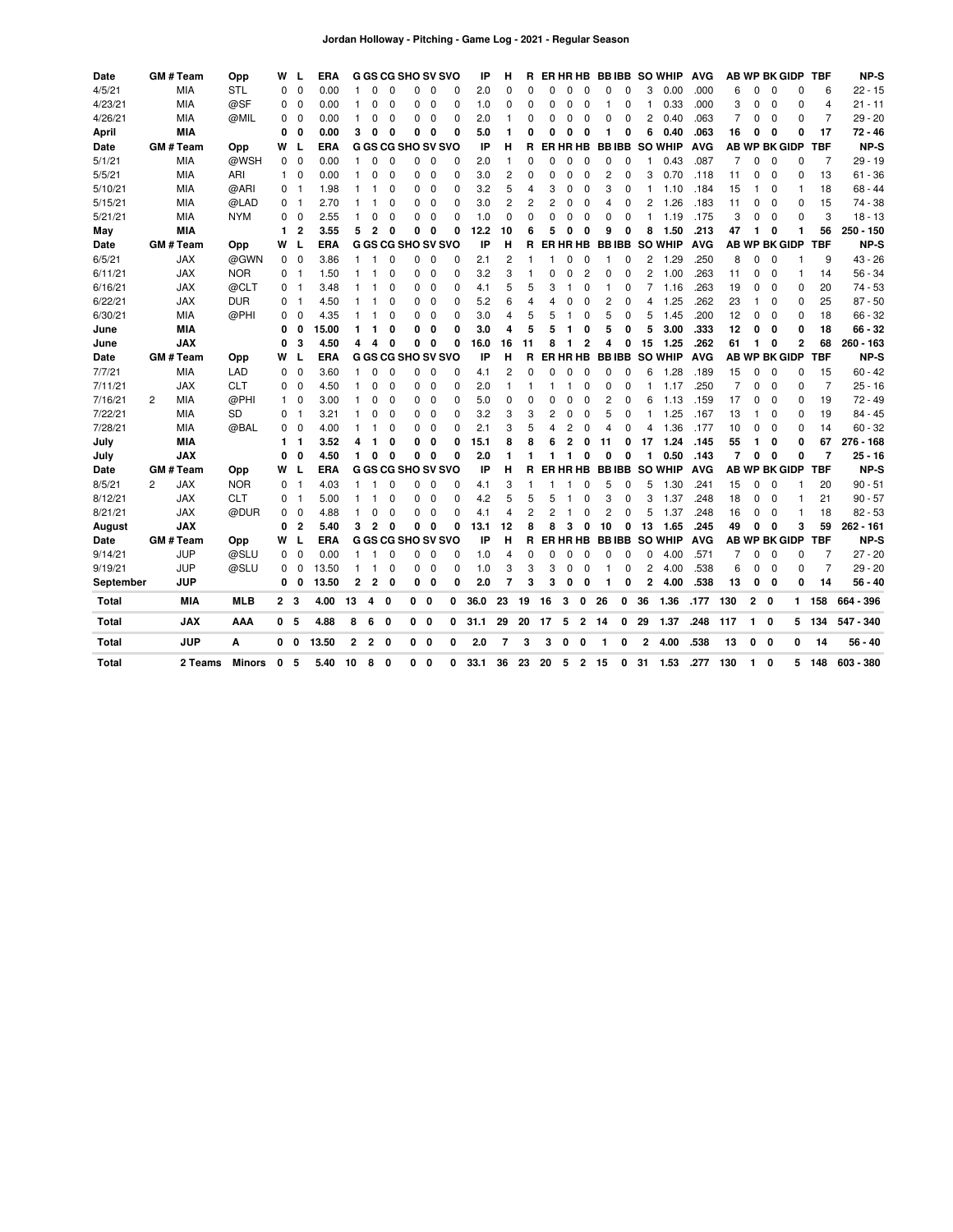| Split                     | Team       | W L                 | <b>ERA</b> | G              | GS             | CG.         | SHO SV      |             | ΙP             | н              | R              | ER HR HB BB    |                |                |                | <b>IBB</b> | so             | WHIP | <b>AVG</b> | AB             | <b>WP</b>      | BK          | <b>GIDP</b>    | <b>TBF</b>     | NP-S          |
|---------------------------|------------|---------------------|------------|----------------|----------------|-------------|-------------|-------------|----------------|----------------|----------------|----------------|----------------|----------------|----------------|------------|----------------|------|------------|----------------|----------------|-------------|----------------|----------------|---------------|
| Home Games                | <b>JAX</b> | 0<br>$\overline{4}$ | 4.87       | 5              | 4              | $\Omega$    | 0           | 0           | 20.1           | 18             | 12             | 11             | 3              | 2              | 10             | 0          | 15             | 1.38 | .243       | 74             | $\mathbf{1}$   | 0           | 3              | 87             | 348 - 208     |
| Home Games                | <b>MIA</b> | 1 <sub>1</sub>      | 1.29       | 5              | 0              | $\mathbf 0$ | 0           | 0           | 14.0           | $\overline{7}$ | 3              | 2              | 0              | 0              | $\overline{7}$ | 0          | 14             | 1.00 | .146       | 48             | $\overline{1}$ | $\mathbf 0$ | 0              | 56             | $245 - 151$   |
| <b>Away Games</b>         | <b>JUP</b> | 0 <sub>0</sub>      | 13.<br>.50 | $\overline{2}$ | $\overline{c}$ | $\mathbf 0$ | 0           | 0           | 2.0            | $\overline{7}$ | 3              | 3              | 0              | 0              | $\mathbf{1}$   | 0          | $\overline{c}$ | 4.00 | .538       | 13             | $\mathbf 0$    | 0           | 0              | 14             | 56 - 40       |
| <b>Away Games</b>         | <b>JAX</b> | 0 <sub>1</sub>      | 4.91       | 3              | $\overline{c}$ | $\mathbf 0$ | 0           | 0           | 11.0           | 11             | 8              | 6              | 2              | 0              | $\overline{4}$ | 0          | 14             | 1.36 | .256       | 43             | 0              | $\mathbf 0$ | 2              | 47             | 199 - 132     |
| <b>Away Games</b>         | <b>MIA</b> | 12                  | 5.73       | 8              | $\overline{4}$ | $\Omega$    | $\mathbf 0$ | 0           | 22.0           | 16             | 16             | 14             | 3              | 0              | 19             | 0          | 22             | 1.59 | .195       | 82             | $\mathbf{1}$   | 0           | $\mathbf{1}$   | 102            | 419 - 245     |
| Day Games                 | <b>JUP</b> | 0 <sub>0</sub>      | 27.00      | 1              | 1              | $\mathbf 0$ | 0           | 0           | 1.0            | 3              | 3              | 3              | 0              | 0              | $\mathbf{1}$   | 0          | $\overline{c}$ | 4.00 | .500       | 6              | 0              | 0           | 0              | $\overline{7}$ | $29 - 20$     |
| Day Games                 | <b>MIA</b> | 0 <sub>0</sub>      | 0.00       | 1              | $\mathbf 0$    | $\Omega$    | $\mathbf 0$ | $\Omega$    | 2.0            | $\mathbf{1}$   | $\mathbf 0$    | 0              | 0              | $\mathbf 0$    | $\mathbf 0$    | 0          | $\overline{1}$ | 0.50 | .143       | $\overline{7}$ | $\mathbf 0$    | 0           | 0              | $\overline{7}$ | $29 - 19$     |
| <b>Night Games</b>        | JUP        | 0 <sub>0</sub>      | 0.00       | 1              | $\mathbf{1}$   | $\Omega$    | $\Omega$    | $\Omega$    | 1.0            | 4              | 0              | 0              | $\Omega$       | $\Omega$       | $\Omega$       | $\Omega$   | $\Omega$       | 4.00 | .571       | $\overline{7}$ | $\mathbf 0$    | $\Omega$    | 0              | $\overline{7}$ | $27 - 20$     |
| <b>Night Games</b>        | JAX        | 0 <sub>5</sub>      | 4.88       | 8              | 6              | $\mathbf 0$ | 0           |             | 0.31.1         | 29 20          |                | 17             | 5              | 2              | 14             | 0          | 29             | 1.37 | .248       | 117            | $\mathbf{1}$   | 0           | 5              | 134            | 547 - 340     |
| <b>Night Games</b>        | <b>MIA</b> | 23                  | 4.24 12    |                | 4              | $\mathbf 0$ | 0           |             | 0 34.0 22 19   |                |                | 16             | 3              | 0              | 26             | 0          | 35             | 1.41 | .179 123   |                | $\overline{2}$ | 0           | $\mathbf{1}$   | 151            | 635 - 377     |
| On Grass                  | <b>JUP</b> | 0 <sub>0</sub>      | 13.50      | $\overline{2}$ | $\overline{c}$ | $\mathbf 0$ | 0           | $\mathbf 0$ | 2.0            | $\overline{7}$ | 3              | 3              | 0              | 0              | $\mathbf{1}$   | 0          | $\overline{c}$ | 4.00 | .538       | -13            | 0              | 0           | 0              | 14             | $56 - 40$     |
| On Grass                  | <b>JAX</b> | 0 <sub>5</sub>      | 4.88       | 8              | 6              | $\mathbf 0$ | 0           |             | 0, 31.1        | 29 20          |                | 17             | 5              | $\overline{2}$ | 14             | 0          | 29             | 1.37 | .248       | 117            | $\mathbf{1}$   | 0           | 5              | 134            | 547 - 340     |
| On Grass                  | <b>MIA</b> | 22                  | 3.62       | 12             | 3              | $\mathbf 0$ | 0           | 0           | 32.1           | 18             | 15             | 13             | 3              | 0              | 23             | 0          | 35             | 1.27 | .157       | 115            | $\overline{1}$ | $\mathbf 0$ | 0              | 140            | 596 - 352     |
| On Turf                   | MIA        | 0 <sub>1</sub>      | 7.36       | $\mathbf{1}$   | $\mathbf{1}$   | $\mathbf 0$ | 0           | 0           | 3.2            | 5              | $\overline{4}$ | 3              | 0              | 0              | 3              | 0          | $\overline{1}$ | 2.18 | .333       | 15             | $\mathbf{1}$   | 0           | 1              | 18             | $68 - 44$     |
| April                     | MIA        | 0 <sub>0</sub>      | 0.00       | 3              | 0              | 0           | 0           | 0           | 5.0            | 1              | 0              | 0              | 0              | 0              | $\mathbf{1}$   | 0          | 6              | 0.40 | .063       | 16             | 0              | 0           | 0              | 17             | 72 - 46       |
| May                       | MIA        | 12                  | 3.55       | 5              | $\overline{c}$ | $\mathbf 0$ | 0           | 0           | 12.2           | 10             | 6              | 5              | 0              | $\mathbf 0$    | 9              | 0          | 8              | 1.50 | .213       | 47             | $\mathbf{1}$   | 0           | 1              | 56             | $250 - 150$   |
| June                      | <b>JAX</b> | 03                  | 4.50       | $\overline{4}$ | 4              | $\Omega$    | $\Omega$    | 0           | 16.0           | 16             | 11             | 8              | 1              | $\overline{2}$ | 4              | 0          | 15             | 1.25 | .262       | 61             | $\mathbf{1}$   | $\Omega$    | 2              | 68             | $260 - 163$   |
| June                      | <b>MIA</b> | 0 <sub>0</sub>      | 15.00      | 1              | $\mathbf{1}$   | $\mathbf 0$ | $\mathbf 0$ | 0           | 3.0            | 4              | 5              | 5              | $\mathbf{1}$   | 0              | 5              | 0          | 5              | 3.00 | .333       | 12             | $\mathbf 0$    | 0           | 0              | 18             | 66 - 32       |
| July                      | <b>JAX</b> | 0 <sub>0</sub>      | 4.50       | 1              | 0              | $\Omega$    | 0           | 0           | 2.0            | 1              | $\mathbf{1}$   | 1              | 1              | $\Omega$       | $\Omega$       | 0          | $\overline{1}$ | 0.50 | .143       | $\overline{7}$ | $\mathbf 0$    | 0           | 0              | $\overline{7}$ | $25 - 16$     |
| July                      | MIA        | 1 <sub>1</sub>      | 3.52       | $\overline{4}$ | $\mathbf{1}$   | $\mathbf 0$ | 0           | $\Omega$    | 15.1           | 8              | 8              | 6              | $\overline{c}$ | 0              | 11             | 0          | 17             | 1.24 | .145       | 55             | $\overline{1}$ | $\mathbf 0$ | 0              | 67             | 276<br>$-168$ |
| August                    | JAX        | 0 <sub>2</sub>      | 5.40       | 3              | $\overline{c}$ | $\mathbf 0$ | 0           |             | 0, 13.1        | 12             | 8              | 8              | 3              | $\Omega$       | 10             | 0          | 13             | 1.65 | .245       | 49             | $\mathbf 0$    | 0           | 3              | 59             | $262 - 161$   |
| September                 | <b>JUP</b> | 0 <sub>0</sub>      | 13.50      | $\overline{2}$ | $\overline{c}$ | $\mathbf 0$ | 0           | $\mathbf 0$ | 2.0            | $\overline{7}$ | 3              | 3              | 0              | 0              | $\mathbf{1}$   | 0          | $\overline{c}$ | 4.00 | .538       | 13             | 0              | 0           | 0              | 14             | $56 - 40$     |
| Pre All-Star              | <b>MIA</b> | 12                  | 3.60       | 10             | 3              | $\mathbf 0$ | $\mathbf 0$ |             | 025.0          | 17             | 11             | 10             | 1              | 0              | 15             | 0          | 25             | 1.28 | .189       | 90             | $\mathbf{1}$   | 0           | 1              | 106            | 448 - 270     |
| Post All-Star             | MIA        | 1 <sub>1</sub>      | 4.91       | 3              | $\mathbf{1}$   | $\mathbf 0$ | 0           | 0           | 11.0           | 6              | 8              | 6              | 2              | 0              | 11             | 0          | 11             | 1.55 | .150       | 40             | $\mathbf{1}$   | 0           | 0              | 52             | $216 - 126$   |
| On Mondays                | <b>MIA</b> | 0 <sub>1</sub>      | 3.52       | 3              | $\mathbf{1}$   | $\mathbf 0$ | $\mathbf 0$ | 0           | 7.2            | 6              | 4              | 3              | $\mathbf 0$    | $\mathbf 0$    | 3              | 0          | 6              | 1.17 | .214       | 28             | $\mathbf{1}$   | 0           | 1              | 31             | $119 - 79$    |
| On Tuesdays               | <b>JUP</b> | 0 <sub>0</sub>      | 0.00       | 1              | $\mathbf{1}$   | $\mathbf 0$ | 0           | 0           | 1.0            | 4              | $\mathbf 0$    | 0              | 0              | 0              | 0              | 0          | $\mathbf 0$    | 4.00 | .571       | $\overline{7}$ | $\mathbf 0$    | 0           | 0              | $\overline{7}$ | $27 - 20$     |
| On Tuesdays               | JAX        | 0 <sub>1</sub>      | 6.35       | $\mathbf{1}$   | $\mathbf{1}$   | $\mathbf 0$ | 0           | 0           | 5.2            | 6              | 4              | 4              | 0              | 0              | $\overline{c}$ | 0          | 4              | 1.41 | .261       | 23             | $\mathbf{1}$   | 0           | 0              | 25             | $87 - 50$     |
| On Wednesdays             | JAX        | 0 <sub>1</sub>      | 6.23       | 1              | $\mathbf{1}$   | 0           | 0           | 0           | 4.1            | 5              | 5              | 3              | 1              | 0              | $\mathbf{1}$   | 0          | $\overline{7}$ | 1.38 | .263       | 19             | $\mathbf 0$    | 0           | 0              | 20             | $74 - 53$     |
| On Wednesdays             | <b>MIA</b> | 1 <sub>0</sub>      | 6.39       | 4              | $\overline{c}$ | $\mathbf 0$ | 0           | 0           | 12.2           | 11             | 10             | 9              | 3              | 0              | 11             | 0          | 18             | 1.74 | .229       | 48             | 0              | 0           | 0              | 60             | $247 - 142$   |
| On Thursdays              | <b>JAX</b> | 0 <sub>2</sub>      | 6.00       | $\overline{2}$ | $\overline{2}$ | $\mathbf 0$ | 0           | 0           | 9.0            | 8              | 6              | 6              | 2              | 0              | 8              | 0          | 8              | 1.78 | 242        | 33             | 0              | $\mathbf 0$ | 2              | 41             | 180 - 108     |
| On Thursdays              | MIA        | 0<br>-1             | 4.91       | 1              | $\mathbf 0$    | $\mathbf 0$ | 0           | 0           | 3.2            | 3              | 3              | $\overline{c}$ | 0              | 0              | 5              | 0          | $\overline{1}$ | 2.18 | .231       | 13             | $\mathbf{1}$   | 0           | 0              | 19             | $84 - 45$     |
| On Fridays                | JAX        | 0 <sub>1</sub>      | 0.00       | 1              | $\mathbf{1}$   | $\mathbf 0$ | $\mathbf 0$ | 0           | 3.2            | 3              | $\mathbf{1}$   | $\Omega$       | $\mathbf 0$    | $\overline{c}$ | $\mathbf 0$    | 0          | $\overline{c}$ | 0.82 | .273       | 11             | $\mathbf 0$    | 0           | $\mathbf{1}$   | 14             | $56 - 34$     |
| On Fridays                | MIA        | 1 <sub>0</sub>      | 0.00       | 3              | $\mathbf 0$    | $\mathbf 0$ | 0           | 0           | 7.0            | 0              | 0              | 0              | 0              | 0              | 3              | 0          | 8              | 0.43 | .000       | 23             | 0              | 0           | 0              | 26             | $111 - 73$    |
| On Saturdays              | <b>JAX</b> | 0 <sub>0</sub>      | 4.05       | $\overline{c}$ | $\mathbf{1}$   | $\mathbf 0$ | 0           | 0           | 6.2            | 6              | 3              | 3              | $\mathbf{1}$   | 0              | 3              | 0          | $\overline{7}$ | 1.35 | .250       | 24             | $\mathbf 0$    | 0           | $\overline{2}$ | 27             | $125 - 79$    |
| On Saturdays              | <b>MIA</b> | 0 <sub>1</sub>      | 3.60       | $\overline{2}$ | $\mathbf{1}$   | $\Omega$    | 0           | $\Omega$    | 5.0            | 3              | $\overline{c}$ | 2              | 0              | 0              | 4              | 0          | 3              | 1.40 | .167       | 18             | $\mathbf 0$    | 0           | 0              | 22             | $103 - 57$    |
| On Sundays                | <b>JUP</b> | 0 <sub>0</sub>      | 27.00      | $\mathbf{1}$   | $\mathbf{1}$   | $\mathbf 0$ | $\mathbf 0$ | 0           | 1.0            | 3              | 3              | 3              | 0              | 0              | $\mathbf{1}$   | 0          | $\overline{c}$ | 4.00 | .500       | 6              | 0              | 0           | 0              | $\overline{7}$ | $29 - 20$     |
| On Sundays                | <b>JAX</b> | 0 <sub>0</sub>      | 4.50       | 1              | $\mathbf 0$    | $\Omega$    | 0           | $\Omega$    | 2.0            | $\mathbf{1}$   | $\mathbf{1}$   | 1              | 1              | 0              | 0              | 0          | $\overline{1}$ | 0.50 | .143       | 7              | $\mathbf 0$    | 0           | 0              | $\overline{7}$ | $25 - 16$     |
| In games following a win  | <b>JAX</b> | 0 <sub>4</sub>      | 4.64       | 6              | 5              | $\mathbf 0$ | 0           | 0           | 21.1           | 19             | 14             | 11             | 4              | $\overline{c}$ | 10             | 0          | 20             | 1.36 | .244       | 78             | 0              | $\mathbf 0$ | 4              | 91             | 378 - 237     |
| In games following a win  | MIA        | 11                  | 3.31       | 6              | $\mathbf{1}$   | $\mathbf 0$ | 0           | 0           | 16.1           | 10             | 8              | 6              | 2              | 0              | 11             | 0          | 18             | 1.29 | .172       | 58             | $\mathbf{1}$   | 0           | 0              | 70             | $305 - 183$   |
| In games following a loss | <b>JUP</b> | 0 <sub>0</sub>      | 0.00       | 1              | $\mathbf{1}$   | $\mathbf 0$ | 0           | 0           | 1.0            | $\overline{4}$ | 0              | 0              | 0              | 0              | $\mathbf 0$    | 0          | $\mathbf 0$    | 4.00 | .571       | $\overline{7}$ | $\mathbf 0$    | 0           | 0              | $\overline{7}$ | $27 - 20$     |
| In games following a loss | <b>JAX</b> | 0 <sub>1</sub>      | 5.40       | $\overline{c}$ | $\mathbf{1}$   | $\mathbf 0$ | 0           | 0           | 10.0           | 10             | 6              | 6              | $\mathbf{1}$   | 0              | $\overline{4}$ | 0          | 9              | 1.40 | .256       | 39             | $\mathbf{1}$   | 0           | $\mathbf{1}$   | 43             | 169 - 103     |
| In games following a loss | MIA        | $\overline{2}$<br>1 | 58<br>4.   | $\overline{7}$ | 3              | $\mathbf 0$ | $\mathbf 0$ | 0           | 19.2           | 13             | 11             | 10             | 1              | $\Omega$       | 15             | 0          | 18             | 1.42 | .181       | 72             | $\mathbf{1}$   | 0           | 1              | 88             | 359 - 213     |
| Starter                   | <b>JUP</b> | 0 <sub>0</sub>      | 13.50      | $\overline{2}$ | $\overline{c}$ | $\mathbf 0$ | 0           | 0           | 2.0            | $\overline{7}$ | 3              | 3              | $\Omega$       | $\Omega$       | $\mathbf{1}$   | 0          | $\overline{c}$ | 4.00 | .538       | 13             | $\mathbf 0$    | 0           | $\Omega$       | 14             | $56 - 40$     |
| Starter                   | <b>JAX</b> | 05                  | 5.04       | 6              | 6              | $\mathbf 0$ | 0           |             | 0 25.0 24 17   |                |                | 14             | 3              | $\overline{2}$ | 12             | 0          | 23             | 1.44 | .255       | 94             | $\mathbf{1}$   | 0           | 4              | 109            | 440 - 271     |
| Starter                   | MIA        | 0 <sub>2</sub>      | 10.50      | 4              | $\overline{4}$ | $\mathbf 0$ | 0           |             | $0$ 12.0 14 16 |                |                | 14             | 3              | 0              | 16             | 0          | 12             | 2.50 | .292       | 48             | $\mathbf{1}$   | 0           | 1              | 65             | 268 - 146     |
| Reliever                  | JAX        | 0 <sub>0</sub>      | 4.26       | $\overline{2}$ | 0              | $\Omega$    | $\Omega$    | $\Omega$    | 6.1            | 5              | 3              | 3              | 2              | $\Omega$       | 2              | 0          | 6              | 1.11 | 217        | 23             | $\mathbf 0$    | 0           | 1              | 25             | $107 - 69$    |
| Reliever                  | MIA        | 21                  | 0.75       | 9              | $\mathbf 0$    | $\mathbf 0$ | 0           |             | 0.24.0         | 9              | 3              | $\overline{c}$ | 0              | 0              | 10             | 0          | 24             | 0.79 | .110       | 82             | $\mathbf{1}$   | $\Omega$    | 0              | 93             | 396 - 250     |
|                           |            |                     |            |                |                |             |             |             |                |                |                |                |                |                |                |            |                |      |            |                |                |             |                |                |               |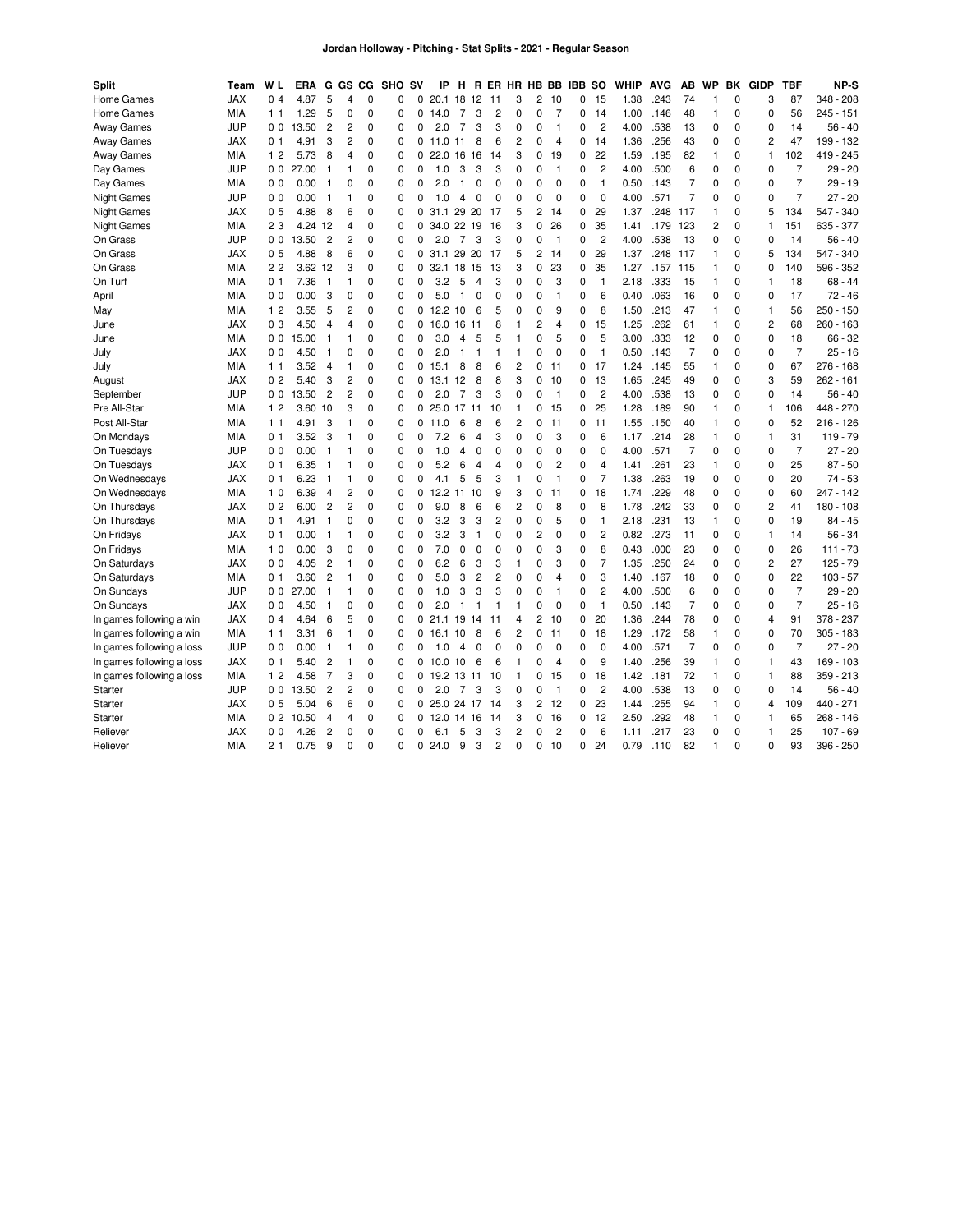### **Jordan Holloway - Opposing Hitting - Stat Splits - 2021 - Regular Season**

| Split                                        | Team                     | AVG          | G                    | AB R                      | н                 | 2Β                  | 3B                          | ΗR                      | RBI                                                | BB                      | IBB         | so                            | SB           | CS     | ОВР          | <b>SLG</b>    | <b>OPS</b>    | <b>HBP</b> | <b>SAC</b>                 | SF                | <b>GIDP</b>                  |
|----------------------------------------------|--------------------------|--------------|----------------------|---------------------------|-------------------|---------------------|-----------------------------|-------------------------|----------------------------------------------------|-------------------------|-------------|-------------------------------|--------------|--------|--------------|---------------|---------------|------------|----------------------------|-------------------|------------------------------|
| vs Left                                      | JUP                      | .500         | $\overline{c}$       | 6                         | 3                 | 0                   | 0                           | 0                       | 0                                                  | 1                       | 0           | $\mathbf 0$                   |              |        | .571         | .500          | 1.071         | 0          | $\mathbf 0$                | 0                 | 0                            |
| vs Left                                      | JAX                      | .266         | 8                    | 64                        | 17                | 6                   | $\mathbf{1}$                | $\overline{\mathbf{c}}$ | 10                                                 | 5                       | 0           | 16                            |              |        | .329         | .484          | .813          | 1          | $\mathsf 0$                | 0                 | 3                            |
| vs Left                                      | MIA                      | .193         | 12                   | 57                        | 11                | 3                   | 1                           | 1                       | 9                                                  | 8                       | 0           | 16                            |              |        | .288         | .333          | .621          | 0          | 0                          | $\mathbf{1}$<br>0 | 0                            |
| vs Right<br>vs Right                         | <b>JUP</b><br><b>JAX</b> | .571<br>.226 | $\overline{c}$<br>8  | $\overline{7}$<br>53      | 4<br>12           | 0<br>$\overline{c}$ | 1<br>0                      | 0<br>3                  | $\overline{c}$<br>8                                | 0<br>9                  | 0<br>0      | $\overline{\mathbf{c}}$<br>13 |              |        | .571<br>.344 | .857<br>.434  | 1.428<br>.778 | 0<br>1     | 0<br>0                     | $\mathbf{1}$      | 0<br>$\overline{\mathbf{c}}$ |
| vs Right                                     | MIA                      | .164         | 13                   | 73                        | 12                | 4                   | 0                           | 2                       | 6                                                  | 18                      | 0           | 20                            |              |        | .326         | .301          | .627          | 0          | 0                          | $\mathbf{1}$      | 1                            |
| Team is ahead                                | JUP                      | .571         | $\overline{1}$       | $\overline{7}$            | 4                 | 0                   | 0                           | 0                       | 0                                                  | 0                       | 0           | 0                             |              |        | .571         | .571          | 1.142         | 0          | $\mathsf 0$                | 0                 | 0                            |
| Team is ahead                                | JAX                      | .269         | 6                    | 26                        | $\overline{7}$    | 1                   | 1                           | 3                       | $\overline{7}$                                     | 3                       | 0           | $\overline{7}$                |              |        | .345         | .731          | 1.076         | 0          | 0                          | 0                 | 0                            |
| Team is ahead                                | MIA                      | .152         | 5                    | 46                        | 7                 | 1                   | 0                           | 3                       | 5                                                  | 8                       | 0           | 15                            |              |        | .278         | .370          | .648          | 0          | $\mathbf 0$                | 0                 | 0                            |
| Team is behind                               | JUP                      | .000         | $\mathbf{1}$         | 3                         | 0                 | 0                   | 0                           | 0                       | 0                                                  | $\mathbf{1}$            | 0           | $\overline{c}$                |              |        | .250         | .000          | .250          | 0          | 0                          | 0                 | 0                            |
| Team is behind                               | <b>JAX</b>               | .286         | $\overline{7}$       | 28                        | 8                 | 3                   | 0                           | $\mathbf{1}$            | 5                                                  | 2                       | 0           | $\overline{7}$                |              |        | .355         | .500          | .855          | 1          | 0                          | 0                 | 1                            |
| Team is behind                               | MIA                      | .183         | 8                    | 60                        | 11                | 4                   | 0                           | 0                       | 5                                                  | 9                       | 0           | 14                            |              |        | .282         | .250          | .532          | 0          | 0                          | 2                 | 1                            |
| Score is tied                                | <b>JUP</b>               | 1.000        | $\mathbf{1}$         | 3                         | 3                 | 0                   | 1                           | 0                       | $\overline{c}$                                     | 0                       | 0           | 0                             |              |        | 1.000        | 1.667         | 2.667         | 0          | 0                          | 0                 | 0                            |
| Score is tied                                | <b>JAX</b>               | .222         | $\overline{7}$       | 63                        | 14                | 4                   | 0                           | 1                       | 6                                                  | 9                       | 0           | 15                            |              |        | .324         | .333          | .657          | 1          | 0                          | 1                 | 4                            |
| Score is tied                                | MIA                      | .208         | 5                    | 24                        | 5                 | $\overline{c}$      | $\mathbf{1}$                | 0                       | 5                                                  | 9                       | 0           | $\overline{7}$                |              |        | .424         | .375          | .799          | 0          | 0                          | 0                 | 0                            |
| <b>Batting First</b>                         | <b>JUP</b>               | .500         | $\overline{c}$       | $\overline{c}$            | 1                 | 0                   | 0                           | 0                       | 0                                                  | 0                       | 0           | 0                             |              |        | .500         | .500          | 1.000         | 0          | 0                          | 0                 | 0                            |
| <b>Batting First</b>                         | <b>JAX</b>               | .286         | 8                    | 14                        | 4                 | 1                   | 0                           | 0                       | 3                                                  | 3                       | 0           | 4                             |              |        | .389         | .357          | .746          | 0          | 0                          | $\mathbf{1}$      | 0                            |
| <b>Batting First</b>                         | MIA                      | .222         | 11                   | 18                        | 4                 | 1                   | 0                           | 0                       | $\mathbf{1}$                                       | 0                       | 0           | 4                             |              |        | .211         | .278          | .489          | 0          | 0                          | 1                 | 0                            |
| <b>Batting Second</b>                        | JUP                      | .500         | $\overline{c}$       | $\overline{c}$            | 1                 | 0                   | 0                           | 0                       | 0                                                  | 0                       | 0           | $\pmb{0}$                     |              |        | .500         | .500          | 1.000         | 0          | $\mathsf 0$                | 0                 | 0                            |
| <b>Batting Second</b>                        | <b>JAX</b>               | .267         | 8                    | 15                        | 4                 | 3                   | $\mathbf 0$                 | 0                       | 3                                                  | 3                       | 0           | $\overline{c}$                |              |        | .389         | .467          | .856          | 0          | 0                          | 0                 | 1                            |
| <b>Batting Second</b>                        | MIA                      | .071         | 11                   | 14                        | 1                 | 1                   | 0                           | 0                       | 0                                                  | 4                       | 0           | 6                             |              |        | .278         | .143          | .421          | 0          | $\mathsf 0$                | 0                 | 0                            |
| <b>Batting Third</b>                         | <b>JUP</b>               | 1.000        | $\overline{c}$       | $\overline{c}$            | 2                 | 0                   | $\mathbf{1}$<br>0           | 0<br>0                  | $\overline{c}$<br>$\overline{c}$                   | 0<br>3                  | 0           | 0<br>3                        |              |        | 1.000        | 2.000         | 3.000         | 0<br>0     | 0<br>$\mathsf 0$           | 0<br>0            | 0                            |
| <b>Batting Third</b><br><b>Batting Third</b> | <b>JAX</b><br>MIA        | .333<br>.286 | $\overline{7}$<br>10 | 12<br>14                  | 4<br>4            | 1<br>1              | 0                           | 1                       | 3                                                  | 3                       | 0<br>0      | $\overline{c}$                |              |        | .467<br>.412 | .417<br>.571  | .884<br>.983  | 0          | 0                          | 0                 | 1<br>0                       |
| <b>Batting Fourth</b>                        | JUP                      | .500         | $\overline{c}$       | $\overline{c}$            | 1                 | 0                   | $\mathbf 0$                 | 0                       | 0                                                  | 0                       | 0           | $\pmb{0}$                     |              |        | .500         | .500          | 1.000         | 0          | $\mathsf 0$                | 0                 | 0                            |
| <b>Batting Fourth</b>                        | <b>JAX</b>               | .286         | $\overline{7}$       | 14                        | 4                 | 1                   | 0                           | 0                       | 1                                                  | 0                       | 0           | $\overline{c}$                |              |        | .286         | .357          | .643          | 0          | 0                          | 0                 | 0                            |
| <b>Batting Fourth</b>                        | MIA                      | .231         | 10                   | 13                        | 3                 | 0                   | 0                           | 1                       | 3                                                  | 2                       | $\mathbf 0$ | 5                             |              |        | .313         | .462          | .775          | 0          | $\mathsf 0$                | $\mathbf{1}$      | 0                            |
| <b>Batting Fifth</b>                         | <b>JUP</b>               | .500         | $\overline{c}$       | $\overline{c}$            | $\mathbf{1}$      | 0                   | $\mathbf 0$                 | 0                       | 0                                                  | 0                       | 0           | $\mathbf{1}$                  |              |        | .500         | .500          | 1.000         | 0          | 0                          | 0                 | 0                            |
| <b>Batting Fifth</b>                         | <b>JAX</b>               | .250         | 8                    | 12                        | 3                 | 0                   | $\mathbf 0$                 | 2                       | 4                                                  | 2                       | 0           | 3                             |              |        | .400         | .750          | 1.150         | 1          | 0                          | 0                 | 1                            |
| <b>Batting Fifth</b>                         | MIA                      | .083         | 10                   | 12                        | 1                 | 0                   | $\mathbf 0$                 | 0                       | $\mathbf 0$                                        | 5                       | 0           | $\overline{c}$                |              |        | .353         | .083          | .436          | 0          | 0                          | 0                 | 1                            |
| <b>Batting Sixth</b>                         | <b>JUP</b>               | .000         | $\overline{c}$       | $\mathbf{1}$              | 0                 | 0                   | $\mathbf 0$                 | $\Omega$                | 0                                                  | 1                       | 0           | $\pmb{0}$                     |              |        | .500         | .000          | .500          | 0          | 0                          | 0                 | 0                            |
| <b>Batting Sixth</b>                         | <b>JAX</b>               | .143         | 8                    | 14                        | 2                 | 0                   | $\mathbf 0$                 | $\mathbf 0$             | 0                                                  | 0                       | 0           | 5                             |              |        | .143         | .143          | .286          | 0          | 0                          | 0                 | 0                            |
| <b>Batting Sixth</b>                         | MIA                      | .154         | -11                  | 13                        | 2                 | 1                   | 0                           | 0                       | 1                                                  | 4                       | 0           | $\mathbf{1}$                  |              |        | .353         | .231          | .584          | 0          | 0                          | 0                 | 0                            |
| <b>Batting Seventh</b>                       | <b>JUP</b>               | .500         | $\overline{c}$       | $\overline{c}$            | $\mathbf{1}$      | 0                   | $\mathbf 0$                 | $\mathbf 0$             | 0                                                  | 0                       | 0           | $\mathbf{1}$                  |              |        | .500         | .500          | 1.000         | 0          | 0                          | 0                 | 0                            |
| <b>Batting Seventh</b>                       | <b>JAX</b>               | .083         | 8                    | 12                        | 1                 | 1                   | 0                           | $\Omega$                | 0                                                  | 2                       | 0           | 3                             |              |        | .214         | .167          | .381          | 0          | 0                          | 0                 | 2                            |
| <b>Batting Seventh</b>                       | MIA                      | .250         | 12                   | 16                        | 4                 | 2                   | $\mathbf 0$                 | 1                       | 3                                                  | 2                       | 0           | $\overline{4}$                |              |        | .333         | .563          | .896          | 0          | 0                          | 0                 | 0                            |
| <b>Batting Eighth</b>                        | <b>JAX</b>               | .182         | 8                    | 11                        | 2                 | 0                   | $\mathbf 0$                 | 2                       | 3                                                  | 1                       | 0           | $\overline{\mathbf{c}}$       |              |        | .308         | .727          | 1.035         | 1          | 0                          | 0                 | 0                            |
| <b>Batting Eighth</b>                        | MIA                      | .188         | 13                   | 16                        | 3                 | 1                   | $\mathbf{1}$                | 0                       | 4                                                  | 3                       | 0           | 6                             |              |        | .316         | .375          | .691          | 0          | 0                          | 0                 | 0                            |
| <b>Batting Ninth</b>                         | <b>JAX</b>               | .385         | 8                    | 13                        | 5                 | 1                   | 1                           | 1                       | 2                                                  | 0                       | 0           | 5                             |              |        | .385         | .846          | 1.231         | 0          | 0                          | 0                 | $\mathbf 0$                  |
| <b>Batting Ninth</b>                         | MIA                      | .071         | 11                   | 14                        | 1                 | 0                   | 0                           | 0                       | $\mathbf 0$                                        | 3                       | 0           | 6                             |              |        | .235         | .071          | .306          | 0          | 0                          | 0                 | 0                            |
| Leading Off                                  | <b>JUP</b>               | .667         | $\overline{c}$<br>8  | 3                         | 2                 | 0<br>1              | $\mathbf 0$<br>$\mathbf{1}$ | 0<br>2                  | $\mathbf 0$                                        | $\Omega$<br>4           | 0<br>0      | 0<br>10                       |              |        | .667<br>.371 | .667          | 1.334<br>.952 | 0<br>0     | 0                          | 0<br>0            | 0<br>0                       |
| Leading Off<br>Leading Off                   | JAX<br>MIA               | .290<br>.235 | 13                   | 31<br>34                  | 9<br>8            | $\overline{c}$      | $\mathbf 0$                 | 2                       | $\overline{\mathbf{c}}$<br>$\overline{\mathbf{c}}$ | 5                       | 0           | 9                             |              |        | .333         | .581<br>.471  | .804          | 0          | 0<br>0                     | 0                 | 0                            |
| First Inning                                 | <b>JUP</b>               | .500         | $\overline{c}$       | 12 <sub>3</sub>           | 6                 | 0                   | $\mathbf{1}$                | 0                       | $\overline{c}$                                     | 1                       | 0           | $\overline{c}$                | 2            | 1      | .538         | .667          | 1.205         | 0          | 0                          | 0                 | 0                            |
| First Inning                                 | <b>JAX</b>               | .158         | 6                    | 19<br>$\mathbf{1}$        | 3                 | 0                   | 0                           | 0                       | 0                                                  | 4                       | 0           | 4                             | 1            | 0      | .304         | .158          | .462          | 0          | 0                          | 0                 | 2                            |
| First Inning                                 | MIA                      | .214         | $\overline{4}$       | 14 <sub>1</sub>           | 3                 | $\overline{c}$      | 0                           | 0                       | 1                                                  | 3                       | 0           | 5                             | 1            | 0      | .353         | .357          | .710          | 0          | 0                          | 0                 | 1                            |
| Second Inning                                | JUP                      | 1.000        | $\mathbf{1}$         | $\mathbf{1}$<br>0         | $\mathbf{1}$      | 0                   | 0                           | 0                       | 0                                                  | 0                       | 0           | 0                             | 0            | 0      | 1.000        | 1.000         | 2.000         | 0          | 0                          | 0                 | 0                            |
| Second Inning                                | <b>JAX</b>               | .056         | 6                    | 18 <sub>0</sub>           | $\mathbf{1}$      | 0                   | $\mathbf 0$                 | 0                       | 0                                                  | $\mathbf{1}$            | 0           | 6                             | 0            | 1      | .105         | .056          | .161          | 0          | 0                          | 0                 | $\mathbf 0$                  |
| Second Inning                                | MIA                      | .125         | 7                    | 24 8                      | 3                 | 0                   | 1                           | 2                       | 8                                                  | 8                       | n           | 6                             | <sup>n</sup> | 0      | 333          | .458          | .791          | 0          | 0                          | 1                 | 0                            |
| Third Inning                                 | JAX                      | .360         | 6                    | 25<br>8                   | 9                 | 4                   | 1                           | 1                       | 8                                                  | $\overline{\mathbf{c}}$ | 0           | 5                             | 2            | 0      | .414         | .720          | 1.134         | 1          | 0                          | 1                 | 0                            |
| Third Inning                                 | MIA                      | .231         | 8                    | 26<br>5                   | 6                 | $\overline{c}$      | 0                           | 1                       | 3                                                  | 4                       | 0           | 6                             | 0            | 0      | .333         | .423          | .756          | 0          | 0                          | 0                 | 0                            |
| Fourth Inning                                | <b>JAX</b>               | .250         | 6                    | 20 <sub>1</sub>           | 5                 | 1                   | 0                           | 0                       | 1                                                  | 3                       | 0           | 6                             | 1            | 0      | .375         | .300          | .675          | 1          | 0                          | $\mathbf 0$       | $\overline{\mathbf{c}}$      |
| Fourth Inning                                | MIA                      | .300         | $\overline{7}$       | 20<br>$\overline{4}$      | 6                 | 1                   | 0                           | 0                       | $\overline{\mathbf{c}}$                            | 7                       | 0           | 5                             | 0            | 0      | .481         | .350          | .831          | 0          | 0                          | 0                 | 0                            |
| Fifth Inning                                 | <b>JAX</b>               | .375         | 5                    | 16 7                      | 6                 | 3                   | 0                           | $\overline{c}$          | 6                                                  | 4                       | 0           | $\overline{4}$                | $\mathbf{1}$ | 0      | .500         | .938          | 1.438         | 0          | 0                          | $\mathbf 0$       | 0                            |
| Fifth Inning                                 | MIA                      | .154         | 4                    | 13 <sub>1</sub>           | $\overline{c}$    | 0                   | 0                           | 0                       | $\mathbf{1}$                                       | 2                       | 0           | 3                             | $\mathbf{1}$ | 0      | .250         | .154          | .404          | 0          | $\mathsf 0$                | $\mathbf{1}$      | 0                            |
| Sixth Inning                                 | <b>JAX</b>               | .167         | $\overline{c}$       | 6<br>$\mathbf 0$          | $\mathbf{1}$      | 0                   | 0                           | 0                       | $\mathbf 0$                                        | 0                       | 0           | $\overline{c}$                | 1            | 0      | .167         | .167          | .334          | 0          | $\mathsf 0$                | 0                 | 0                            |
| Sixth Inning                                 | MIA                      | .077         | $\overline{4}$       | 130                       | $\mathbf{1}$      | 1                   | 0                           | 0<br>$\overline{c}$     | 0                                                  | 1                       | 0           | 5                             | 0            | 0      | .143         | .154          | .297          | 0          | $\mathsf 0$                | $\mathbf 0$<br>0  | 0                            |
| Seventh Inning<br>Seventh Inning             | <b>JAX</b><br>MIA        | .444<br>.100 | $\overline{c}$<br>3  | 9<br>3<br>10 <sub>0</sub> | 4<br>$\mathbf{1}$ | 0<br>1              | 0<br>0                      | 0                       | 3<br>0                                             | 0<br>0                  | 0<br>0      | $\pmb{0}$<br>3                | 0<br>0       | 0<br>0 | .444<br>.100 | 1.111<br>.200 | 1.555<br>.300 | 0<br>0     | $\mathsf 0$<br>$\mathsf 0$ | 0                 | $\mathbf{1}$<br>0            |
| Eighth Inning                                | <b>JAX</b>               | .000         | $\overline{c}$       | 4 0                       | 0                 | 0                   | 0                           | 0                       | 0                                                  | 0                       | 0           | $\sqrt{2}$                    | 0            | 0      | .000         | .000          | .000          | 0          | $\mathsf 0$                | 0                 | 0                            |
| Eighth Inning                                | MIA                      | .143         | $\overline{c}$       | 70                        | $\mathbf{1}$      | 0                   | 0                           | 0                       | 0                                                  | 1                       | 0           | $\mathbf{1}$                  | 0            | 0      | .250         | .143          | .393          | 0          | $\mathsf 0$                | $\mathbf 0$       | 0                            |
| Ninth Inning                                 | MIA                      | .000         | $\mathbf{1}$         | 3<br>$\mathbf 0$          | $\mathbf 0$       | 0                   | 0                           | 0                       | 0                                                  | 0                       | 0           | $\sqrt{2}$                    | 0            | 0      | .000         | .000          | .000          | 0          | $\mathbf 0$                | $\mathbf 0$       | 0                            |
| <b>Bases Empty</b>                           | <b>JUP</b>               | .600         | $\overline{c}$       | 5                         | 3                 | 0                   | 0                           | 0                       | 0                                                  | 0                       | 0           | $\pmb{0}$                     |              |        | .600         | .600          | 1.200         | 0          | $\mathbf 0$                | 0                 | 0                            |
| <b>Bases Empty</b>                           | <b>JAX</b>               | .225         | 8                    | 71                        | 16                | 3                   | $\mathbf{1}$                | 3                       | 3                                                  | 9                       | 0           | 20                            |              |        | .329         | .423          | .752          | 2          | $\mathbf 0$                | $\mathbf 0$       | 0                            |
| <b>Bases Empty</b>                           | MIA                      | .192         | 13                   | 73                        | 14                | 5                   | 0                           | $\overline{c}$          | 2                                                  | 14                      | 0           | 24                            |              |        | .322         | .342          | .664          | 0          | $\mathbf 0$                | $\mathbf 0$       | 0                            |
| Runner at 1st                                | <b>JUP</b>               | 1.000        | $\overline{c}$       | $\overline{c}$            | $\overline{c}$    | 0                   | 0                           | 0                       | 0                                                  | 0                       | 0           | 0                             |              |        | 1.000        | 1.000         | 2.000         | 0          | $\mathbf 0$                | $\mathbf 0$       | 0                            |
| Runner at 1st                                | <b>JAX</b>               | .333         | $\overline{7}$       | 15                        | 5                 | 1                   | 0                           | $\overline{c}$          | 5                                                  | $\overline{c}$          | 0           | $\sqrt{2}$                    |              |        | .412         | .800          | 1.212         | 0          | $\mathsf 0$                | 0                 | 3                            |
| Runner at 1st                                | MIA                      | .115         | 10                   | 26                        | 3                 | 0                   | 0                           | 0                       | 0                                                  | 5                       | 0           | $\overline{4}$                |              |        | .258         | .115          | .373          | 0          | $\mathsf 0$                | $\mathbf 0$       | 0                            |
| Runner at 2nd                                | <b>JUP</b>               | .000         | $\mathbf{1}$         | $\mathbf{1}$              | 0                 | 0                   | 0                           | 0                       | 0                                                  | 0                       | 0           | $\mathbf{1}$                  |              |        | .000         | .000          | .000          | 0          | $\mathsf 0$                | $\mathbf 0$       | 0                            |
| Runner at 2nd                                | <b>JAX</b>               | .333         | 6                    | 18                        | 6                 | 3                   | 0                           | 0                       | 5                                                  | $\overline{c}$          | 0           | 3                             |              |        | .400         | .500          | .900          | 0          | $\mathsf 0$                | $\mathbf 0$       | 0                            |
| Runner at 2nd                                | MIA                      | .111         | 6                    | 9                         | 1                 | 1                   | 0                           | 0                       | 0                                                  | 1                       | 0           | $\sqrt{2}$                    |              |        | .200         | .222          | .422          | 0          | $\mathsf 0$                | $\mathbf 0$       | 0                            |
| Runner at 3rd                                | <b>JUP</b>               | .000         | $\mathbf{1}$         | 2                         | 0                 | 0                   | 0                           | 0                       | 0                                                  | 1                       | 0           | $\mathbf{1}$                  |              |        | .333         | .000          | .333          | 0          | $\mathsf 0$                | $\mathbf 0$       | 0                            |
| Runner at 3rd                                | <b>JAX</b>               | .333         | $\overline{c}$       | 3                         | $\mathbf{1}$      | 0                   | 0                           | 0                       | $\overline{c}$                                     | 0                       | 0           | 0                             |              |        | .333         | .333          | .666          | 0          | $\mathsf 0$                | 0                 | 0                            |
| Runner at 3rd                                | MIA                      | .000         | 5                    | 4                         | 0                 | 0                   | 0                           | 0                       | $\mathbf{1}$                                       | 2                       | 0           | $\sqrt{2}$                    |              |        | .286         | .000          | .286          | 0          | $\mathsf 0$                | $\mathbf{1}$      | 0                            |
| Runners at 1st & 2nd                         | <b>JUP</b>               | 1.000        | $\overline{c}$       | 2                         | 2                 | 0                   | $\mathbf{1}$                | 0                       | 2                                                  | 0                       | 0           | $\pmb{0}$                     |              |        | 1.000        | 2.000         | 3.000         | 0          | $\mathsf 0$                | 0                 | 0                            |
| Runners at 1st & 2nd                         | <b>JAX</b>               | .000         | 3<br>$\overline{7}$  | 4<br>11                   | 0<br>4            | 0<br>0              | 0<br>$\mathbf{1}$           | 0<br>1                  | 0<br>6                                             | 0<br>2                  | 0<br>0      | 3<br>$\overline{4}$           |              |        | .000         | .000          | .000          | 0<br>0     | $\mathsf 0$<br>$\mathsf 0$ | 0<br>0            | 0<br>0                       |
| Runners at 1st & 2nd<br>Runners at 1st & 3rd | MIA<br>JUP               | .364<br>.000 | $\pmb{0}$            | 0                         | 0                 | 0                   | 0                           | 0                       | 0                                                  | 0                       | 0           | 0                             |              |        | .462<br>.000 | .818<br>.000  | 1.280<br>.000 | 0          | $\mathsf 0$                | $\mathbf 0$       | 0                            |
| Runners at 1st & 3rd                         | <b>JAX</b>               | .000         | $\overline{c}$       | 1                         | 0                 | 0                   | 0                           | 0                       | 0                                                  | 1                       | 0           | $\mathbf 0$                   |              |        | .500         | .000          | .500          | 0          | 0                          | 0                 | $\mathbf{1}$                 |
|                                              |                          |              |                      |                           |                   |                     |                             |                         |                                                    |                         |             |                               |              |        |              |               |               |            |                            |                   |                              |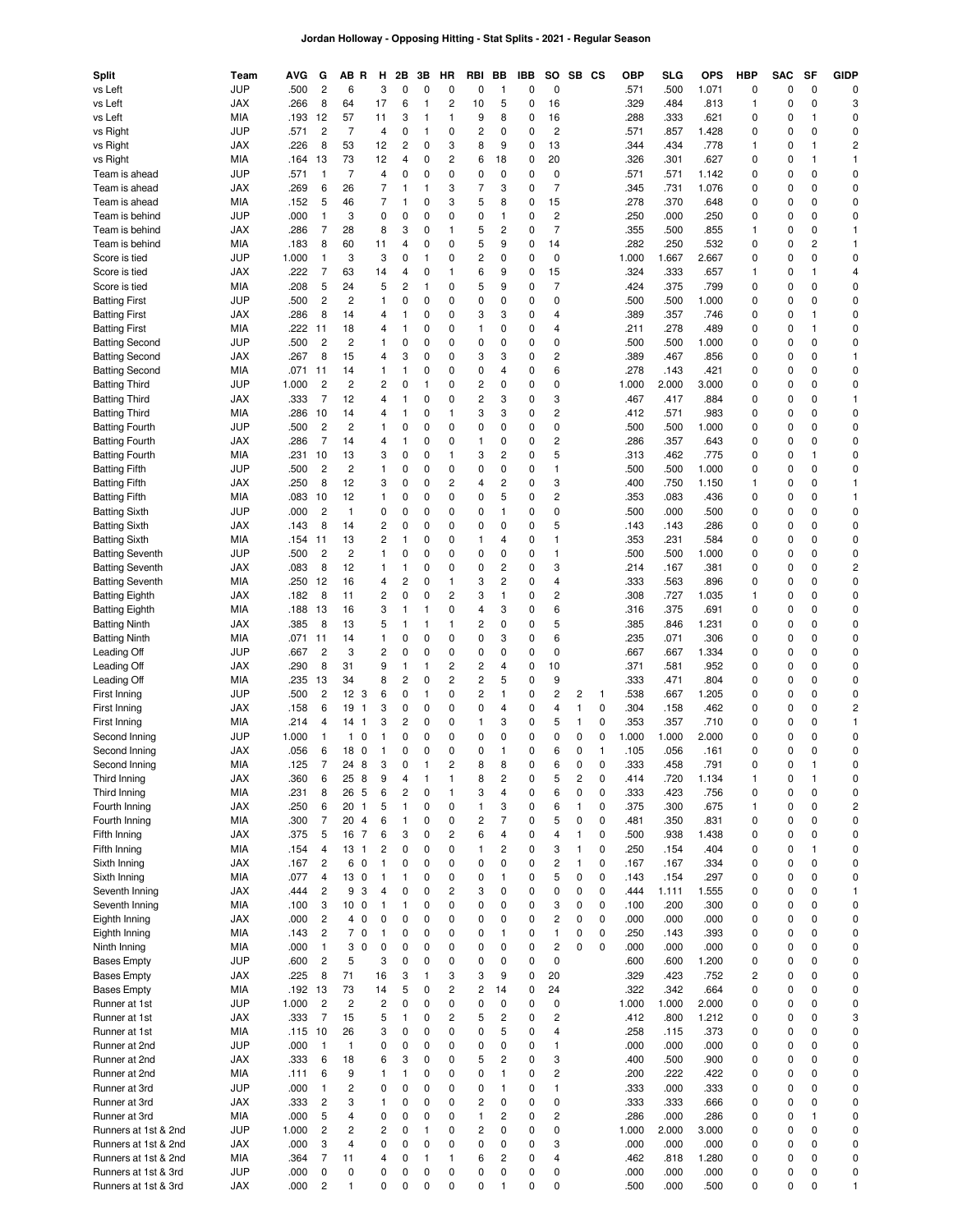| Split                   | Team              | AVG           | G                       | AB R                    | н                       | 2Β             | 3B           | HR       | RBI                     | BB             | IBB    | SO                      | SB CS | <b>OBP</b>    | <b>SLG</b>     | OPS            | <b>HBP</b>     | <b>SAC</b>    | SF                      | <b>GIDP</b>    |
|-------------------------|-------------------|---------------|-------------------------|-------------------------|-------------------------|----------------|--------------|----------|-------------------------|----------------|--------|-------------------------|-------|---------------|----------------|----------------|----------------|---------------|-------------------------|----------------|
| Runners at 1st & 3rd    | <b>MIA</b>        | .000          | 3                       | 2                       | 0                       | 0              | $\mathbf 0$  | 0        | $\overline{\mathbf{c}}$ | 0              | 0      | 0                       |       | .000          | .000           | .000           | $\mathsf 0$    | 0             | $\mathbf{1}$            | -1             |
| Runners at 2nd & 3rd    | JAX               | .333          | 3                       | 3                       | 1                       | 1              | 0            | 0        | 3                       | 0              | 0      | 0                       |       | .250          | .667           | .917           | 0              | $\mathbf 0$   | $\mathbf{1}$            | 0              |
| Runners at 2nd & 3rd    | <b>MIA</b>        | .000          | $\mathbf{1}$            | 2                       | 0                       | 0              | 0            | 0        | 0                       | 1              | 0      | 0                       |       | .333          | .000           | .333           | $\mathsf 0$    | 0             | $\mathbf 0$             | 0              |
| <b>Bases Loaded</b>     | <b>JUP</b>        | .000          | $\mathbf{1}$            | 1                       | 0                       | 0              | 0            | 0        | 0                       | $\mathbf 0$    | 0      | 0                       |       | .000          | .000           | .000           | 0              | 0             | $\mathbf 0$             | 0              |
| <b>Bases Loaded</b>     | <b>JAX</b>        | .000          | $\mathbf{1}$            | 2                       | 0                       | 0              | 0            | 0        | 0                       | 0              | 0      | 1                       |       | .000          | .000           | .000           | 0              | 0             | $\mathbf 0$             | $\mathbf{1}$   |
| <b>Bases Loaded</b>     | MIA               | .333          | 3                       | 3                       | $\mathbf{1}$            | 1              | 0            | 0        | 4                       | 1              | 0      | 0                       |       | .500          | .667           | 1.167          | 0              | $\mathbf 0$   | $\mathbf 0$             | 0              |
| Runners On              | <b>JUP</b>        | .500          | $\overline{c}$          | 8                       | $\overline{4}$          | 0              | 1            | 0        | $\overline{c}$          | 1              | 0      | $\overline{c}$          |       | .556          | .750           | 1.306          | $\mathbf 0$    | 0             | $\mathbf 0$             | 0              |
| Runners On              | JAX               | .283          | $\overline{7}$          | 46                      | 13                      | 5              | 0            | 2        | 15                      | 5              | 0      | 9                       |       | .346          | .522           | .868           | 0              | $\mathbf 0$   | $\mathbf{1}$            | 5              |
| Runners On              | <b>MIA</b>        | .158          | 11                      | 57                      | 9                       | $\overline{c}$ | 1            | 1        | 13                      | 12             | 0      | 12                      |       | .296          | .281           | .577           | $\mathbf 0$    | 0             | $\overline{c}$          | 1              |
| <b>Scoring Position</b> | <b>JUP</b>        | .333          | $\overline{c}$          | 6                       | $\overline{c}$          | 0              | 1            | 0        | $\overline{c}$          | 1              | 0      | $\overline{c}$          |       | .429          | .667           | 1.096          | 0              | $\mathbf 0$   | $\mathbf 0$             | 0              |
| <b>Scoring Position</b> | <b>JAX</b>        | .258          | $\overline{7}$          | 31                      | 8                       | 4              | 0            | 0        | 10                      | 3              | 0      | $\overline{7}$          |       | .314          | .387           | .701           | $\mathbf 0$    | 0             | $\mathbf{1}$            | $\overline{c}$ |
| <b>Scoring Position</b> | MIA               | .194          | 8                       | 31                      | 6                       | 2              | 1            | 1        | 13                      | $\overline{7}$ | 0      | 8                       |       | .325          | .419           | .744           | $\mathbf 0$    | 0             | $\overline{c}$          | $\mathbf{1}$   |
| No Outs                 | <b>JUP</b>        | .667          | $\overline{c}$          | 6                       | 4                       | 0              | 1            | 0        | $\overline{c}$          | 0              | 0      | 0                       |       | .667          | 1.000          | 1.667          | $\mathbf 0$    | 0             | $\mathbf 0$             | 0              |
| No Outs                 | <b>JAX</b>        | .294          | 8                       | 51                      | 15                      | 2              | 1            | 4        | $\overline{7}$          | 6              | 0      | 15                      |       | .368          | .608           | .976           | 0              | 0             | $\mathbf 0$             | 4              |
| No Outs                 | MIA               | .260          | 13                      | 50                      | 13                      | 4              | 0            | 3        | 9                       | 14             | 0      | 12                      |       | .422          | .520           | .942           | $\mathbf 0$    | 0             | $\mathbf 0$             | 0              |
| One Out                 | <b>JUP</b>        | .000          | $\overline{c}$          | 2                       | 0                       | 0              | 0            | 0        | 0                       | 0              | 0      | $\mathbf{1}$            |       | .000          | .000           | .000           | $\mathbf 0$    | 0             | $\mathbf 0$             | 0              |
| One Out                 | <b>JAX</b>        | .188          | 8                       | 32                      | 6                       | 2              | 0            | 1        | 5                       | 6              | 0      | 8                       |       | .325          | .344           | .669           | $\mathbf{1}$   | 0             | $\mathbf{1}$            | $\mathbf{1}$   |
| One Out                 | MIA               | .125          | 13                      | 40                      | 5                       | 3              | 1            | 0        | 5                       | 9              | 0      | 10                      |       | .275          | .250           | .525           | 0              | 0             | $\overline{2}$          | $\mathbf{1}$   |
| Two Outs                | <b>JUP</b>        | .600          | $\overline{c}$          | 5                       | 3                       | 0              | 0            | 0        | 0                       | 1              | 0      | $\mathbf{1}$            |       | .667          | .600           | 1.267          | $\mathbf 0$    | 0             | $\mathbf 0$             | 0              |
| Two Outs                | <b>JAX</b>        | .235          | 8                       | 34                      | 8                       | 4              | 0            | 0        | 6                       | 2              | 0      | 6                       |       | .297          | .353           | .650           | $\mathbf{1}$   | 0             | $\mathsf 0$             | 0              |
| Two Outs                | MIA               | .125          | 13                      | 40                      | 5                       | 0              | 0            | 0        | $\mathbf{1}$            | 3              | 0      | 14                      |       | .186          | .125           | .311           | 0              | 0             | $\mathbf 0$             | 0              |
| Late / Close            | <b>JAX</b>        | .250          | $\overline{c}$          | 12                      | 3                       | 0              | 0            | 1        | 2                       | 0              | 0      | $\overline{c}$          |       | .250          | .500           | .750           | 0              | 0             | $\mathbf 0$             | $\mathbf{1}$   |
| Late / Close            | MIA               | .000          | $\mathbf{1}$            | 3                       | 0                       | 0              | 0            | 0        | 0                       | 0              | 0      | $\mathbf{1}$            |       | .000          | .000           | .000           | 0              | 0             | $\mathbf 0$             | 0              |
| Ahead in Count          | <b>JUP</b>        | .333          | $\overline{c}$          | 6                       | $\overline{\mathbf{c}}$ | 0              | 1            | 0        | 2                       | 0              | 0      | $\mathbf{1}$            |       | .333          | .667           | 1.000          | 0              | 0             | $\mathbf 0$             | 0              |
| Ahead in Count          | <b>JAX</b>        | .178          | 8                       | 45                      | 8                       | 2              | 0            | 2        | 6                       | 0              | 0      | 18                      |       | .196          | .356           | .552           | $\mathbf{1}$   | 0             | $\mathbf 0$             | $\overline{c}$ |
| Ahead in Count          | MIA               | .185          | 13                      | 54                      | 10                      | 5              | 1            | 1        | 5                       | 0              | 0      | 22                      |       | .185          | .370           | .555           | 0              | 0             | $\mathbf 0$             | $\mathbf{1}$   |
| Behind in Count         | <b>JUP</b>        | .000          | $\mathbf{1}$            | $\mathbf{1}$            | 0                       | 0              | 0            | 0        | 0                       | 1              | 0      | $\mathbf{1}$            |       | .500          | .000           | .500           | 0              | 0             | $\mathbf 0$             | 0              |
| Behind in Count         | <b>JAX</b>        | .333          | 8                       | 27                      | 9                       | 3              | 1            | 0        | 3                       | 14             | 0      | 4                       |       | .548          | .519           | 1.067          | 0              | 0             | $\mathbf{1}$            | 0              |
| Behind in Count         | MIA               | .242          | 13                      | 33                      | 8                       | 1              | 0            | 1        | 8                       | 26             | 0      | 2                       |       | .557          | .364           | .921           | 0              | 0             | $\overline{c}$          | 0              |
| 0-0 Count               | <b>JUP</b>        | .500          | $\mathbf{1}$            | 2                       | $\mathbf{1}$            | 0              | 0            | 0        | 0                       | 0              | 0      | 0                       |       | .500          | .500           | 1.000          | 0              | 0             | $\mathsf 0$             | 0              |
| 0-0 Count               | <b>JAX</b>        | .091          | 6                       | 11                      | $\mathbf{1}$            | 0              | 0            | 1        | 1                       | 0              | 0      | 0                       |       | .091          | .364           | .455           | 0              | 0             | $\mathsf 0$             | $\overline{c}$ |
| 0-0 Count               | MIA               | .273          | $\overline{7}$          | 11                      | 3                       | 1              | 0            | 0        | 0                       | 0              | 0      | 0                       |       | .273          | .364           | .637           | 0              | 0             | 0                       | 0              |
| 0-1 Count               | JUP               | 1.000         | $\mathbf{1}$            | 1                       | $\mathbf{1}$            | 0              | 1            | 0        | $\overline{c}$          | 0              | 0      | 0                       |       | 1.000         | 3.000          | 4.000          | 0              | 0             | 0                       | 0              |
| 0-1 Count               | <b>JAX</b>        | .273          | $\overline{7}$          | 11                      | 3                       | 0              | 0            | 1        | $\overline{c}$          | 0              | 0      | 0                       |       | .273          | .545           | .818           | 0              | 0             | 0                       | $\mathbf{1}$   |
| 0-1 Count               | MIA               | .300          | $\overline{7}$          | 10                      | 3                       | 1              | 1            | 0        | 3                       | 0              | 0      | 0                       |       | .300          | .600           | .900           | 0              | 0             | $\mathsf 0$             | 1              |
| 0-2 Count               | JUP               | .000          | $\overline{c}$          | 2                       | 0                       | 0              | 0            | 0        | 0                       | 0              | 0      | $\mathbf{1}$            |       | .000          | .000           | .000           | 0              | 0             | 0                       | 0              |
| 0-2 Count               | <b>JAX</b>        | .091          | 5                       | 11                      | 1                       | 1              | 0            | 0        | 1                       | 0              | 0      | $\overline{7}$          |       | .091          | .182           | .273           | 0              | 0             | 0                       | 0              |
| 0-2 Count               |                   |               |                         |                         |                         |                | 0            | 1        | $\overline{c}$          | 0              |        | 12                      |       | .222          | .500           |                |                | 0             | $\mathbf 0$             | 0              |
| 1-0 Count               | MIA<br><b>JUP</b> | .222<br>.000  | 10<br>$\mathbf 0$       | 18<br>0                 | 4                       | 2<br>0         | 0            | 0        | 0                       | $\mathbf 0$    | 0<br>0 | $\mathbf 0$             |       | .000          |                | .722<br>.000   | 0<br>0         | 0             | $\mathbf 0$             | 0              |
|                         |                   |               |                         |                         | 0<br>3                  | $\overline{c}$ | 1            | 0        | 1                       |                |        | 0                       |       |               | .000           |                |                | 0             | $\mathbf 0$             | 0              |
| 1-0 Count               | <b>JAX</b>        | .600<br>.400  | 4<br>5                  | 5<br>5                  | 2                       | 0              | 0            | 0        | 0                       | 0<br>0         | 0      | 0                       |       | .600          | 1.400          | 2.000<br>.800  | 0              | 0             | $\mathbf 0$             | 0              |
| 1-0 Count               | MIA<br><b>JUP</b> |               |                         | 2                       | 2                       | 0              | 0            | 0        | 0                       | 0              | 0      | 0                       |       | .400          | .400           |                | 0              | 0             | $\mathbf 0$             | 0              |
| 1-1 Count<br>1-1 Count  | <b>JAX</b>        | 1.000<br>.462 | 1<br>5                  | 13                      | 6                       | 3              | 0            | 2        | 6                       | 0              | 0<br>0 | 0                       |       | 1.000<br>.462 | 1.000<br>1.154 | 2.000<br>1.616 | 0<br>0         | 0             | $\mathbf 0$             | 0              |
|                         |                   |               |                         |                         | 2                       |                | 0            | 1        | $\overline{c}$          | 0              |        | 0                       |       |               |                |                |                | 0             | $\mathbf 0$             | 0              |
| 1-1 Count               | MIA<br><b>JUP</b> | .333<br>.333  | 4                       | 6                       | 1                       | 0              | 0            | 0        | 0                       | $\mathbf 0$    | 0      | 0                       |       | .333<br>.333  | .833<br>.333   | 1.166          | 0              | 0             | $\mathbf 0$             | 0              |
| 1-2 Count               |                   |               | 1                       | 3                       |                         | 0<br>1         |              | 1        |                         | 0              | 0      |                         |       |               |                | .666           | 0              |               |                         |                |
| 1-2 Count               | JAX               | .174          | $\overline{7}$          | 23                      | 4                       |                | 0            |          | 3                       |                | 0      | 11                      |       | .208          | .348           | .556           | 1              | 0             | 0                       | 1              |
| 1-2 Count               | <b>MIA</b>        | .115          | 12                      | 26                      | 3                       | $\overline{c}$ | 0            | 0        | 0                       | $\mathbf 0$    | 0      | 10                      |       | .115          | .192           | .307           | 0              | 0             | $\mathbf 0$             | 0              |
| 2-0 Count               | <b>JAX</b>        | .400          | 3                       | 5                       | 2                       | 0              | 0            | 0        | 1                       | $\mathbf 0$    | 0      | 0                       |       | .400          | .400           | .800           | 0              | 0<br>$\Omega$ | $\mathbf 0$             | 0              |
| 2-0 Count               | <b>MIA</b>        | .000          | 6                       | 6                       | 0                       | $\Omega$       | $\Omega$     | $\Omega$ |                         | $\Omega$       | 0      | 0                       |       | .000          | .000           | .000           | 0              |               |                         | $\Omega$       |
| 2-1 Count               | <b>JUP</b>        | .000          | 0                       | 0                       | 0                       | 0              | 0            | 0        | 0                       | 0              | 0      | 0                       |       | .000          | .000           | .000           | $\pmb{0}$      | 0             | 0                       | 0              |
| 2-1 Count               | <b>JAX</b>        | .333          | $\overline{c}$          | 3                       | 1                       | 0              | 0            | 0        | 0                       | 0              | 0      | 0                       |       | .333          | .333           | .666           | 0              | 0             | 0                       | 0              |
| 2-1 Count               | MIA               | .571          | 6                       | 7                       | 4                       | 1              | 0            | 1        | 6                       | 0              | 0      | 0                       |       | .500          | 1.143          | 1.643          | 0              | 0             | 1                       | 0              |
| 2-2 Count               | <b>JUP</b>        | 1.000         | $\overline{\mathbf{c}}$ | $\overline{\mathbf{c}}$ | 2                       | 0              | 0            | 0        | 0                       | 0              | 0      | 0                       |       | 1.000         | 1.000          | 2.000          | 0              | 0             | 0                       | 0              |
| 2-2 Count               | JAX               | .238          | 8                       | 21                      | 5                       | 0              | 0            | 0        | 2                       | 0              | 0      | $\overline{7}$          |       | .273          | .238           | .511           | 1              | 0             | 0                       | 1              |
| 2-2 Count               | MIA               | .000          | 12                      | 26                      | 0                       | 0              | 0            | 0        | 0                       | 0              | 0      | 12                      |       | .000          | .000           | .000           | 0              | 0             | 0                       | 0              |
| 3-0 Count               | JAX               | .000          | $\overline{c}$          | 0                       | 0                       | 0              | 0            | 0        | 0                       | 4              | 0      | 0                       |       | 1.000         | .000           | 1.000          | 0              | 0             | 0                       | 0              |
| 3-0 Count               | MIA               | .000          | 6                       | 0                       | 0                       | 0              | 0            | 0        | 0                       | 8              | 0      | 0                       |       | 1.000         | .000           | 1.000          | 0              | 0             | 0                       | 0              |
| 3-1 Count               | <b>JUP</b>        | .000          | 0                       | 0                       | 0                       | 0              | 0            | 0        | 0                       | 0              | 0      | 0                       |       | .000          | .000           | .000           | 0              | 0             | 0                       | 0              |
| 3-1 Count               | JAX               | .000          | $\overline{c}$          | 0                       | 0                       | 0              | 0            | 0        | 0                       | 3              | 0      | 0                       |       | 1.000         | .000           | 1.000          | 0              | 0             | 0                       | 0              |
| 3-1 Count               | MIA               | .000          | 5                       | 1                       | 0                       | 0              | 0            | 0        | 1                       | 6              | 0      | 0                       |       | .857          | .000           | .857           | 0              | 0             | 0                       | 0              |
| 3-2 Count               | <b>JUP</b>        | .000          | $\overline{1}$          | 1                       | 0                       | 0              | 0            | 0        | 0                       | 1              | 0      | 1                       |       | .500          | .000           | .500           | 0              | 0             | 0                       | 0              |
| 3-2 Count               | JAX               | .214          | 8                       | 14                      | 3                       | 1              | 0            | 0        | 1                       | 7              | 0      | 4                       |       | .455          | .286           | .741           | 0              | 0             | $\mathbf{1}$            | 0              |
| 3-2 Count               | MIA               | .143          | 11                      | 14                      | 2                       | 0              | 0            | 0        | 0                       | 12             | 0      | $\overline{\mathbf{c}}$ |       | .538          | .143           | .681           | 0              | 0             | 0                       | 0              |
| Pitcher                 | <b>JUP</b>        | .538          | $\overline{c}$          | 13                      | $\overline{7}$          | 0              | 1            | 0        | 2                       | $\mathbf{1}$   | 0      | $\overline{\mathbf{c}}$ |       | .571          | .692           | 1.263          | 0              | 0             | 0                       | 0              |
| Pitcher                 | <b>JAX</b>        | .248          | 8                       | 117                     | 29                      | 8              | $\mathbf{1}$ | 5        | 18                      | 14             | 0      | 29                      |       | .336          | .462           | .798           | $\overline{c}$ | 0             | $\mathbf{1}$            | 5              |
| Pitcher                 | MIA               | 177 13 130    |                         |                         | 23                      | $\overline{7}$ | 1            | 3        | 15                      | 26             | 0      | 36                      |       | .310          | .315           | .625           | $\pmb{0}$      | 0             | $\overline{\mathbf{c}}$ | $\mathbf{1}$   |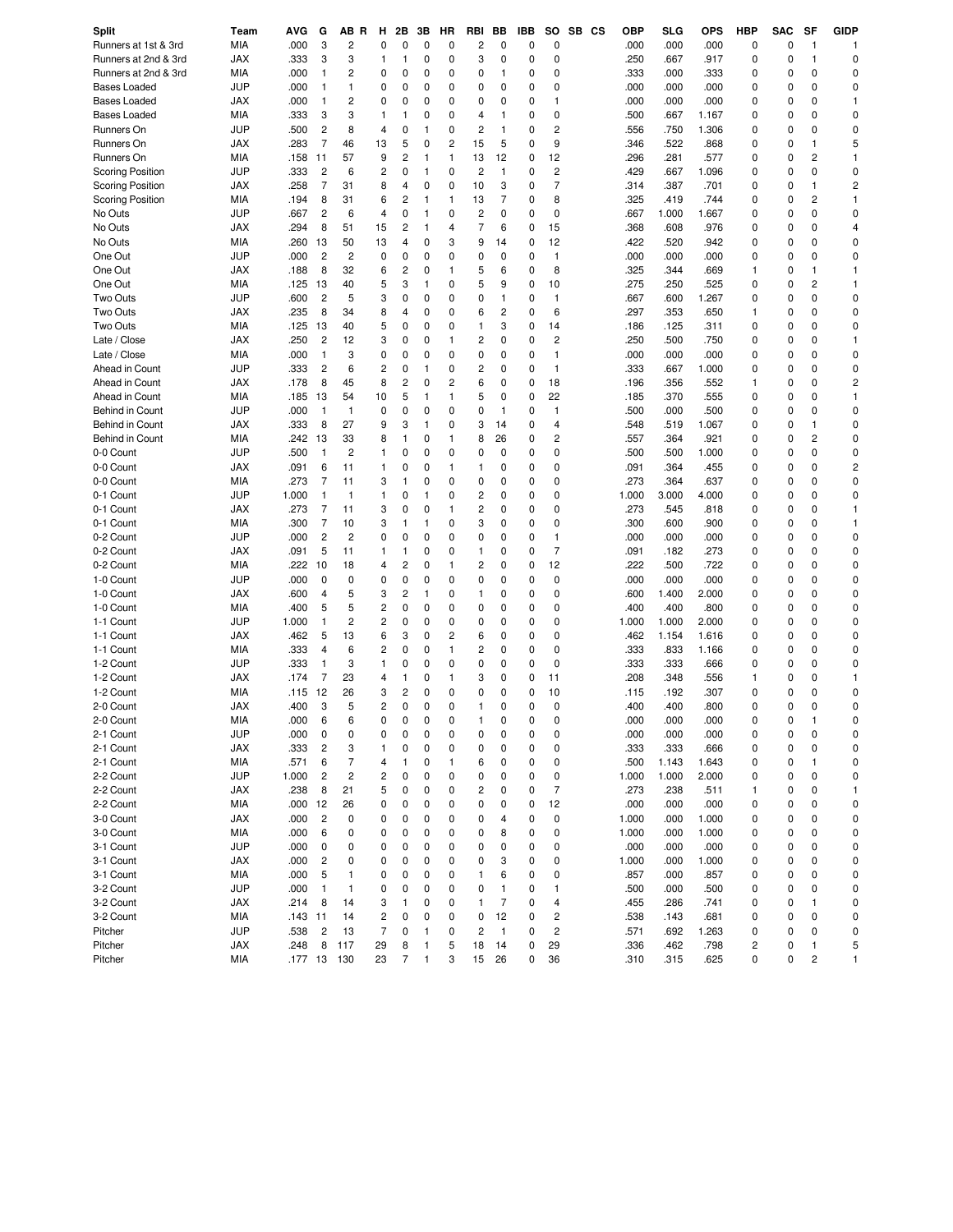### **Worcester Red Sox Hitting - 2022 - Regular Season - Active Roster**

| # Player         | Team       | в | <b>AVG</b> | G   | ΑВ  | R        | н        | ΤВ           | 2B | 3В           | <b>HR</b> | RBI      | BB. | IBB.         | SO.      | SB.      | <b>CS</b> | <b>OBP</b> | <b>SLG</b> | <b>OPS</b> | PA  | <b>SAC</b> | SF       | <b>HBP</b>   | GIDP         | E   |
|------------------|------------|---|------------|-----|-----|----------|----------|--------------|----|--------------|-----------|----------|-----|--------------|----------|----------|-----------|------------|------------|------------|-----|------------|----------|--------------|--------------|-----|
| 36 Casas, T      | <b>WOR</b> |   | .083       | -3  | 12  |          |          | 4            |    |              |           |          |     |              | 4        | $\Omega$ | $\Omega$  | .214       | .333       | .547       | 14  |            |          |              |              | 0   |
| 37 Cordero, F    | <b>WOR</b> |   | .231       | 3   | 13  |          | 3        | 6            |    |              |           | 4        | 0   | $\Omega$     | 4        | $\Omega$ | $\Omega$  | .231       | .462       | .693       | 13  | 0          | $\Omega$ |              |              | - 0 |
| 20 Downs, J      | <b>WOR</b> | R | .111       | 2   | 9   |          |          |              |    | <sup>0</sup> | 0         | 0        |     | 0            | 6        |          |           | .200       | .111       | .311       | 10  | 0          | $\Omega$ | <sup>0</sup> | 0            | 0   |
| 24 Duran, J      | <b>WOR</b> |   | .375       | - 2 | 8   |          | 3        | 4            |    | 0            |           |          | 2   | 0            |          |          |           | .500       | .500       | 000.1      | 10  |            | 0        |              | $\mathbf{0}$ | 0   |
| 19 Fitzgerald, R | <b>WOR</b> |   | .636       | 3   | 11  | 4        |          | 16           | ŋ  | $\Omega$     | З         | 5        |     | $\Omega$     | 4        | 0        | $\Omega$  | .667       | .455       | 2.122      | 12  | 0          | $\Omega$ | <sup>0</sup> | $\Omega$     |     |
| 52 Hernández, R  | <b>WOR</b> | R | .125       | -2  | 8   | $\Omega$ |          |              |    | <sup>0</sup> | $\Omega$  | $\Omega$ | 0   | 0            |          | 0        |           | .125       | .125       | .250       | 8   |            | $\Omega$ | 0            | $\Omega$     | - 0 |
| 44 Ramos, R      | <b>WOR</b> |   | .286       | - 2 |     |          | 2        | 5            | 0  |              |           |          |     | $\Omega$     | 4        | 0        | $\Omega$  | .375       | .714       | 1.089      | 8   | 0          | 0        | 0            | $^{\circ}$   | - 0 |
| 16 Refsnyder, R  | <b>WOR</b> | R | .444       | -3  | 9   | 3        | 4        | 4            |    | <sup>0</sup> |           |          | 3   | $\Omega$     | 2        |          | $\Omega$  | .615       | .444       | 1.059      | 13  | $\Omega$   | $\Omega$ |              | $\Omega$     | - 0 |
| 13 Sánchez, Y    | <b>WOR</b> | S | .182       | 3   | 11  | 2        | 2        | 5            |    |              |           |          |     | <sup>0</sup> | 2        | 0        |           | .250       | .455       | .705       | 12  |            | $\Omega$ |              | 0            | 0   |
| 25 Stewart, C    | <b>WOR</b> |   | .000       | - 2 |     | 0        | 0        |              |    | 0            |           | 0        | 0   | $\Omega$     | 4        | $\Omega$ | $\Omega$  | .125       | .000       | .125       | 8   | 0          | 0        |              | $\Omega$     | - 0 |
| 2 Williams, G    | <b>WOR</b> |   | .000       |     | 3   |          | $\Omega$ | <sup>0</sup> | 0  | $\Omega$     | 0         | $\Omega$ | 0   | $\Omega$     |          | $\Omega$ | $\Omega$  | .000       | .000       | .000       | 3   | $\Omega$   | $\Omega$ | <sup>0</sup> | $\Omega$     | - 0 |
| 7 Wong, C        | <b>WOR</b> | R | .500       |     | 4   |          | 2        | 2            | 0  | 0            |           | 0        | 0   | $\Omega$     | $\Omega$ |          |           | .500       | .500       | 000.1      | 4   |            | $\Omega$ |              | $\Omega$     | 0   |
|                  | <b>WOR</b> |   | .255       | з   | 102 | 17       | 26       | 48           |    |              |           | 15       | 10  | 0            | 33       | 4        |           | .339       | .471       | .810       | 115 | 0          | 0        | з            | 2            |     |
|                  | <b>OPP</b> |   | .248       | 3   | 101 | 19       | 25       | 50           | 6  | 2            | 5         | 19       | 7   | 0            | 29       |          |           | .309       | .495       | .804       | 110 | 0          | 0        | 2            | 2            |     |

### **Worcester Red Sox Pitching - 2022 - Regular Season - Active Roster**

| # Player        | Team       |   | w            |                | <b>ERA</b> | G |   | GS CG    | <b>SHO GF</b> |          | HLD | sv | svo | IP   | н  | R  | ER.          |   | HR HB        | BB.          | <b>IBB</b> | <b>SO</b> | <b>AVG</b> | <b>WP</b>    | BK       | <b>GIDP</b>    | <b>TBF</b> |
|-----------------|------------|---|--------------|----------------|------------|---|---|----------|---------------|----------|-----|----|-----|------|----|----|--------------|---|--------------|--------------|------------|-----------|------------|--------------|----------|----------------|------------|
| 60 Bracho, S    | <b>WOR</b> | R | 0            |                | 20.25      |   |   | 0        | 0             | $\Omega$ |     |    | 0   | 1.1  | 3  | 3  |              |   |              | 0            | 0          | 2         | .429       |              | $\Omega$ | 0              |            |
| 15 Cole, T      | <b>WOR</b> | R | 0            | 0              | 0.00       |   |   |          | 0             | 0        |     |    | 0   | 0.1  | 0  | 0  |              |   |              | 0            | 0          | 0         | .000       |              | 0        |                |            |
| 32 Feliz, M     | <b>WOR</b> | R | 0            | 0              | 13.50      |   | 0 | 0        | 0             | $\Omega$ | 0   | 0  | 0   | 2.0  | 4  | 3  | 3            | 0 | 0            |              | 0          | 2         | .444       | 0            | $\Omega$ |                | 10         |
| 53 Feltman, D   | <b>WOR</b> | R | 0            | $\Omega$       | 0.00       |   | 0 | 0        | 0             |          | 0   |    |     | 1.0  | 0  | 0  |              | 0 | $\Omega$     | 0            | 0          |           | .000       | 0            | $\Omega$ | 0              | 3          |
| 38 Hart, K      | <b>WOR</b> |   |              | $\Omega$       | 8.10       |   | 0 | 0        | 0             | $\Omega$ | 0   | 0  | 0   | 3.1  | 4  | 3  | 3            | 2 | $\Omega$     | <sup>0</sup> | 0          | 3         | .286       | $\Omega$     | $\Omega$ | 0              | 14         |
| 31 Hartlieb, G  | <b>WOR</b> | R | 0            | $\Omega$       | 0.00       |   | 0 | 0        | 0             | $\Omega$ |     | 0  | 0   | 1.0  | 0  | ŋ  |              |   | $\Omega$     | 0            | 0          |           | .000       | 0            | $\Omega$ | n              | 3          |
| 63 Hernandez, D | Wor        |   | 0            | 0              | 6.75       |   |   | 0        | 0             | $\Omega$ |     |    | 0   | 2.2  | 0  |    |              |   |              |              | ŋ          | 3         | .000       | O.           | $\Omega$ | 0              | 11         |
| 22 Holland, D   | <b>WOR</b> |   | 0            | 0              | 0.00       |   |   | 0        | 0             |          |     | 0  | 0   | 2.0  |    | 0  |              | 0 | 0            | 0            | 0          |           | .143       | 0            | $\Omega$ |                |            |
| 17 Kelly, Z     | <b>WOR</b> | R | 0            | 0              | 0.00       |   | 0 | 0        | 0             | $\Omega$ |     | 0  | 0   | 1.0  | 0  | 0  |              | 0 | 0            |              | 0          | 2         | .000       | 0            | $\Omega$ |                | 4          |
| 33 Ort, K       | <b>WOR</b> | R | 0            | $\Omega$       | 0.00       |   | 0 | $\Omega$ | 0             |          | 0   |    |     | 1.0  | 0  | 0  | <sup>0</sup> | 0 | $\Omega$     |              | 0          | 2         | .000       | 0            | $\Omega$ | 0              | 4          |
| 41 Pannone, T   | <b>WOR</b> |   | 0            | $\Omega$       | 7.71       |   |   | 0        | 0             | $\Omega$ | 0   | 0  | 0   | 4.2  | 8  | 5  | 4            |   | $\Omega$     | <sup>0</sup> | $\Omega$   | 4         | .348       | <sup>0</sup> | $\Omega$ | <sup>0</sup>   | 23         |
| 21 Schreiber, J | <b>WOR</b> | R |              | $\Omega$       | 4.50       |   |   | 0        | 0             | $\Omega$ |     | 0  | 0   | 2.0  |    |    |              |   | <sup>0</sup> | <sup>0</sup> | 0          | 3         | .143       | 0            | $\Omega$ | O              |            |
| 23 Seabold, C   | <b>WOR</b> | R | 0            | 0              | 4.91       |   |   | 0        | 0             | 0        | 0   | 0  | 0   | 3.2  | 4  | 2  |              |   |              | 2            | 0          | 2         | .308       |              | 0        |                | 16         |
|                 | <b>WOR</b> |   | $\mathbf{2}$ |                | 6.23       | 3 | 3 | 0        | 0             | 3        | 3   | 2  | 2   | 26.0 | 25 | 19 | 18           | 5 | 2            |              | 0          | 29        | .248       |              | 0        | $\overline{2}$ | 110        |
|                 | <b>OPP</b> |   |              | $\overline{2}$ | 5.33       | 3 | 3 | 0        | 0             | з        | 0   | 0  |     | 27.0 | 26 | 17 | 16           |   | 3            | 10           | 0          | 33        | .255       | 2            |          | $\overline{2}$ | 115        |

### **Worcester Red Sox Hitting - 2022 - Regular Season - Active Roster - Vs Left**

| # Player         | Team       | в | <b>AVG</b> | G | AВ | R<br>н   | ΤВ           | 2Β | 3В | HR           | RBI          | BB           | IBB | SO.      | SB CS | <b>OBP</b> | <b>SLG</b> | <b>OPS</b> | <b>PA</b>      | SAC SF   |          | <b>HBP</b> | <b>GIDP</b>  |
|------------------|------------|---|------------|---|----|----------|--------------|----|----|--------------|--------------|--------------|-----|----------|-------|------------|------------|------------|----------------|----------|----------|------------|--------------|
| 36 Casas, T      | <b>WOR</b> |   | .000       |   | 4  | $\Omega$ | <sup>0</sup> | 0  |    | ŋ            | <sup>0</sup> |              | 0   | 2        |       | .000       | .000       | .000       | 4              | 0        | 0        | $\Omega$   | $\Omega$     |
| 37 Cordero, F    | <b>WOR</b> |   | .000       |   | 3  | $\Omega$ |              | 0  | 0  | 0            | 0            |              | 0   |          |       | .000       | .000       | .000       | 3              | 0        | $\Omega$ | $\Omega$   | 0            |
| 20 Downs, J      | <b>WOR</b> | R | .333       |   | 3  |          |              |    |    | 0            | <sup>0</sup> | $\Omega$     | 0   |          |       | .333       | .333       | .666       | 3              | 0        | $\Omega$ | $\Omega$   | 0            |
| 24 Duran, J      | <b>WOR</b> |   | .500       |   | 2  |          |              | 0  | 0  | 0            | 0            |              | 0   | $\Omega$ |       | .667       | .500       | 1.167      | 3              | $\Omega$ | $\Omega$ | $\Omega$   | 0            |
| 19 Fitzgerald, R | <b>WOR</b> |   | .500       | 2 | 4  | 2        |              | 0  | 0  | 0            |              | <sup>0</sup> | 0   | 2        |       | .500       | .500       | 1.000      | 4              | 0        | $\Omega$ | $\Omega$   | 0            |
| 52 Hernández, R  | <b>WOR</b> | R | .000       | 2 | 3  | $\Omega$ | 0            | 0  | 0  | $\Omega$     | <sup>0</sup> | $\Omega$     | 0   |          |       | .000       | .000       | .000       | 3              | 0        | $\Omega$ | $\Omega$   | $\Omega$     |
| 44 Ramos, R      | <b>WOR</b> |   | .333       |   | 3  |          |              | n  | 0  | $\Omega$     | $\Omega$     | $\Omega$     | 0   |          |       | .333       | .333       | .666       | 3              | $\Omega$ | $\Omega$ | $\Omega$   | $\Omega$     |
| 16 Refsnyder, R  | <b>WOR</b> | R | .000       | 2 | 2  | $\Omega$ | <sup>0</sup> | ŋ  | 0  | <sup>0</sup> | <sup>0</sup> |              | 0   | $\Omega$ |       | .333       | .000       | .333       | 3              | $\Omega$ | $\Omega$ | $\Omega$   | $\Omega$     |
| 13 Sánchez, Y    | <b>WOR</b> | S | .500       |   | 2  |          | 4            | 0  | o  |              |              |              | 0   | $\Omega$ |       | .500       | 2.000      | 2.500      | $\overline{2}$ | 0        | $\Omega$ | $\Omega$   | 0            |
| 2 Williams, G    | <b>WOR</b> |   | .000       |   |    | 0        |              |    |    | 0            | O            |              | 0   |          |       | .000       | .000       | .000       |                | 0        | $\Omega$ | $\Omega$   | 0            |
|                  | <b>WOR</b> |   | .222       | 2 | 27 | 6        | 9            | 0  | 0  |              | 2            | 2            | 0   | 9        |       | .276       | .333       | .609       | 29             | 0        | 0        | 0          | $\mathbf{0}$ |
|                  | <b>OPP</b> |   | .200       | з | 45 | 9        | 17           | 4  |    | 0            | 8            | 2            | 0   | 16       |       | .265       | .378       | .643       |                | 0        | 0        |            |              |

**Worcester Red Sox Opposing Hitting - 2022 - Regular Season - Active Roster - Vs Left**

| # Player        | Team       |   | <b>AVG</b> | AB.<br>R | н        | TВ           | 2Β            | 3В           | <b>HR</b> | RBI           | BB       | <b>IBB</b>   | <b>SO</b> | <b>SB</b> | CS | <b>OBP</b> | <b>SLG</b> | <b>OPS</b> | PA.            | <b>SAC</b>   | SF       | <b>HBP</b> | <b>GIDP</b> |
|-----------------|------------|---|------------|----------|----------|--------------|---------------|--------------|-----------|---------------|----------|--------------|-----------|-----------|----|------------|------------|------------|----------------|--------------|----------|------------|-------------|
| 60 Bracho, S    | <b>WOR</b> | R | .333       | 3        |          | 3            | 0             |              | 0         |               |          | 0            | 2         |           |    | .333       | 1.000      | 1.333      | 3              | 0            | 0        | $\Omega$   | $\Omega$    |
| 15 Cole, T      | <b>WOR</b> | R | .000       |          | 0        | 0            | $\Omega$      | $\Omega$     | $\Omega$  | <sup>0</sup>  | 0        | 0            | $\Omega$  |           |    | .000       | .000       | .000       |                | 0            | 0        | $\Omega$   | 0           |
| 32 Feliz, M     | <b>WOR</b> | R | .250       |          |          | 3            |               |              | 0         |               |          | 0            |           |           |    | .250       | .750       | 1.000      | 4              | 0            | 0        | 0          | 0           |
| 53 Feltman, D   | <b>WOR</b> | R | .000       |          | 0        | $\Omega$     | $\Omega$      | $\Omega$     | $\Omega$  | <sup>0</sup>  | $\Omega$ | 0            | $\Omega$  |           |    | .000       | .000       | .000       |                | 0            | $\Omega$ | $\Omega$   | 0           |
| 38 Hart, K      | <b>WOR</b> |   | .333       | 6        | 2        | 3            |               |              | 0         | 2             |          | ი            |           |           |    | .333       | .500       | .833       | 6              | 0            |          | $\Omega$   | 0           |
| 31 Hartlieb, G  | <b>WOR</b> | R | .000       |          | 0        | $\Omega$     | $\Omega$      | $\Omega$     | $\Omega$  | <sup>0</sup>  | $\Omega$ | 0            |           |           |    | .000       | .000       | .000       |                | 0            | 0        | $\Omega$   | 0           |
| 63 Hernandez, D | <b>WOR</b> |   | .000       | 3        | 0        | $\Omega$     | $\Omega$      | <sup>0</sup> | $\Omega$  | <sup>0</sup>  |          | U            |           |           |    | .400       | .000       | .400       | 5              | <sup>0</sup> | O        |            | 0           |
| 22 Holland, D   | <b>WOR</b> | L | .000       | 3        | 0        | $\Omega$     | $\Omega$      | $\Omega$     | $\Omega$  | 0             | $\Omega$ | 0            | 3         |           |    | .000       | .000       | .000       | 3              | 0            | 0        | 0          | 0           |
| 17 Kelly, Z     | <b>WOR</b> | R | .000       |          | $\Omega$ | $\Omega$     | $\Omega$      | <sup>0</sup> | $\Omega$  | <sup>n</sup>  |          | <sup>0</sup> |           |           |    | .500       | .000       | .500       | $\overline{2}$ | 0            | $\Omega$ | $\Omega$   | 0           |
| 33 Ort, K       | <b>WOR</b> | R | .000       | 2        | 0        | 0            |               |              | $\Omega$  | <sup>0</sup>  |          | 0            |           |           |    | .000       | .000       | .000       | 2              | 0            | 0        | $\Omega$   | 0           |
| 41 Pannone. T   | <b>WOR</b> | L | .300       | 10       | 3        | 5            | $\mathcal{P}$ | <sup>0</sup> | $\Omega$  | $\mathcal{P}$ | $\Omega$ | <sup>0</sup> | 3         |           |    | .300       | .500       | .800       | 10             | 0            | $\Omega$ | $\Omega$   | 0           |
| 21 Schreiber, J | <b>WOR</b> | R | .000       | 3        | 0        | <sup>0</sup> |               |              | $\Omega$  |               |          | 0            | 2         |           |    | .000       | .000       | .000       | 3              | U            | $\Omega$ | $\Omega$   | 0           |
| 23 Seabold, C   | <b>WOR</b> | R | .286       |          | 2        | 3            |               | 0            | $\Omega$  | 2             | $\Omega$ | 0            | $\Omega$  |           |    | .375       | .429       | .804       | 8              | 0            | $\Omega$ |            |             |
|                 | <b>WOR</b> |   | .200       | 45       | 9        | 17           |               |              | O         | 8             | 2        | 0            | 16        |           |    | .265       | .378       | .643       | 49             | 0            | 0        | 2          |             |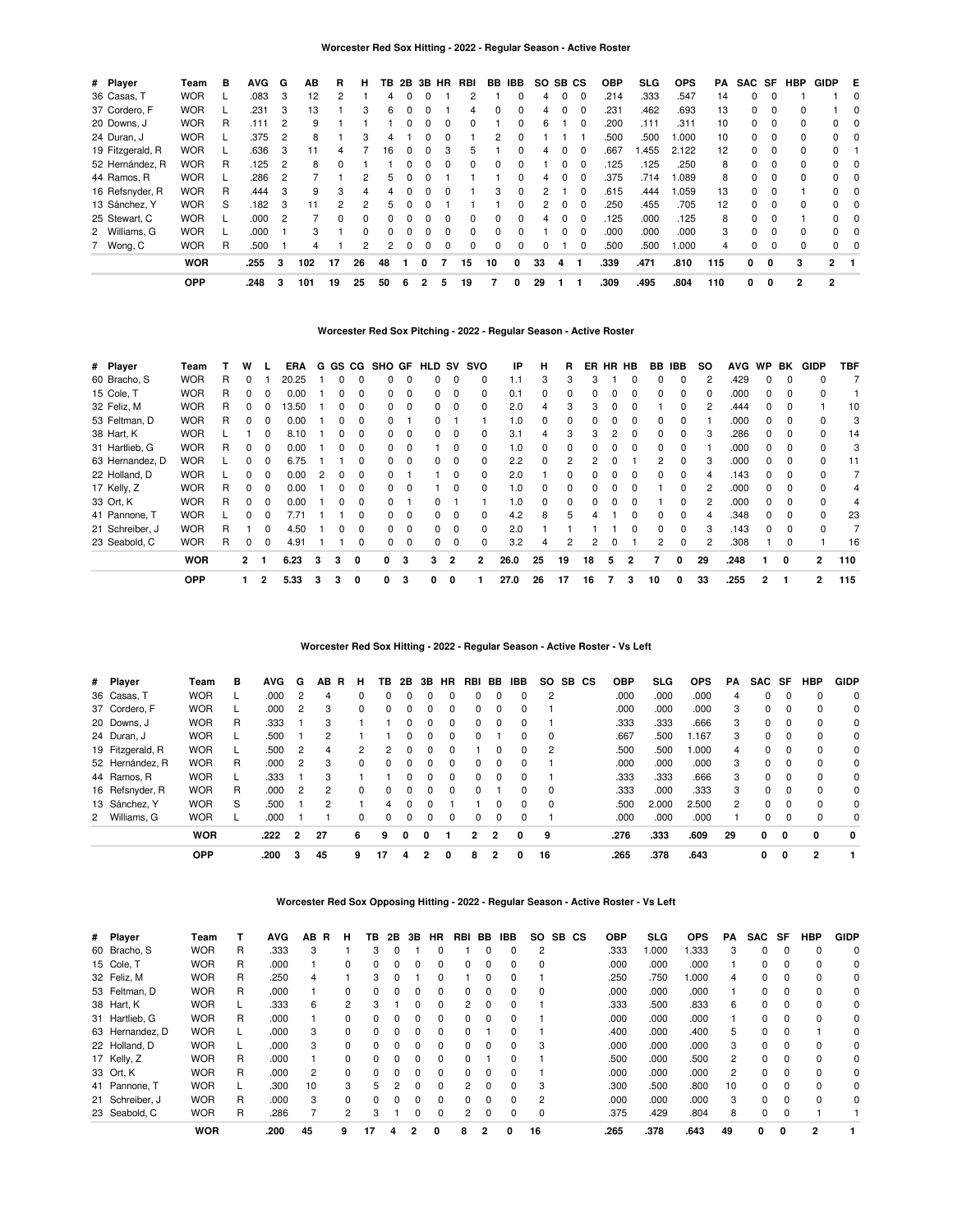### **Worcester Red Sox Hitting - 2022 - Regular Season - Active Roster - Vs Right**

| # Player         | Team       | в | <b>AVG</b> | G | AB. | R<br>н               | ΤВ | 2В           | 3В       | <b>HR</b>    | RBI | BB.          | <b>IBB</b>   | SO.      | SB CS | <b>OBP</b> | SLG   | <b>OPS</b> | PA | <b>SAC</b> | SF       | <b>HBP</b> | <b>GIDP</b>  |
|------------------|------------|---|------------|---|-----|----------------------|----|--------------|----------|--------------|-----|--------------|--------------|----------|-------|------------|-------|------------|----|------------|----------|------------|--------------|
| 36 Casas, T      | <b>WOR</b> |   | .125       | 3 | 8   |                      | 4  |              | 0        |              | 2   |              | 0            |          |       | .300       | .500  | .800       | 10 | 0          | $\Omega$ |            |              |
| 37 Cordero, F    | <b>WOR</b> |   | .300       | 3 | 10  | 3                    | 6  | $\Omega$     | 0        |              | 4   | $\Omega$     | 0            | 3        |       | .300       | .600  | .900       | 10 | 0          | 0        | $\Omega$   |              |
| 20 Downs, J      | WOR        | R | .000       | 2 | 6   | $\Omega$             |    |              |          |              | 0   |              | O            | h        |       | .143       | .000  | .143       |    | 0          |          | $\Omega$   | 0            |
| 24 Duran, J      | <b>WOR</b> |   | .333       | 2 | 6   | 2                    | 3  |              | 0        |              |     |              | 0            |          |       | .429       | .500  | .929       |    | 0          | $\Omega$ | 0          | 0            |
| 19 Fitzgerald, R | <b>WOR</b> |   | .714       | 3 |     | 5.                   | 14 | <sup>0</sup> | $\Omega$ | з            | 4   |              | $\Omega$     |          |       | .750       | 2.000 | 2.750      | 8  | $\Omega$   | $\Omega$ | $\Omega$   | $\Omega$     |
| 52 Hernández, R  | <b>WOR</b> | R | .200       | 2 | 5   |                      |    |              |          |              | 0   |              | <sup>0</sup> |          |       | .200       | .200  | .400       | 5. | 0          | $\Omega$ | $\Omega$   | 0            |
| 44 Ramos, R      | <b>WOR</b> |   | .250       | 2 | 4   |                      | 4  | 0            | 0        |              |     |              | 0            | 3        |       | .400       | .000  | 1.400      | 5. | 0          | $\Omega$ | $\Omega$   | 0            |
| 16 Refsnyder, R  | <b>WOR</b> | R | .571       | 3 |     | 4                    | 4  |              | $\Omega$ |              |     |              | $\Omega$     |          |       | .700       | .571  | .271       | 10 | $\Omega$   | $\Omega$ |            | $\Omega$     |
| 13 Sánchez, Y    | <b>WOR</b> | S | .111       | 3 | 9   |                      |    |              |          |              | 0   |              |              |          |       | .200       | .111  | .311       | 10 | 0          | 0        | $\Omega$   | $\Omega$     |
| 25 Stewart, C    | WOR        |   | .000       | 2 |     | 0                    | 0  | $\Omega$     | 0        | <sup>0</sup> | 0   | $\Omega$     | 0            | 4        |       | .125       | .000  | .125       | 8  | $\Omega$   | $\Omega$ |            | $\Omega$     |
| 2 Williams, G    | <b>WOR</b> |   | .000       |   | 2   | $\Omega$             | 0  | <sup>0</sup> | $\Omega$ |              | 0   | <sup>0</sup> | $\Omega$     | $\Omega$ |       | .000       | .000  | .000       | 2  | $\Omega$   | $\Omega$ | $\Omega$   | $\Omega$     |
| 7 Wong, C        | WOR        | R | .500       |   | 4   | $\mathbf{2}^{\circ}$ | 2  | 0            | 0        |              | 0   |              | 0            |          |       | .500       | .500  | .000       | 4  | 0          | 0        | 0          | 0            |
|                  | <b>WOR</b> |   | .267       | 3 | 75  | 20                   | 39 |              | 0        | 6            | 13  | 8            |              | 24       |       | .360       | .520  | .880       | 86 | 0          | 0        | 3          | $\mathbf{2}$ |
|                  | <b>OPP</b> |   | .286       | 3 | 56  | 16                   | 33 | 2            | 0        | 5            | 11  | 5            |              | 13       |       | .344       | .589  | .933       |    | 0          | 0        | 0          |              |

### **Worcester Red Sox Opposing Hitting - 2022 - Regular Season - Active Roster - Vs Right**

| # Player        | Team       |   | <b>AVG</b> | AB.<br>-R | н  | TВ       | 2В       | 3В           | HR       | RBI          | BB           | IBB          | <b>SO</b> | SB CS | <b>OBP</b> | SLG.  | <b>OPS</b> | <b>PA</b>      | SAC SF   |          | <b>HBP</b> | <b>GIDP</b> |
|-----------------|------------|---|------------|-----------|----|----------|----------|--------------|----------|--------------|--------------|--------------|-----------|-------|------------|-------|------------|----------------|----------|----------|------------|-------------|
| 60 Bracho, S    | <b>WOR</b> | R | .500       | 4         | 2  | 5        |          |              |          | 2            | 0            | 0            | $\Omega$  |       | .500       | l.250 | .750       | 4              | 0        | $\Omega$ | $\Omega$   | $\Omega$    |
| 32 Feliz, M     | <b>WOR</b> | R | .600       | 5         | 3  | 3        | 0        | 0            | $\Omega$ |              |              | 0            |           |       | .667       | .600  | .267       | 6              | 0        | 0        | 0          |             |
| 53 Feltman, D   | <b>WOR</b> | R | .000       | 2         |    | 0        |          | O            | $\Omega$ | 0            | 0            | 0            |           |       | .000       | .000  | .000       | 2              | $\Omega$ |          | $\Omega$   | 0           |
| 38 Hart, K      | <b>WOR</b> |   | .250       | 8         | 2  | 8        | 0        | $\Omega$     |          | 3            | $\Omega$     | $\Omega$     | 2         |       | .250       | 1.000 | .250       | 8              | 0        | $\Omega$ | $\Omega$   | $\Omega$    |
| 31 Hartlieb, G  | <b>WOR</b> | R | .000       | 2         | 0  | 0        |          | O            | 0        | 0            | 0            | 0            | 0         |       | .000       | .000  | .000       | 2              | 0        | 0        | 0          | 0           |
| 63 Hernandez, D | <b>WOR</b> |   | .000       | 5         | 0  | $\Omega$ | $\Omega$ | 0            | $\Omega$ | 0            |              | 0            | 2         |       | .167       | .000  | .167       | 6              | $\Omega$ | $\Omega$ | $\Omega$   | 0           |
| 22 Holland, D   | <b>WOR</b> |   | .250       | 4         |    | 2        |          | 0            | $\Omega$ | 0            | 0            | 0            |           |       | .250       | .500  | .750       | 4              | 0        | $\Omega$ | 0          | $\Omega$    |
| 17 Kelly, Z     | <b>WOR</b> | R | .000       | 2         |    | 0        |          |              | $\Omega$ | 0            | $\Omega$     | <sup>0</sup> |           |       | .000       | .000  | .000       | $\overline{2}$ | $\Omega$ | $\Omega$ | $\Omega$   | $\Omega$    |
| 33 Ort, K       | <b>WOR</b> | R | .000       |           | 0  | $\Omega$ | $\Omega$ | $\Omega$     | $\Omega$ | <sup>0</sup> |              | <sup>0</sup> |           |       | .500       | .000  | .500       | 2              | $\Omega$ | $\Omega$ | $\Omega$   | $\Omega$    |
| 41 Pannone, T   | <b>WOR</b> |   | .385       | 13        | 5  | 9        |          | ŋ            |          | 3            | $\Omega$     | 0            |           |       | .385       | .692  | 1.077      | 13             | $\Omega$ |          | $\Omega$   | $\Omega$    |
| 21 Schreiber, J | <b>WOR</b> | R | .250       | 4         |    | 4        | C        | <sup>0</sup> |          |              | <sup>0</sup> | $\Omega$     |           |       | .250       | 1.000 | .250       | 4              | $\Omega$ | $\Omega$ | $\Omega$   | $\Omega$    |
| 23 Seabold, C   | <b>WOR</b> | R | .333       | 6         | 2  | 2        | 0        | 0            | $\Omega$ | 0            | 2            | 0            | 2         |       | .500       | .333  | .833       | 8              | 0        | 0        |            | 0           |
|                 | <b>WOR</b> |   | .286       | 56        | 16 | 33       |          | 0            | 5        | 11           | 5            | O            | 13        |       | .344       | .589  | .933       | 61             | 0        | 0        | 0          |             |

### **Worcester Red Sox Hitting - 2022 - Regular Season - Active Roster - Vs. Jacksonville**

| # Player         | Team       | в | <b>AVG</b> | G | AВ  | R  | н  | TВ             | 2B | 3B       | <b>HR</b>    | RBI          | BB           | <b>IBB</b>   | SO.      | SB.          | СS           | <b>OBP</b> | <b>SLG</b> | <b>OPS</b> | PA. | SAC SF       |              | HBP            | <b>GIDP</b>    |
|------------------|------------|---|------------|---|-----|----|----|----------------|----|----------|--------------|--------------|--------------|--------------|----------|--------------|--------------|------------|------------|------------|-----|--------------|--------------|----------------|----------------|
| 36 Casas, T      | <b>WOR</b> |   | .083       | 3 | 12  | 2  |    | 4              |    |          |              |              |              |              | 4        |              |              | .214       | .333       | .547       | 14  | 0            | 0            |                |                |
| 37 Cordero, F    | <b>WOR</b> |   | .231       | 3 | 13  |    | 3  | 6              |    |          |              | 4            | 0            | 0            | 4        |              |              | .231       | .462       | .693       | 13  | 0            | 0            |                |                |
| 20 Downs, J      | <b>WOR</b> | R | .111       | 2 | 9   |    |    |                |    | 0        | 0            | 0            |              | 0            | 6        |              | 0            | .200       | .111       | .311       | 10  | 0            | $\Omega$     | ი              | 0              |
| 24 Duran, J      | <b>WOR</b> |   | .375       | 2 | 8   |    | 3  |                |    |          |              |              |              | 0            |          |              |              | .500       | .500       | 1.000      | 10  | 0            |              |                | $\Omega$       |
| 19 Fitzgerald, R | <b>WOR</b> |   | .636       | 3 | 11  |    |    | 16             |    |          | 3            | 5            |              | 0            | 4        |              | $\Omega$     | .667       | .455       | 2.122      | 12  | 0            | 0            |                | 0              |
| 52 Hernández, R  | <b>WOR</b> | R | .125       | 2 | 8   | 0  |    |                |    |          | <sup>0</sup> | $\Omega$     | $\Omega$     | 0            |          |              | <sup>0</sup> | 125        | .125       | .250       | 8   | 0            | $\Omega$     | 0              | 0              |
| 44 Ramos, R      | <b>WOR</b> |   | .286       | 2 |     |    | 2  | 5              |    |          |              |              |              | 0            | 4        |              |              | .375       | .714       | 1.089      | 8   | <sup>0</sup> | <sup>0</sup> |                | 0              |
| 16 Refsnyder, R  | <b>WOR</b> | R | .444       | 3 | 9   | 3  | 4  | 4              |    | 0        | 0            |              | 3            | $\Omega$     | 2        |              | <sup>0</sup> | .615       | .444       | 1.059      | 13  | 0            | 0            |                | 0              |
| 13 Sánchez, Y    | <b>WOR</b> | S | .182       | 3 | 11  | 2  | 2  | 5.             |    |          |              |              |              | <sup>0</sup> | 2        | <sup>0</sup> | $\Omega$     | 250        | .455       | .705       | 12  | 0            | <sup>0</sup> | 0              | $\Omega$       |
| 25 Stewart, C    | <b>WOR</b> |   | .000       |   |     | O. | ŋ  | 0              |    |          |              | <sup>0</sup> | <sup>0</sup> | 0            | 4        |              | <sup>0</sup> | .125       | .000       | .125       | 8   | <sup>0</sup> |              |                | 0              |
| 2 Williams, G    | <b>WOR</b> |   | .000       |   | 3   |    | 0  | 0              |    | 0        | 0            | 0            | 0            | $\Omega$     |          | 0            | $\Omega$     | .000       | .000       | .000       | 3   | 0            | $\Omega$     |                | 0              |
| 7 Wong, C        | <b>WOR</b> | R | .500       |   | 4   |    | 2  | $\overline{2}$ |    | $\Omega$ | $\Omega$     | 0            | $\Omega$     | 0            | $\Omega$ |              | $\Omega$     | .500       | .500       | 1.000      | 4   | 0            | 0            |                | 0              |
|                  | <b>WOR</b> |   | .255       | 3 | 102 | 17 | 26 | 48             |    | 0        |              | 15           | 10           | 0            | 33       | 4            |              | .339       | .471       | .810       | 115 | 0            | $\Omega$     | 3              | $\overline{2}$ |
|                  | <b>OPP</b> |   | .248       | 3 | 101 | 19 | 25 | 50             | 6  |          | 5            | 19           |              | 0            | 29       |              |              | .309       | .495       | .804       | 110 | 0            | 0            | $\overline{2}$ | $\overline{2}$ |

**Worcester Red Sox Pitching - 2022 - Regular Season - Active Roster - Vs. Jacksonville**

| # Player        | Team       |    | w              |          | <b>ERA</b> | G | GS | CG           | <b>SHO GF</b> |          | <b>HLD</b> | sv           | svo      | IP   | н        | R  | ER | HR | HB             | BB           | IBB          | <b>SO</b> | <b>AVG</b> | <b>WP</b>    | BK       | <b>GIDP</b>              | <b>TBF</b> |
|-----------------|------------|----|----------------|----------|------------|---|----|--------------|---------------|----------|------------|--------------|----------|------|----------|----|----|----|----------------|--------------|--------------|-----------|------------|--------------|----------|--------------------------|------------|
| 60 Bracho, S    | <b>WOR</b> | R  |                |          | 20.25      |   |    |              |               |          |            | 0            | 0        | 1.1  | 3        | 3  |    |    |                |              |              | 2         | .429       |              |          |                          |            |
| 15 Cole, T      | <b>WOR</b> | R  |                | 0        | 0.00       |   |    | 0            | 0             | 0        | 0          | 0            | 0        | 0.1  | 0        | 0  |    |    | 0              | 0            | 0            | 0         | .000       | 0            | $\Omega$ |                          |            |
| 32 Feliz, M     | <b>WOR</b> | R  |                | $\Omega$ | 3.50       |   |    | $\Omega$     | 0             | $\Omega$ | $\Omega$   | $\Omega$     | $\Omega$ | 2.0  | 4        | 3  | 3  |    | $\Omega$       |              | 0            | 2         | .444       | <sup>0</sup> | 0        |                          | 10         |
| 53 Feltman, D   | <b>WOR</b> | R  |                | 0        | 0.00       |   |    |              |               |          |            |              |          | 1.0  | 0        | O  |    |    |                | 0            |              |           | .000       |              |          |                          | 3          |
| 38 Hart, K      | <b>WOR</b> |    |                | 0        | 8.10       |   |    |              | 0             | 0        |            | 0            | 0        | 3.1  | 4        | 3  | 3. |    | 0              |              | 0            | 3         | .286       | 0            |          |                          | 14         |
| 31 Hartlieb, G  | <b>WOR</b> | R  |                | 0        | 0.00       |   |    | 0            | 0             | $\Omega$ |            | 0            | 0        | 1.0  | 0        | 0  |    |    | $\Omega$       | 0            | 0            |           | .000       | 0            | $\Omega$ | 0                        | 3          |
| 63 Hernandez, D | <b>WOR</b> |    |                | 0        | 6.75       |   |    | $\Omega$     | 0             | $\Omega$ | $\Omega$   | $\Omega$     | 0        | 2.2  | $\Omega$ | 2  | 2  |    |                | 2            | $\Omega$     | 3         | .000       | 0            | $\Omega$ | O                        | 11         |
| 22 Holland, D   | <b>WOR</b> |    |                | 0        | 0.00       |   |    | ŋ            |               |          |            | <sup>0</sup> | $\Omega$ | 2.0  |          | U  |    |    |                | 0            | <sup>0</sup> |           | .143       |              | $\Omega$ |                          |            |
| 17 Kelly, Z     | <b>WOR</b> | R. |                | 0        | 0.00       |   |    |              | <sup>0</sup>  | 0        |            |              | 0        | 1.0  | ŋ        | ŋ  |    |    |                |              |              | 2         | .000       |              |          |                          | 4          |
| 33 Ort, K       | <b>WOR</b> | R  |                | 0        | 0.00       |   |    |              |               |          |            |              |          | 1.0  | 0        | 0  |    |    |                |              | 0            |           | .000       | 0            | $\Omega$ |                          | 4          |
| 41 Pannone, T   | <b>WOR</b> |    |                | 0        | 7.71       |   |    | 0            | 0             | 0        | 0          | $\Omega$     | 0        | 4.2  | 8        | 5  | 4  |    | $\Omega$       | 0            | 0            | 4         | .348       | 0            | $\Omega$ | 0                        | 23         |
| 21 Schreiber, J | <b>WOR</b> | R  |                | $\Omega$ | 4.50       |   |    | <sup>0</sup> | 0             | $\Omega$ | $\Omega$   | $\Omega$     | $\Omega$ | 2.0  |          |    |    |    | <sup>n</sup>   | <sup>0</sup> | $\Omega$     | 3         | .143       | <sup>o</sup> | $\Omega$ | U                        |            |
| 23 Seabold, C   | <b>WOR</b> | R  |                | 0        | 4.91       |   |    | 0            | 0             | 0        |            | 0            | 0        | 3.2  | 4        | 2  |    |    |                |              | 0            | 2         | .308       |              |          |                          | 16         |
|                 | <b>WOR</b> |    | $\overline{2}$ |          | 6.23       | 3 | 3  | 0            | 0             | з        | 3          | 2            | 2        | 26.0 | 25       | 19 | 18 | 5  | $\overline{2}$ |              | 0            | 29        | .248       |              | 0        | $\overline{\phantom{a}}$ | 110        |
|                 | <b>OPP</b> |    |                | 2        | 5.33       | з | 3  | 0            | 0             | з        | 0          | 0            |          | 27.0 | 26       | 17 | 16 |    | 3              | 10           | 0            | 33        | .255       | 2            |          | $\overline{2}$           | 115        |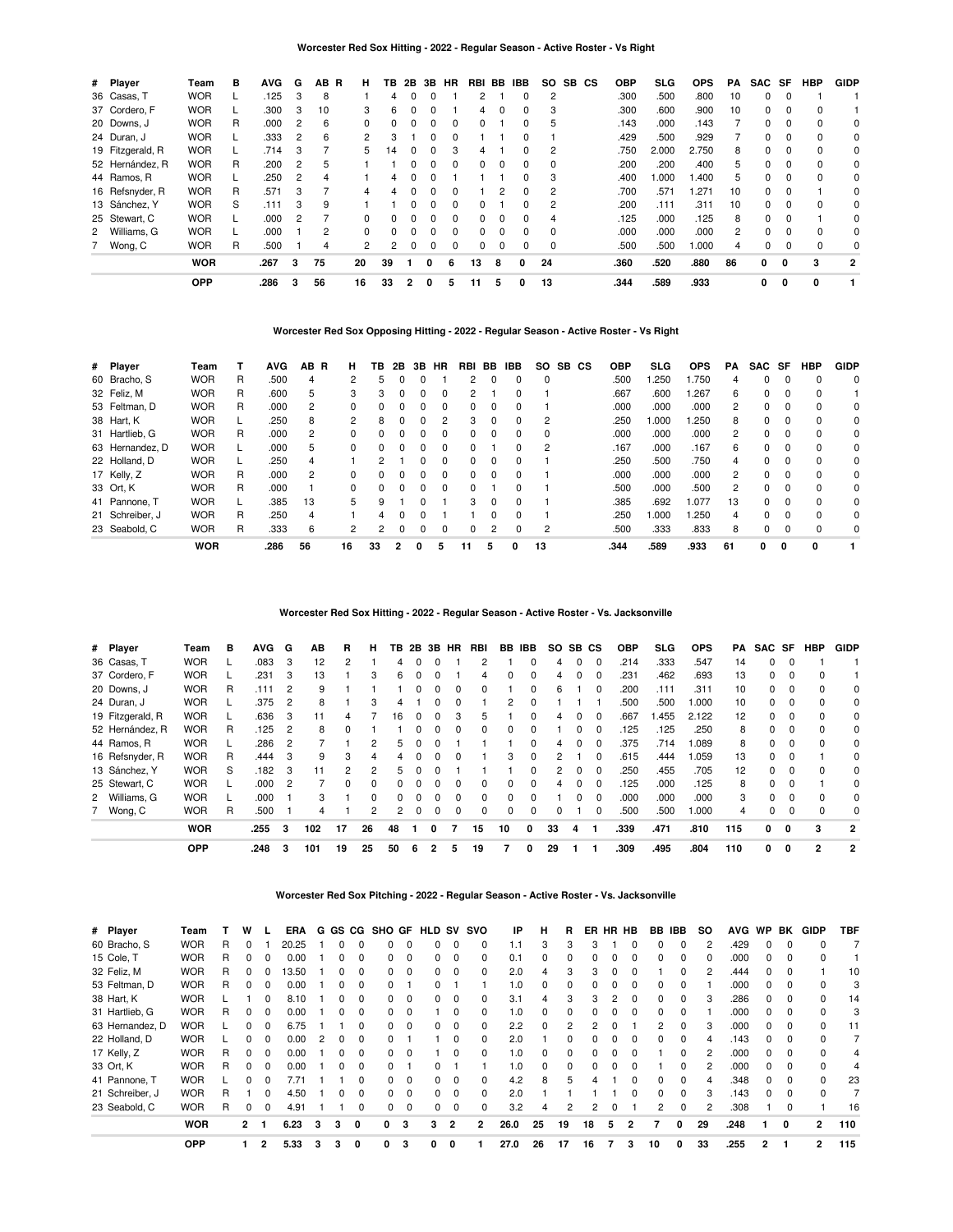### **Worcester Red Sox Hitting - 2022 - Regular Season - Active Roster - Away Games**

| # Player         | Team       | в | <b>AVG</b> | G | AВ  | R  | н  | TВ | 2B | 3B       | HR       | RBI      | BB.          | <b>IBB</b> | SO. | SB. | СS       | <b>OBP</b> | <b>SLG</b> | <b>OPS</b> | PA  | SAC SF   |          | <b>HBP</b> | <b>GIDP</b>  |
|------------------|------------|---|------------|---|-----|----|----|----|----|----------|----------|----------|--------------|------------|-----|-----|----------|------------|------------|------------|-----|----------|----------|------------|--------------|
| 36 Casas, T      | <b>WOR</b> |   | .083       | 3 | 12  |    |    | 4  |    |          |          |          |              |            | 4   |     |          | .214       | .333       | .547       | 14  | 0        |          |            |              |
| 37 Cordero, F    | <b>WOR</b> |   | .231       | 3 | 13  |    | 3  | 6  |    |          |          | 4        | 0            | 0          | 4   |     | 0        | .231       | .462       | .693       | 13  | 0        | 0        |            |              |
| 20 Downs, J      | <b>WOR</b> | R | .111       | 2 | 9   |    |    |    |    | $\Omega$ | $\Omega$ | 0        |              | 0          | 6   |     | $\Omega$ | .200       | .111       | .311       | 10  | 0        | $\Omega$ |            | 0            |
| 24 Duran, J      | <b>WOR</b> |   | .375       | 2 | 8   |    | 3  |    |    |          |          |          | 2            | 0          |     |     |          | .500       | .500       | 1.000      | 10  | 0        |          |            | $\Omega$     |
| 19 Fitzgerald, R | <b>WOR</b> |   | .636       | 3 | 11  |    |    | 16 |    | 0        | З        | 5        |              | 0          | 4   |     | $\Omega$ | .667       | .455       | 2.122      | 12  | 0        | 0        |            | 0            |
| 52 Hernández, R  | <b>WOR</b> | R | .125       | 2 | 8   | 0  |    |    |    |          | 0        | 0        | 0            | 0          |     |     | $\Omega$ | 125        | .125       | .250       | 8   | 0        | $\Omega$ |            | 0            |
| 44 Ramos, R      | <b>WOR</b> |   | .286       | 2 |     |    |    | 5. |    |          |          |          |              | 0          | 4   |     | 0        | .375       | .714       | 1.089      | 8   | 0        | 0        |            | 0            |
| 16 Refsnyder, R  | <b>WOR</b> | R | .444       | 3 | 9   | 3  | 4  | 4  |    |          | $\Omega$ |          | 3            | $\Omega$   | 2   |     | $\Omega$ | .615       | .444       | 1.059      | 13  | 0        | 0        |            | 0            |
| 13 Sánchez, Y    | <b>WOR</b> | S | .182       | 3 | 11  | 2  | 2  | 5  |    |          |          |          |              | 0          | 2   |     | $\Omega$ | .250       | .455       | .705       | 12  | 0        | 0        |            | 0            |
| 25 Stewart, C    | <b>WOR</b> |   | .000       |   |     | 0  | 0  | 0  |    |          |          | 0        | 0            | 0          | 4   |     | 0        | 125        | .000       | .125       | 8   | 0        | 0        |            | 0            |
| 2 Williams, G    | <b>WOR</b> |   | .000       |   | 3   |    | 0  | 0  |    | $\Omega$ | 0        | $\Omega$ | <sup>0</sup> | $\Omega$   |     | O   | $\Omega$ | .000       | .000       | .000       | 3   | $\Omega$ | $\Omega$ | 0          | 0            |
| 7 Wong, C        | <b>WOR</b> | R | .500       |   | 4   |    | 2  | 2  |    | $\Omega$ | $\Omega$ | 0        | $\Omega$     | 0          | 0   |     |          | .500       | .500       | 1.000      | 4   | 0        | 0        |            | 0            |
|                  | <b>WOR</b> |   | .255       | 3 | 102 | 17 | 26 | 48 |    | 0        |          | 15       | 10           | 0          | 33  | 4   |          | .339       | .471       | .810       | 115 | 0        | $\Omega$ | 3          | $\mathbf{2}$ |
|                  | <b>OPP</b> |   | .248       | 3 | 101 | 19 | 25 | 50 | 6  | 2        | 5        | 19       |              | 0          | 29  |     |          | .309       | .495       | .804       |     | 0        | 0        | 2          | 2            |

# **Worcester Red Sox Pitching - 2022 - Regular Season - Active Roster - Away Games**

| # Player        | Team       |   | W            |          | ERA   | G | GS. | CG       | SHO GF   |          | <b>HLD SV</b> |          | svo      | IP   | н        | R             | ER            | HR.          |    | HB BB | <b>IBB</b>   | <b>SO</b> | <b>AVG</b> | <b>WP</b>    | BK       | <b>GIDP</b>    | <b>TBF</b> |
|-----------------|------------|---|--------------|----------|-------|---|-----|----------|----------|----------|---------------|----------|----------|------|----------|---------------|---------------|--------------|----|-------|--------------|-----------|------------|--------------|----------|----------------|------------|
| 60 Bracho, S    | <b>WOR</b> | R | 0            |          | 20.25 |   |     |          | 0        | $\Omega$ | 0             | 0        | $\Omega$ | 1.1  | 3        | 3             | З             |              |    |       |              |           | .429       |              |          |                |            |
| 15 Cole, T      | <b>WOR</b> | R |              | 0        | 0.00  |   |     | 0        | 0        | 0        | 0             | $\Omega$ | 0        | 0.1  | 0        | 0             | 0             |              | n  |       |              |           | .000       | <sup>n</sup> | $\Omega$ |                |            |
| 32 Feliz, M     | <b>WOR</b> | R | 0            | 0        | 13.50 |   |     | $\Omega$ | $\Omega$ | $\Omega$ | 0             | 0        | $\Omega$ | 2.0  | 4        | 3             | 3             |              |    |       |              |           | .444       |              |          |                | 10         |
| 53 Feltman, D   | <b>WOR</b> | R | 0            | $\Omega$ | 0.00  |   | n   | $\Omega$ | 0        |          | 0             |          |          | 1.0  | $\Omega$ | $\Omega$      | 0             | <sup>0</sup> | U  | O     |              |           | .000       | $\Omega$     | $\Omega$ | $\Omega$       | 3          |
| 38 Hart, K      | <b>WOR</b> |   |              | 0        | 8.10  |   |     |          | 0        | 0        | 0             | 0        | 0        | 3.1  | 4        | 3             | 3             |              |    |       |              |           | .286       |              |          |                | 14         |
| 31 Hartlieb, G  | <b>WOR</b> | R | 0            | $\Omega$ | 0.00  |   |     | $\Omega$ | 0        | $\Omega$ |               | 0        | $\Omega$ | 1.0  | $\Omega$ | $\Omega$      | 0             | 0            | O. |       |              |           | .000       | <sup>0</sup> | $\Omega$ | <sup>0</sup>   | 3          |
| 63 Hernandez, D | <b>WOR</b> |   |              | 0        | 6.75  |   |     |          | 0        | $\Omega$ | 0             | 0        | $\Omega$ | 2.2  | $\Omega$ | $\mathcal{P}$ | $\mathcal{P}$ |              |    |       |              |           | .000       |              |          |                | 11         |
| 22 Holland, D   | <b>WOR</b> |   | U            | $\Omega$ | 0.00  | 2 |     | $\Omega$ | 0        |          |               | 0        | $\Omega$ | 2.0  |          | $\Omega$      | 0             | <sup>0</sup> | 0  |       | <sup>n</sup> | 4         | 143        | <sup>n</sup> | $\Omega$ |                |            |
| 17 Kelly, Z     | <b>WOR</b> | R | U            | $\Omega$ | 0.00  |   |     |          | 0        | $\Omega$ |               | O        | $\Omega$ | 1.0  | $\Omega$ | <sup>0</sup>  | 0             |              |    |       |              |           | .000       |              |          |                | 4          |
| 33 Ort, K       | <b>WOR</b> | R | 0            | $\Omega$ | 0.00  |   |     | $\Omega$ | 0        |          | <sup>0</sup>  |          |          | 1.0  | $\Omega$ | $\Omega$      | 0             |              |    |       |              |           | .000       | <sup>0</sup> | $\Omega$ | <sup>0</sup>   | 4          |
| 41 Pannone, T   | <b>WOR</b> |   |              | 0        | 7.71  |   |     |          | 0        | $\Omega$ | 0             | 0        | $\Omega$ | 4.2  | 8        | 5             | 4             |              | O. |       |              |           | .348       | <sup>n</sup> | $\Omega$ |                | 23         |
| 21 Schreiber, J | <b>WOR</b> | R |              | $\Omega$ | 4.50  |   | n   | $\Omega$ | $\Omega$ | $\Omega$ | $\Omega$      | $\Omega$ | $\Omega$ | 2.0  |          |               |               |              | 0  |       | $\Omega$     | з         | 143        | $\Omega$     | $\Omega$ | $\Omega$       |            |
| 23 Seabold, C   | <b>WOR</b> | R | 0            | 0        | 4.91  |   |     |          | 0        | 0        | 0             | $\Omega$ | 0        | 3.2  | 4        | 2             | 2             |              |    |       |              |           | .308       |              | $\Omega$ |                | 16         |
|                 | <b>WOR</b> |   | $\mathbf{2}$ |          | 6.23  |   | 3   | 0        | 0        | з        | 3             |          |          | 26.0 | 25       | 19            | 18            |              |    |       | 0            | 29        | .248       |              | 0        | $\overline{2}$ | 110        |

**Worcester Red Sox Hitting - 04/05/2022 - 04/08/2022 - Regular Season - Current Players**

| Player          | Team       | B | AVG G |               | AB | <b>PARH</b> |               |                | TВ | 2Β       | 3B           | HR.      | RBI | BB       | IBB          | SO. | SB.          | СS       | <b>OBP</b> | <b>SLG</b> | <b>OPS</b> | <b>SAC</b> | SF       | HBP      | <b>GIDP</b> |
|-----------------|------------|---|-------|---------------|----|-------------|---------------|----------------|----|----------|--------------|----------|-----|----------|--------------|-----|--------------|----------|------------|------------|------------|------------|----------|----------|-------------|
| 1 Fitzgerald, R | <b>WOR</b> |   | .636  | 3             | 11 | 12          | 47            |                | 16 | $\Omega$ | 0            | 3        | 5   |          | 0            | 4   | 0            | $\Omega$ | .667       | .455       | 2.122      | $\Omega$   | - 0      | 0        | $\Omega$    |
| 2 Wong, C       | <b>WOR</b> | R | .500  |               | 4  |             |               |                |    |          |              | $\Omega$ | 0   | $\Omega$ | 0            |     |              | 0        | .500       | .500       | 000.1      | $\Omega$   | $\Omega$ | $\Omega$ | 0           |
| 3 Refsnyder, R  | <b>WOR</b> | R | .444  | 3             | 9  | 13          | 3             | 4              |    |          |              | $\Omega$ |     | 3        |              |     |              | 0        | .615       | .444       | l.059      | $\Omega$   |          |          | 0           |
| 4 Duran, J      | <b>WOR</b> |   | .375  | 2             | 8  |             |               | 3              | 4  |          |              | $\Omega$ |     |          |              |     |              |          | .500       | .500       | 000.1      | $\Omega$   | - 0      | 0        | $\Omega$    |
| 5 Ramos, R      | <b>WOR</b> |   | .286  | $\mathcal{P}$ |    | 8           |               | 2              | ҕ  |          |              |          |     |          | 0            | 4   | 0            | $\Omega$ | .375       | .714       | .089       | 0          | - 0      | $\Omega$ | 0           |
| 6 Cordero, F    | <b>WOR</b> |   | .231  | 3             | 13 | 13          |               | -3             | 6  |          |              |          | 4   | $\Omega$ | 0            | 4   | 0            | $\Omega$ | .231       | .462       | .693       | $\Omega$   | $\Omega$ | 0        |             |
| 7 Sánchez, Y    | <b>WOR</b> | S | .182  | 3             | 11 | 12          | $\mathcal{P}$ | $\overline{2}$ | 5  |          |              |          |     |          | 0            |     | 0            | $\Omega$ | .250       | .455       | .705       | $\Omega$   | $\Omega$ | $\Omega$ | $\Omega$    |
| 8 Hernández, R  | <b>WOR</b> | R | .125  | $\mathcal{P}$ | 8  | 8           | $\Omega$      |                |    |          |              | $\Omega$ | 0   | $\Omega$ | 0            |     | <sup>0</sup> | 0        | .125       | .125       | .250       | $\Omega$   | $\Omega$ | $\Omega$ | 0           |
| 9 Downs, J      | <b>WOR</b> | R | 111   | 2             | 9  | 10          |               |                |    |          |              | $\Omega$ | 0   |          |              | 6   |              | 0        | .200       | .111       | .311       | $\Omega$   | $\Omega$ | $\Omega$ | 0           |
| 10 Casas, T     | <b>WOR</b> |   | .083  | 3             | 12 | 14          | 2             |                | 4  |          |              |          | 2   |          | <sup>0</sup> | 4   | <sup>0</sup> | $\Omega$ | .214       | .333       | .547       | 0          | - 0      |          |             |
| 11 Stewart, C   | <b>WOR</b> |   | .000  | $\mathcal{P}$ |    | 8           | $\Omega$      | $\Omega$       |    |          |              | $\Omega$ | 0   | $\Omega$ | <sup>0</sup> | 4   | <sup>0</sup> | $\Omega$ | .125       | .000       | .125       | 0          | $\Omega$ |          | $\Omega$    |
| 12 Williams, G  | <b>WOR</b> |   | .000  |               | 3  | 3           |               | $\Omega$       |    |          | <sup>0</sup> | $\Omega$ | 0   | $\Omega$ | 0            |     | 0            | $\Omega$ | .000       | .000       | .000       | $\Omega$   | $\Omega$ | $\Omega$ | $\Omega$    |

Show Fewer... Show More...

### **Worcester Red Sox Pitching - 04/05/2022 - 04/08/2022 - Regular Season - Current Players**

| Player         | Team       |    | W L            | ERA   | G | GS           | CG.      | SHO GF       |          | <b>HLD SV</b> |          | svo |              |                      | IPHRER | HR           | HB           | BB.      | IBB      | so            | <b>WHIP</b> | <b>AVG</b> | <b>WP</b> | ВK       | <b>GDP</b> |
|----------------|------------|----|----------------|-------|---|--------------|----------|--------------|----------|---------------|----------|-----|--------------|----------------------|--------|--------------|--------------|----------|----------|---------------|-------------|------------|-----------|----------|------------|
| 1 Cole, T      | <b>WOR</b> | R  | 0 <sub>0</sub> | 0.00  |   | 0            | $\Omega$ | 0            | 0        | $\Omega$      | $\Omega$ | 0   | 0.1          | 0 <sub>0</sub>       | 0      |              | $\Omega$     | $\Omega$ | 0        | $\Omega$      | 0.00        | .000       | 0         | $\Omega$ | $\Omega$   |
| 2 Feltman, D   | <b>WOR</b> | R. | 0 <sub>0</sub> | 0.00  |   | 0            | 0        | 0            |          | $\Omega$      |          |     | 1.0          | $\Omega$<br>$\Omega$ | 0      | <sup>0</sup> | $\Omega$     | $\Omega$ | 0        |               | 0.00        | .000       | 0         | $\Omega$ | $\Omega$   |
| 3 Hartlieb, G  | <b>WOR</b> | R  | 0 <sub>0</sub> | 0.00  |   | 0            | 0        | 0            | 0        |               | $\Omega$ | 0   | 1.0          | 0 <sub>0</sub>       | 0      | 0            | $\Omega$     | $\Omega$ | 0        |               | 0.00        | .000       | 0         | $\Omega$ | 0          |
| 4 Holland, D   | <b>WOR</b> |    | 0 <sub>0</sub> | 0.00  | 2 | 0            | $\Omega$ | 0            |          |               | $\Omega$ | 0   | 2.0          | $\Omega$             | 0      | <sup>0</sup> | $\Omega$     | $\Omega$ | 0        | 4             | 0.50        | .143       | 0         | $\Omega$ | $\Omega$   |
| 5 Kelly, Z     | <b>WOR</b> | R. | 0 <sub>0</sub> | 0.00  |   | 0            | $\Omega$ | 0            | $\Omega$ |               | $\Omega$ |     | 0, 1.0       | 0 <sub>0</sub>       | 0      | <sup>0</sup> | $\Omega$     |          | 0        | 2             | 00.1        | .000       | 0         | $\Omega$ | $\Omega$   |
| 6 Ort, K       | <b>WOR</b> | R. | 0 <sub>0</sub> | 0.00  |   | 0            | 0        | 0            |          | 0             |          |     | 1.0          | $\Omega$<br>$\Omega$ | 0      | <sup>0</sup> | $\Omega$     |          | 0        | 2             | 1.00        | .000       | 0         | $\Omega$ | $\Omega$   |
| 7 Schreiber, J | <b>WOR</b> | R. | $\Omega$       | 4.50  |   | $\Omega$     | $\Omega$ | 0            | 0        | $\Omega$      | $\Omega$ | 0   | 2.0          |                      |        |              | $\Omega$     | $\Omega$ | 0        | 3             | 0.50        | .143       | 0         | $\Omega$ | 0          |
| 8 Seabold, C   | <b>WOR</b> | R. | 0 <sub>0</sub> | 4.91  |   |              | 0        | 0            | $\Omega$ | $\Omega$      | $\Omega$ |     | $0\quad 3.2$ | 4 2                  | 2      | <sup>0</sup> |              | 2        | $\Omega$ | $\mathcal{P}$ | .64         | .308       |           |          |            |
| 9 Hernandez, D | <b>WOR</b> |    | 0 <sub>0</sub> | 6.75  |   |              | 0        | 0            | $\Omega$ | 0             | $\Omega$ |     |              | 02.202               | 2      | <sup>0</sup> |              | 2        | 0        | 3             | 0.75        | .000       | 0         | $\Omega$ | $\Omega$   |
| 10 Pannone, T  | <b>WOR</b> |    | 0 <sub>0</sub> | 7.71  |   |              | $\Omega$ | 0            | 0        | $\Omega$      | $\Omega$ | 0   |              | 4.2 8 5              | 4      |              | <sup>0</sup> | $\Omega$ | 0        |               | 1.71        | .348       | 0         | $\Omega$ | $\Omega$   |
| 11 Hart, K     | <b>WOR</b> |    | 10             | 8.10  |   | <sup>0</sup> | 0        | <sup>0</sup> | $\Omega$ | $\Omega$      | $\Omega$ |     | 0, 3.1       | 43                   | 3      | 2            | $\Omega$     | $\Omega$ | 0        | 3             | .20         | .286       | 0         | $\Omega$ | $\Omega$   |
| 12 Feliz, M    | <b>WOR</b> | R. | 0 <sub>0</sub> | 13.50 |   | 0            | 0        | 0            | 0        | $\Omega$      | $\Omega$ |     | 02.0         | -3<br>4              | 3      |              | 0            |          | 0        | 2             | 2.50        | .444       | 0         |          |            |
| 13 Bracho, S   | <b>WOR</b> | R. | 0              | 20.25 |   | 0            | $\Omega$ | 0            | 0        | $\Omega$      | $\Omega$ |     | 0, 1.1       | 33                   | 3      |              | 0            | $\Omega$ | 0        | 2             | 2.25        | .429       | 0         |          | 0          |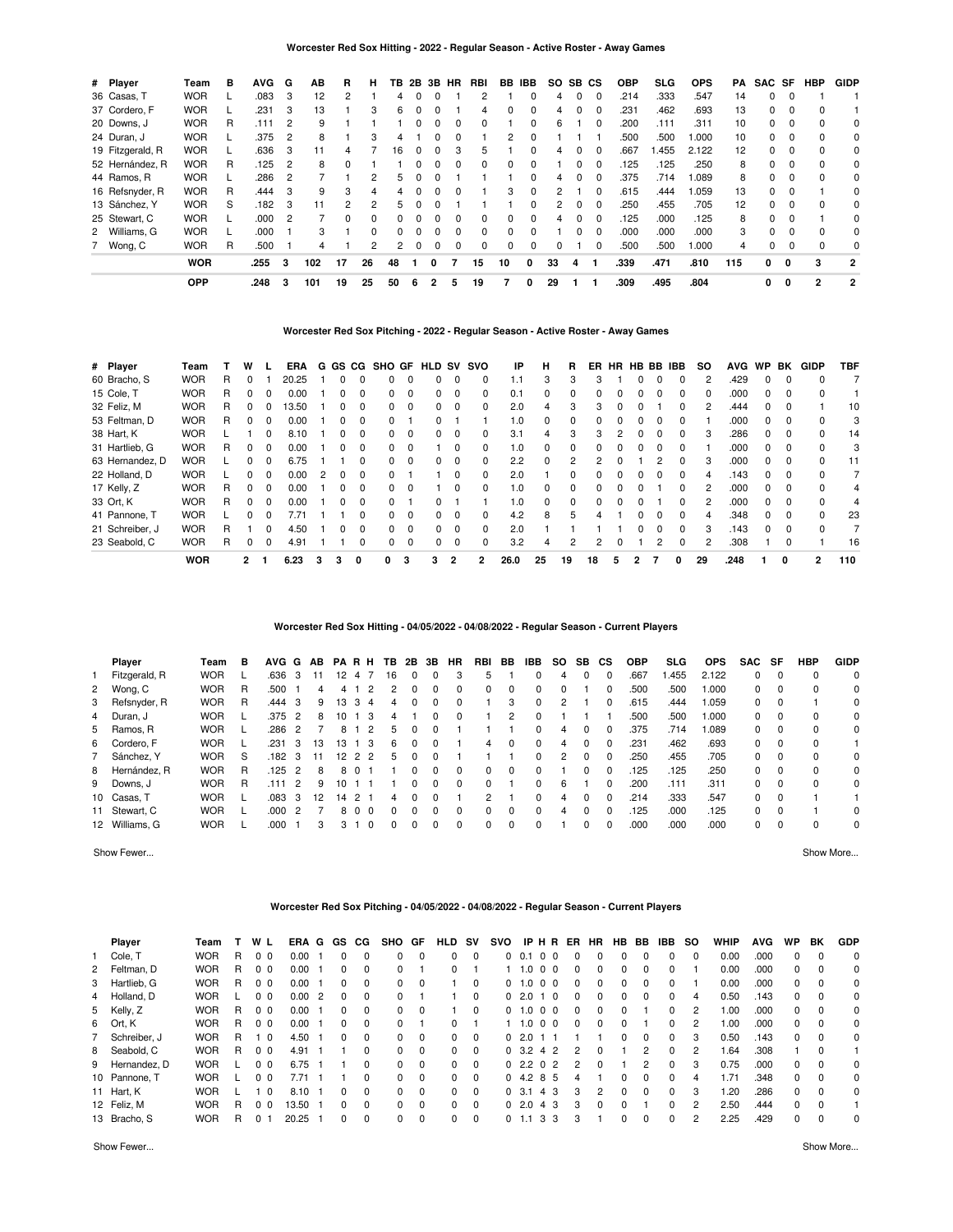| AVG GABRH TB 2B 3B HR RBI BB IBB SO SB CS OBP SLG OPS PA SAC SF HBP GIDP | # Plaver Team B |  |  |  |  |  |  |  |  |  |  |  |  |  |  |  |  |  |  |  |  |  |  |  |  |
|--------------------------------------------------------------------------|-----------------|--|--|--|--|--|--|--|--|--|--|--|--|--|--|--|--|--|--|--|--|--|--|--|--|
|--------------------------------------------------------------------------|-----------------|--|--|--|--|--|--|--|--|--|--|--|--|--|--|--|--|--|--|--|--|--|--|--|--|

**Worcester Red Sox Pitching - 2022 - Regular Season - Active Roster - Last 10**

# Player Team T W L ERA G GS CG SHO GF HLD SV SVO IP H R ER HR HB BB IBB SO AVG WP BK GIDP TBF

**Josh Winckowski - Pitching - Game Log - 2021 - Regular Season**

| Date      |                | <b>GM#Team</b>   | Opp           | w            |                | <b>ERA</b> | G            |                           | <b>GS CG SHO SV SVO</b> |          |              |          | IP    | н              | R              |                | ER HRHB        |                |                | <b>BBIBB</b> |     | <b>SO WHIP</b> | AVG        |                |              |              | <b>AB WP BK GIDP</b> | <b>TBF</b>     | NP-S        |
|-----------|----------------|------------------|---------------|--------------|----------------|------------|--------------|---------------------------|-------------------------|----------|--------------|----------|-------|----------------|----------------|----------------|----------------|----------------|----------------|--------------|-----|----------------|------------|----------------|--------------|--------------|----------------------|----------------|-------------|
| 5/6/21    | $\overline{2}$ | POR              | <b>NH</b>     | $\Omega$     | $\Omega$       | 0.00       | 1            |                           | $\Omega$                | $\Omega$ | $\Omega$     | 0        | 3.1   | 1              | 3              | $\Omega$       | $\Omega$       | $\Omega$       | 4              | $\Omega$     | 4   | 1.50           | .077       | 13             | 0            | $\mathbf 0$  | 0                    | 17             | $71 - 47$   |
| 5/12/21   |                | POR              | @HFD          | -1           | 0              | 0.96       |              |                           | 0                       | 0        | $\Omega$     | $\Omega$ | 6.0   | $\overline{2}$ |                |                |                | $\Omega$       | 1              | $\Omega$     | 4   | 0.86           | .091       | 20             | 0            | $\Omega$     | 0                    | 21             | $67 - 46$   |
| 5/18/21   |                | <b>POR</b>       | @NH           | 0            | $\Omega$       | 1.26       |              |                           | $\Omega$                | $\Omega$ | 0            | 0        | 5.0   | $\overline{4}$ | 2              |                | 0              | $\Omega$       | $\overline{c}$ | $\Omega$     | 5   | 0.98           | .132       | 20             | 1            | $\Omega$     | 0                    | 22             | $83 - 59$   |
| 5/23/21   |                | <b>POR</b>       | @NH           | 0            | $\Omega$       | 1.80       |              |                           | $\Omega$                | $\Omega$ | $\Omega$     | 0        | 5.2   | 7              | 2              | 2              |                | 0              | 2              | $\Omega$     | 4   | 1.15           | .184       | 23             | 0            | 0            |                      | 25             | $94 - 61$   |
| 5/29/21   |                | <b>POR</b>       | <b>HFD</b>    | 1            | 0              | 1.33       |              |                           | 0                       | 0        | $\Omega$     | $\Omega$ | 7.0   | $\mathbf{1}$   | $\Omega$       | $\Omega$       | $\Omega$       | 0              | $\Omega$       | $\Omega$     | 9   | 0.89           | .152       | 23             | 0            | $\Omega$     |                      | 23             | $84 - 60$   |
| May       |                | <b>POR</b>       |               | 2            | 0              | 1.33       | 5            | 5                         | n                       | 0        | 0            | 0        | 27.0  | 15             | 8              | Δ              | $\overline{2}$ | 0              | 9              | 0            | 26  | 0.89           | .152       | 99             | $\mathbf{1}$ | 0            | 2                    | 108            | 399 - 273   |
| Date      |                | <b>GM#Team</b>   | Opp           | w            |                | <b>ERA</b> | G            |                           | <b>GS CG SHO SV SVO</b> |          |              |          | IP    | н              | R              | ER.            |                | <b>HR HB</b>   |                | <b>BBIBB</b> |     | <b>SO WHIP</b> | <b>AVG</b> |                |              |              | <b>AB WP BK GIDP</b> | <b>TBF</b>     | NP-S        |
| 6/4/21    |                | <b>POR</b>       | @HBG          | $\Omega$     | 1              | 2.25       | $\mathbf{1}$ | 1                         | $\Omega$                | $\Omega$ | $\Omega$     | 0        | 5.0   | 8              | 4              | 4              | $\Omega$       | $\Omega$       | $\Omega$       | $\Omega$     | 2   | 1.00           | .190       | 22             | 0            | 0            | 0                    | 23             | $79 - 58$   |
| 6/10/21   |                | <b>POR</b>       | <b>NH</b>     | 0            | 0              | 2.39       | 1            |                           | $\Omega$                | 0        | 0            | 0        | 5.2   | 6              | 2              | 2              | 0              | 0              | 1              | $\mathbf 0$  | 5   | 1.04           | .206       | 20             | 0            | 0            | 0                    | 21             | $97 - 62$   |
| 6/16/21   |                | <b>POR</b>       | @BNG          | 0            | $\Omega$       | 3.10       |              |                           | $\Omega$                | $\Omega$ | 0            | O        | 3.0   | 6              | 4              | 4              |                | $\Omega$       | 2              | 0            | 2   | 1.16           | .226       | 14             | 1            | 0            |                      | 16             | $55 - 32$   |
| 6/23/21   | 1              | <b>POR</b>       | <b>SOM</b>    | 1            | $\Omega$       | 3.35       |              |                           | 0                       | $\Omega$ | $\Omega$     | 0        | 5.0   | 7              | 3              | 3              |                | $\Omega$       | 0              | $\Omega$     | 9   | 1.18           | .237       | 22             | 0            | $\Omega$     | 0                    | 22             | $86 - 58$   |
| 6/29/21   |                | <b>POR</b>       | @NH           | 0            | 0              | 3.73       |              |                           | $\Omega$                | 0        | 0            | 0        | 5.0   | 8              | 4              | 4              |                | $\Omega$       | 1              | 0            | 4   | 1.24           | .250       | 23             | 0            | 0            | 0                    | 24             | $93 - 69$   |
| June      |                | <b>POR</b>       |               | 1            |                | 6.46       | 5            | 5                         | $\Omega$                | 0        | 0            | 0        | 23.2  | 35             | 17             | 17             | 3              | $\Omega$       | 4              | 0            | 22  | 1.65           | .347       | 101            | 1            | 0            |                      | 106            | 410 - 279   |
| Date      |                | GM # Team        | Opp           | w            |                | <b>ERA</b> |              | <b>G GS CG SHO SV SVO</b> |                         |          |              |          | IP    | н              | R              | ER             |                | <b>HR HB</b>   |                | <b>BBIBB</b> |     | <b>SO WHIP</b> | <b>AVG</b> |                |              |              | <b>AB WP BK GIDP</b> | <b>TBF</b>     | NP-S        |
| 7/6/21    |                | <b>POR</b>       | <b>HFD</b>    | $\mathbf{1}$ | $\Omega$       | 3.65       | 1            | 1                         | $\Omega$                | $\Omega$ | 0            | 0        | 6.0   | 5              | $\overline{2}$ | $\overline{2}$ |                | $\Omega$       | 4              | $\mathbf 0$  | 3   | 1.27           | .248       | 22             | 0            | $\mathbf 0$  |                      | 26             | $96 - 62$   |
| 7/11/21   |                | <b>POR</b>       | <b>HFD</b>    | $\Omega$     | $\Omega$       | 4.08       | 1            |                           | $\Omega$                | $\Omega$ | 0            | 0        | 0.2   | 3              | 3              | 3              | $\Omega$       | -1             | 1              | $\Omega$     | 1   | 1.33           | .256       | 5              | 0            | 0            | 0                    | 7              | $31 - 18$   |
| 7/18/21   |                | <b>POR</b>       | @REA          | $\mathbf{1}$ | $\Omega$       | 4.04       |              |                           | $\Omega$                | 0        | 0            | $\Omega$ | 5.0   | 6              | 2              | 2              |                | 0              |                | $\Omega$     | 3   | 1.33           | .258       | 21             | 0            | 0            | 0                    | 22             | $97 - 63$   |
| 7/24/21   |                | POR              | <b>HBG</b>    | 0            | $\Omega$       | 3.63       |              |                           | $\Omega$                | $\Omega$ | 0            | $\Omega$ | 7.0   | $\overline{2}$ | $\overline{2}$ | $\Omega$       | 0              | $\Omega$       |                | $\Omega$     | 2   | 1.24           | .242       | 25             | 0            | $\Omega$     | 0                    | 26             | $83 - 60$   |
| 7/30/21   |                | <b>POR</b>       | <b>NH</b>     | 0            |                | 3.82       |              |                           | $\Omega$                | $\Omega$ | 0            | $\Omega$ | 6.0   | 6              | 4              | 4              |                | $\Omega$       | 2              | $\Omega$     | 5   | 1.25           | .242       | 24             | 1            | 0            | 0                    | 26             | $98 - 69$   |
| July      |                | <b>POR</b>       |               | 2            | $\mathbf{1}$   | 4.01       | 5            | 5                         | $\Omega$                | 0        | 0            | 0        | 24.2  | 22             | 13             | 11             | 3              |                | 9              | 0            | 14  | 1.26           | .227       | 97             | 1            | 0            |                      | 107            | 405 - 272   |
| Date      |                | <b>GM#Team</b>   | Opp           | W            |                | <b>ERA</b> | G            |                           | <b>GS CG SHO SV SVO</b> |          |              |          | IP    | н              | R              | ER             |                | HR HB          |                | <b>BBIBB</b> |     | <b>SO WHIP</b> | <b>AVG</b> |                |              |              | <b>AB WP BK GIDP</b> | <b>TBF</b>     | NP-S        |
| 8/5/21    |                | <b>POR</b>       | @BNG          | 0            |                | 3.86       | -1           | 1                         | $\Omega$                | $\Omega$ | 0            | 0        | 6.1   | 9              | 4              | 3              |                | $\Omega$       |                | $\mathbf 0$  | 7   | 1.27           | .249       | 28             | 0            | 0            |                      | 29             | $93 - 64$   |
| 8/12/21   |                | POR              | @SOM          | 0            | $\Omega$       | 4.39       | $\mathbf{1}$ | 1                         | $\Omega$                | $\Omega$ | $\Omega$     | 0        | 0.1   | 6              | 5              | 5              | 1              | $\Omega$       | 0              | $\Omega$     | 0   | 1.34           | .262       | $\overline{7}$ | 0            | 0            | 0                    | $\overline{7}$ | $26 - 18$   |
| 8/28/21   |                | POR              | <b>REA</b>    | 1            | 0              | 4.30       | -1           | 1                         | $\Omega$                | $\Omega$ | 0            | $\Omega$ | 6.0   | 5              | 3              | $\overline{2}$ | $\Omega$       | 0              | $\overline{c}$ | $\Omega$     | 8   | 1.33           | .261       | 21             | 0            | $\Omega$     |                      | 24             | $94 - 64$   |
| August    |                | <b>POR</b>       |               | 1            | -1             | 7.11       | 3            | 3                         | $\Omega$                | 0        | 0            | 0        | 12.2  | 20             | 12             | 10             | $\mathbf{2}$   | 0              | 3              | 0            | 15  | 1.82           | .357       | 56             | 0            | 0            | 2                    | 60             | $213 - 146$ |
| Date      |                | <b>GM # Team</b> | Opp           | w            |                | <b>ERA</b> | G            |                           | <b>GS CG SHO SV SVO</b> |          |              |          | IP    | н              | R              | ER.            |                | HR HB          |                | <b>BBIBB</b> |     | <b>SO WHIP</b> | <b>AVG</b> |                |              |              | <b>AB WP BK GIDP</b> | <b>TBF</b>     | NP-S        |
| 9/3/21    | 1              | <b>POR</b>       | @NH           | 1            | $\Omega$       | 4.35       |              |                           | $\Omega$                |          | 0            | $\Omega$ | 5.0   | 4              | 3              | 3              | 0              |                | 4              | $\Omega$     | 6   | 1.34           | .258       | 19             | $\Omega$     | $\Omega$     | 0                    | 24             | $101 - 58$  |
| 9/12/21   |                | <b>POR</b>       | <b>BNG</b>    | 0            | 0              | 4.31       |              | 0                         | $\Omega$                | 0        | 0            | 0        | 1.0   | -1             | $\Omega$       | 0              | $\Omega$       | 0              | 0              | $\mathbf 0$  | 1   | 1.34           | .258       | $\overline{4}$ | 0            | 0            | 0                    | $\overline{4}$ | $15 - 11$   |
| 9/17/21   |                | <b>POR</b>       | @HFD          | 1            | $\Omega$       | 4.14       | 1            | 1                         | $\Omega$                | $\Omega$ | 0            | 0        | 6.0   | 3              | 1              | 1              | 0              | 0              | 1              | 0            | 4   | 1.30           | .253       | 19             | 0            | 0            |                      | 21             | $73 - 51$   |
| 9/24/21   |                | <b>WOR</b>       | <b>ROC</b>    | 0            |                | 3.00       | -1           | 1                         | $\Omega$                | $\Omega$ | $\Omega$     | $\Omega$ | 6.0   | 3              | 2              | $\overline{2}$ | 0              |                | $\Omega$       | $\Omega$     | 6   | 0.50           | .143       | 21             | 0            | $\Omega$     | 0                    | 22             | $93 - 62$   |
| September |                | <b>WOR</b>       |               | 0            | 1              | 3.00       | 1            | 1                         | 0                       | 0        | 0            | 0        | 6.0   | 3              | $\overline{2}$ | $\overline{2}$ | 0              | 1              | 0              | 0            | 6   | 0.50           | .143       | 21             | 0            | 0            | 0                    | 22             | $93 - 62$   |
| September |                | <b>POR</b>       |               | $\mathbf{2}$ | 0              | 3.00       | 3            | 2                         | $\mathbf 0$             | 0        | 0            | 0        | 12.0  | 8              | 4              | 4              | 0              | 1              | 5              | 0            | 11  | 1.08           | .190       | 42             | 0            | 0            | 1                    | 49             | 189 - 120   |
| Date      |                | GM # Team        | Opp           | w            |                | <b>ERA</b> | G            |                           | <b>GS CG SHO SV SVO</b> |          |              |          | IP    | н              | R              | ER.            |                | <b>HR HB</b>   |                | <b>BBIBB</b> |     | <b>SO WHIP</b> | <b>AVG</b> |                |              |              | <b>AB WP BK GIDP</b> | <b>TBF</b>     | NP-S        |
| 10/1/21   |                | <b>WOR</b>       | @LHV          | 1            | $\Omega$       | 2.25       | 1            |                           | $\Omega$                | 0        | 0            | 0        | 6.0   | $\overline{2}$ |                |                |                | $\Omega$       | 3              | 0            |     | 0.67           | .122       | 20             | 0            | 0            |                      | 23             | $84 - 47$   |
| October   |                | <b>WOR</b>       |               | 1            | 0              | 1.50       | 1            | 1                         | 0                       | 0        | 0            | 0        | 6.0   | $\overline{2}$ |                |                |                | 0              | 3              | 0            | 7   | 0.83           | .100       | 20             | 0            | 0            |                      | 23             | $84 - 47$   |
| Total     |                | <b>WOR</b>       | AAA           | $1 \quad 1$  |                | 2.25       | $\mathbf{2}$ | $\mathbf{2}$              | $\mathbf{0}$            | 0        | 0            | 0        | 12.0  | 5              | 3              | 3              | 1              | 1              | 3              | 0            | 13  | 0.67           | .122       | 41             | 0            | 0            | 1                    | 45             | 177 - 109   |
| Total     |                | <b>POR</b>       | ΑА            | 83           |                | 4.14       | 21           | 20                        | - 0                     |          | $0\quad 0$   | 0        | 100.0 | 100            | 54             | 46             | 10             | $\overline{2}$ | 30             | 0            | 88  | 1.30           | .253       | 395            | 3            | - 0          |                      | 7 430          | 1616 - 1090 |
| Total     |                | 2 Teams          | <b>Minors</b> | 9            | $\overline{4}$ | 3.94       | 23           | 22                        | 0                       | 0        | $\mathbf{0}$ | 0        | 112.0 | 105            | 57             | 49             | 11             | 3              | 33             | 0            | 101 | 1.23           | .241       | 436            | 3            | $\mathbf{0}$ | 8                    | 475            | 1793 - 1199 |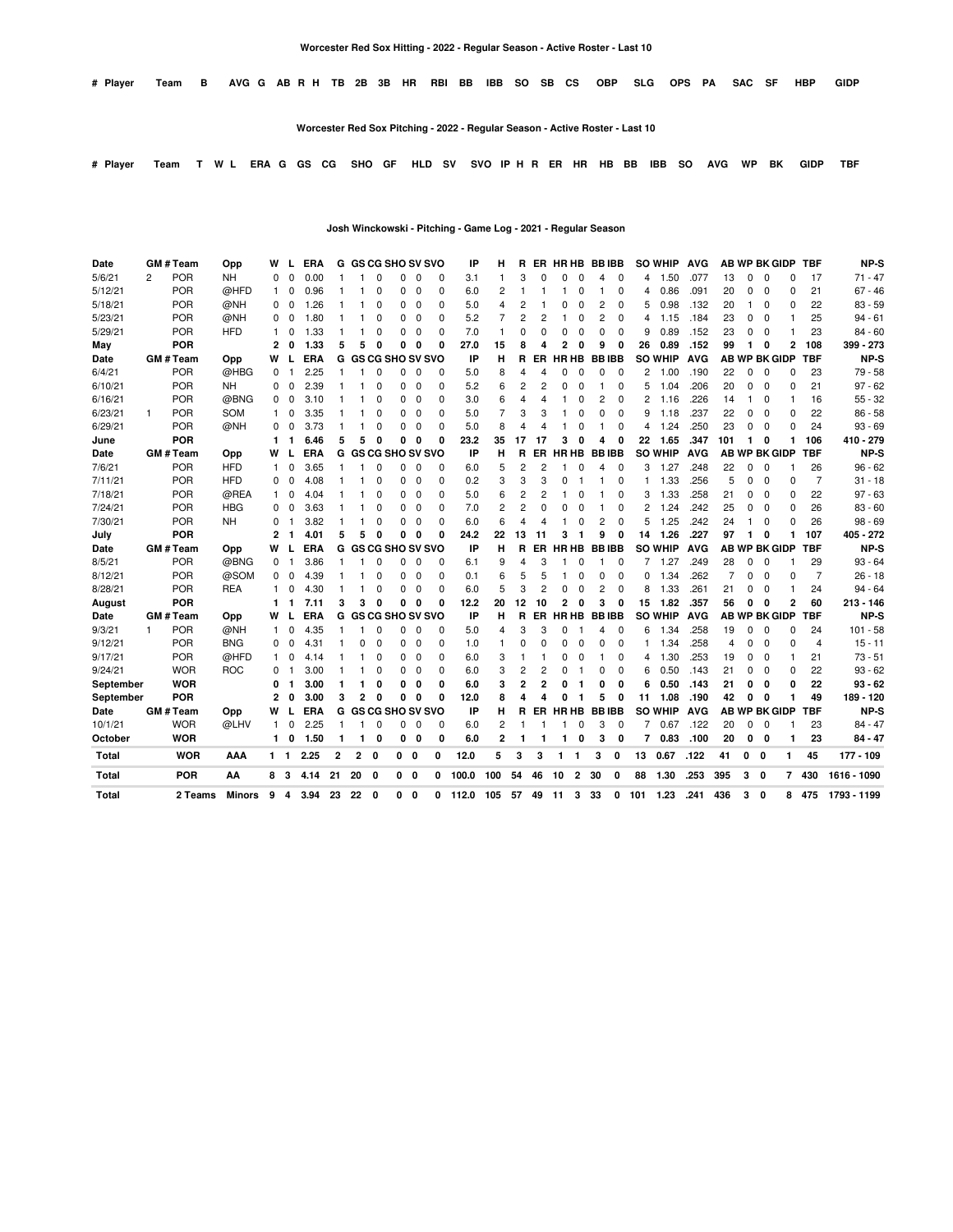| Split                     | Team       | W L            | <b>ERA</b> | G              | GS CG |          | <b>SHO SV</b> |          | ΙP    | н   | R        |                |    |   |          | ER HR HB BB IBB | so | <b>WHIP</b> | <b>AVG</b> | AB  | WP       | BK       | <b>GIDP</b>    | <b>TBF</b> | <b>NP-S</b> |
|---------------------------|------------|----------------|------------|----------------|-------|----------|---------------|----------|-------|-----|----------|----------------|----|---|----------|-----------------|----|-------------|------------|-----|----------|----------|----------------|------------|-------------|
| Home Games                | <b>POR</b> | 4 1            | 3.02       | 10             | 9     | $\Omega$ | 0             | 0        | 47.2  | 37  | 22       | 16             | 3  |   | 15       | 0               | 47 | 1.09        | .207       | 179 |          | $\Omega$ | 3              | 196        | 755 - 511   |
| Home Games                | <b>WOR</b> | 0 <sub>1</sub> | 3.00       |                |       | 0        | 0             | 0        | 6.0   | 3   | 2        | $\overline{c}$ | 0  |   | 0        | 0               | 6  | 0.50        | .143       | 21  | 0        | 0        | $\Omega$       | 22         | $93 - 62$   |
| <b>Away Games</b>         | <b>POR</b> | 4 2            | 5.16       | -11            | 11    | $\Omega$ | 0             | 0        | 52.1  | 63  | 32       | 30             |    |   | 15       | 0               | 41 | 1.49        | .292 216   |     | 2        | $\Omega$ | 4              | 234        | 861 - 579   |
| Away Games                | <b>WOR</b> | 10             | 1.50       |                |       | $\Omega$ | 0             | $\Omega$ | 6.0   | 2   |          |                |    | 0 | 3        | 0               |    | 0.83        | .100       | 20  | 0        | 0        |                | 23         | $84 - 47$   |
| Day Games                 | <b>POR</b> | 20             | 3.26       | 5              |       | $\Omega$ | 0             | 0        | 19.1  | 18  |          |                | 2  |   | 4        | 0               | 18 | 1.14        | .237       | 76  | 0        | 0        | $\overline{c}$ | 81         | $321 - 213$ |
| <b>Night Games</b>        | <b>POR</b> | 63             | 4.35       | 16             | 16    | 0        | 0             | 0        | 80.2  | 82  | 47       | 39             | 8  |   | 26       | 0               | 70 | 1.34        | .257       | 319 | 3        | 0        | 5              | 349        | 1295 - 877  |
| <b>Night Games</b>        | <b>WOR</b> | 11             | 2.25       | 2              | 2     | $\Omega$ | 0             | 0        | 12.0  | 5   | 3        | З              |    |   | 3        | 0               | 13 | 0.67        | .122       | -41 | 0        | $\Omega$ |                | 45         | 177 - 109   |
| On Grass                  | <b>POR</b> | 83             | 4.14       | 21             | 20    | $\Omega$ | 0             | 0        | 100.0 | 100 | -54      | 46             | 10 | 2 | 30       | 0               | 88 | 1.30        | .253       | 395 | 3        | $\Omega$ |                | 430        | 1616 - 1090 |
| On Grass                  | <b>WOR</b> | 11             | .25<br>2   | 2              | 2     | 0        | 0             | $\Omega$ | 12.0  | 5   | 3        | 3              |    |   | 3        | 0               | 13 | 0.67        | .122       | -41 | 0        | 0        |                | 45         | 177 - 109   |
| May                       | <b>POR</b> | 20             | 1.33       | 5              | 5     | $\Omega$ | 0             | 0        | 27.0  | 15  | 8        | 4              | 2  | 0 | 9        | 0               | 26 | 0.89        | .152       | 99  |          | $\Omega$ | 2              | 108        | 399 - 273   |
| June                      | <b>POR</b> | 11             | 6.46       | 5              | 5     | $\Omega$ | 0             | $\Omega$ | 23.2  | 35  | 17       | -17            | 3  | 0 | 4        | 0               | 22 | 1.65        | .347       | 101 |          | $\Omega$ |                | 106        | 410 - 279   |
| July                      | <b>POR</b> | 21             | 4.01       | 5              |       | 0        | O             | $\Omega$ | 24.2  | 22  | 13       | 11             | 3  |   | 9        | 0               | 14 | 1.26        | .227       | 97  |          | $\Omega$ |                | 107        | 405 - 272   |
| August                    | <b>POR</b> | 11             | 711        | 3              | 3     | $\Omega$ | 0             | $\Omega$ | 12.2  | 20  | 12       | 10             | 2  | 0 | 3        | 0               | 15 | 1.82        | .357       | 56  | 0        | $\Omega$ | 2              | 60         | $213 - 146$ |
| September                 | <b>POR</b> | 20             | 3.00       | 3              | 2     | 0        | 0             | $\Omega$ | 12.0  | 8   | 4        | 4              | 0  |   | 5        | 0               | 11 | 1.08        | .190       | 42  | 0        | $\Omega$ |                | 49         | 189 - 120   |
| September                 | <b>WOR</b> | 0 <sub>1</sub> | 3.00       |                |       | 0        | 0             | 0        | 6.0   | 3   | 2        | $\overline{c}$ | 0  |   | 0        | 0               | 6  | 0.50        | .143       | 21  | 0        | 0        | $\Omega$       | 22         | $93 - 62$   |
| October                   | <b>WOR</b> | 10             | 1.50       |                |       | 0        | 0             | 0        | 6.0   | 2   |          |                |    | 0 | 3        | 0               |    | 0.83        | .100       | 20  | $\Omega$ | 0        |                | 23         | $84 - 47$   |
| On Tuesdays               | <b>POR</b> | 10             | 3.94       | 3              | 3     | 0        | 0             | 0        | 16.0  | 17  | 8        |                | 2  | 0 |          | 0               | 12 | 1.50        | .262       | 65  |          | 0        |                | 72         | 272 - 190   |
| On Wednesdays             | <b>POR</b> | 20             | 5.14       | 3              | 3     | 0        | 0             | 0        | 14.0  | 15  | 8        | 8              | 3  | 0 | 3        | 0               | 15 | 1.29        | .268       | 56  |          | 0        |                | 59         | $208 - 136$ |
| On Thursdays              | <b>POR</b> | 0 <sub>1</sub> | 5.74       | 4              |       | 0        | 0             | 0        | 15.2  | 22  | 14       | 10             | 2  | 0 | 6        | 0               | 16 | 1.79        | .324       | 68  | 0        | $\Omega$ |                | 74         | 287 - 191   |
| On Fridays                | <b>POR</b> | 2 <sub>2</sub> | 4.91       | 4              | 4     | $\Omega$ | 0             | 0        | 22.0  | 21  | 12       | 12             |    |   | 7        | 0               | 17 | 1.27        | .250       | 84  |          | 0        |                | 94         | 351 - 236   |
| On Fridays                | <b>WOR</b> | 11             | 2<br>.25   | $\overline{2}$ |       | 0        | 0             | 0        | 12.0  | 5   | 3        | 3              |    |   | 3        | 0               | 13 | 0.67        | .122       | 41  | $\Omega$ | 0        |                | 45         | 177 - 109   |
| On Saturdays              | <b>POR</b> | 20             | 0.90       | 3              | 3     | 0        | 0             | 0        | 20.0  | 8   | 5        | 2              | 0  | 0 | 3        | 0               | 19 | 0.55        | .116       | 69  | 0        | 0        | 2              | 73         | $261 - 184$ |
| On Sundays                | <b>POR</b> | 10             | 5.11       | 4              | 3     | $\Omega$ | 0             | 0        | 12.1  | 17  |          | $\overline{7}$ | 2  |   | 4        | 0               | 9  | 1.70        | .321       | 53  | $\Omega$ | 0        |                | 58         | 237 - 153   |
| In games following a win  | <b>POR</b> | 31             | 4.30       | 12             | 11    | $\Omega$ | 0             | $\Omega$ | 52.1  | 55  | 30       | 25             | 4  | 2 | 18       | 0               | 38 | 1.39        | .264       | 208 |          | 0        | 3              | 230        | 889 - 590   |
| In games following a win  | <b>WOR</b> | 11             | 2.25       | $\overline{2}$ | 2     | 0        | O             | $\Omega$ | 12.0  | 5   | 3        | Э              |    |   | 3        | 0               | 13 | 0.67        | .122       | 41  | 0        | 0        |                | 45         | 177 - 109   |
| In games following a loss | <b>POR</b> | 52             | 3.97       | 9              | g     | 0        | 0             | 0        | 47.2  | 45  | 24       | 21             | 6  | 0 | 12       | 0               | 50 | 1.20        | .241       | 187 | 2        | 0        | 4              | 200        | 727 - 500   |
| Starter                   | <b>POR</b> | 83             | 4.18       | 20             | 20    | 0        | 0             | 0        | 99.0  | 99  | -54      | 46             | 10 | 2 | 30       | 0               | 87 | 1.30        | .253       | 391 | 3        | 0        |                | 426        | 1601 - 1079 |
| Starter                   | <b>WOR</b> | 11             | .25<br>2   | 2              | 2     | 0        | 0             | 0        | 12.0  | 5   | 3        | 3              |    |   | 3        | 0               | 13 | 0.67        | .122       | 41  | 0        | 0        |                | 45         | 177 - 109   |
| Reliever                  | <b>POR</b> | 0 <sub>0</sub> | 0.00       |                | 0     | $\Omega$ | 0             | 0        | 1.0   |     | $\Omega$ | $\Omega$       | 0  | 0 | $\Omega$ | 0               |    | 1.00        | .250       | 4   | 0        | $\Omega$ | O              | 4          | $15 - 11$   |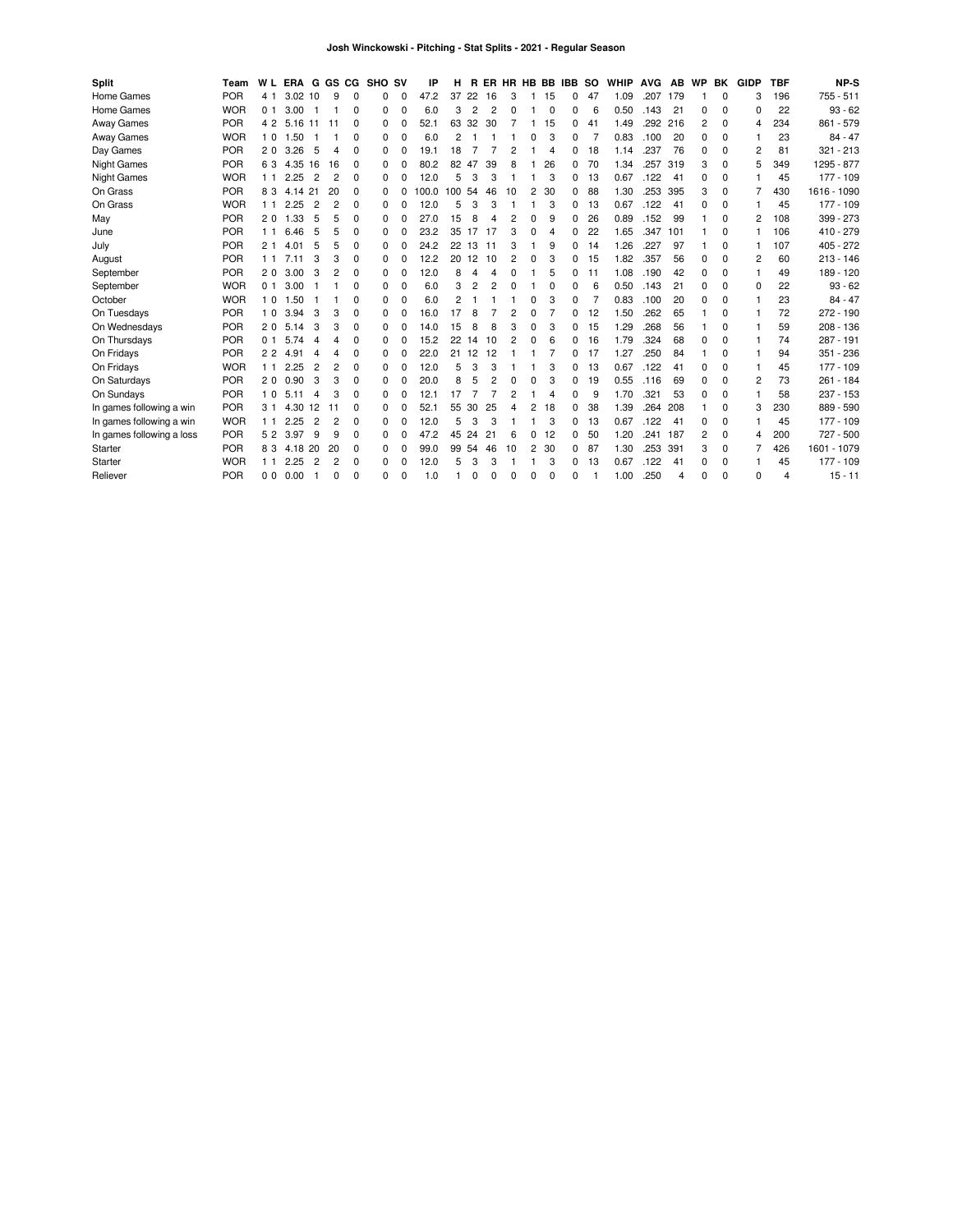# **Josh Winckowski - Opposing Hitting - Stat Splits - 2021 - Regular Season**

| Split                                          | Team                     | AVG             | G                    | AВ             | R              | н                  | 2Β           | 3В       | HR                      | RBI            | BВ             | IBB      | so                            | SB             | CS     | <b>OBP</b>   | SLG           | OPS           | НВР    | SAC         | SF             | <b>GIDP</b>                  |
|------------------------------------------------|--------------------------|-----------------|----------------------|----------------|----------------|--------------------|--------------|----------|-------------------------|----------------|----------------|----------|-------------------------------|----------------|--------|--------------|---------------|---------------|--------|-------------|----------------|------------------------------|
| vs Left                                        | <b>POR</b>               | .303            | 20                   | 132            |                | 40                 | 5            | 0        | 3                       | 15             | 6              | 0        | 26                            |                |        | .329         | .409          | .738          | 0      | 0           | $\overline{c}$ | 3                            |
| vs Left                                        | <b>WOR</b><br><b>POR</b> | .118<br>.228    | $\overline{c}$<br>21 | 17<br>263      |                | 2<br>60            | 1            | 0        | 0<br>7                  | 1<br>34        | 2<br>24        | 0<br>0   | $\overline{7}$<br>62          |                |        | .211<br>.297 | .176<br>.365  | .387<br>662   | 0<br>2 | 0<br>0      | 0<br>1         | 0<br>4                       |
| vs Right<br>vs Right                           | <b>WOR</b>               | .125            | 2                    | 24             |                | 3                  | 15<br>1      | 0<br>0   | 1                       | 2              | $\mathbf{1}$   | 0        | 6                             |                |        | .192         | .292          | 484           | 1      | 0           | 0              | 1                            |
| Team is ahead                                  | <b>POR</b>               | .235            | 13                   | 153            |                | 36                 | 7            | 0        | 4                       | 20             | 14             | 0        | 34                            |                |        | .302         | .359          | .661          | 1      | 0           | 1              | 3                            |
| Team is ahead                                  | <b>WOR</b>               | .100            | $\mathbf{1}$         | 10             |                | 1                  | 0            | 0        | 0                       | 0              | $\overline{c}$ | 0        | 4                             |                |        | .250         | .100          | .350          | 0      | $\mathbf 0$ | 0              | 0                            |
| Team is behind                                 | <b>POR</b>               | .234            | 13                   | 158            |                | 37                 | 8            | 0        | 3                       | 16             | 11             | 0        | 30                            |                |        | .287         | .342          | .629          | 1      | 0           | 1              | 4                            |
| Team is behind                                 | <b>WOR</b>               | .200            | $\overline{c}$       | 5              |                | 1                  | 1            | 0        | 0                       | 1              | 1              | 0        | 0                             |                |        | .333         | .400          | .733          | 0      | 0           | 0              | 1                            |
| Score is tied                                  | <b>POR</b>               | .321            | 15                   | 84             |                | 27                 | 5            | 0        | 3                       | 13             | 5              | 0        | 24                            |                |        | .356         | .488          | .844          | 0      | 0           | 1              | 0                            |
| Score is tied                                  | <b>WOR</b>               | .115            | 2                    | 26             |                | 3                  | 1            | 0        | 1                       | 2              | 0              | 0        | 9                             |                |        | .148         | .269          | .417          | 1      | 0           | 0              | 0                            |
| <b>Batting First</b>                           | <b>POR</b>               | .429            | 20                   | 49             |                | 21                 | 6            | 0        | 0                       | 5              | 5              | 0        | 11                            |                |        | .491         | .551          | 1.042         | 1      | 0           | 0              | 1                            |
| <b>Batting First</b>                           | <b>WOR</b>               | .000            | $\overline{c}$       | 4              |                | 0                  | 0            | 0        | 0                       | 0              | 1              | 0        | $\overline{c}$                |                |        | .333         | .000          | .333          | 1      | 0           | 0              | 0                            |
| <b>Batting Second</b>                          | <b>POR</b>               | .208            | 20                   | 53             |                | 11                 | 1            | 0        | 1                       | 5              | 1              | 0        | 13                            |                |        | .218         | .283          | .501          | 0      | 0           | 1              | 2                            |
| <b>Batting Second</b>                          | <b>WOR</b>               | .167            | 2                    | 6              |                | $\mathbf{1}$       | 1            | 0        | 0                       | 1              | 0              | 0        | $\mathbf{1}$                  |                |        | .167         | .333          | .500          | 0      | 0           | 0              | 1                            |
| <b>Batting Third</b>                           | <b>POR</b>               | .333            | 20                   | 51             |                | 17                 | 4            | 0        | 1                       | 13             | 2              | 0        | 10                            |                |        | .352         | .471          | .823          | 0      | 0           | 1              | 1                            |
| <b>Batting Third</b>                           | <b>WOR</b>               | .167            | $\overline{c}$       | 6              |                | 1                  | 1            | 0        | 0                       | $\mathbf{1}$   | 0              | 0        | $\overline{c}$                |                |        | .167         | .333          | .500          | 0      | 0           | 0<br>0         | 0                            |
| <b>Batting Fourth</b><br><b>Batting Fourth</b> | <b>POR</b><br><b>WOR</b> | .167<br>.000    | 20<br>$\overline{c}$ | 48<br>5        |                | 8<br>0             | 3<br>0       | 0<br>0   | 1<br>0                  | 4<br>0         | 3<br>1         | 0<br>0   | 13<br>2                       |                |        | .216<br>.167 | .292<br>.000  | .508<br>.167  | 0<br>0 | 0<br>0      | 0              | 0<br>0                       |
| <b>Batting Fifth</b>                           | <b>POR</b>               | .111            | 21                   | 45             |                | 5                  | 0            | 0        | 1                       | 5              | 4              | 0        | 11                            |                |        | .184         | .178          | .362          | 0      | 0           | 0              | 1                            |
| <b>Batting Fifth</b>                           | <b>WOR</b>               | .000            | $\overline{c}$       | 5              |                | 0                  | 0            | 0        | 0                       | 0              | 0              | 0        | $\overline{\mathbf{c}}$       |                |        | .000         | .000          | .000          | 0      | 0           | 0              | 0                            |
| <b>Batting Sixth</b>                           | <b>POR</b>               | .250            | 21                   | 44             |                | 11                 | 3            | 0        | 1                       | 5              | 3              | 0        | 11                            |                |        | .298         | .386          | .684          | 0      | 0           | 0              | 0                            |
| <b>Batting Sixth</b>                           | <b>WOR</b>               | .000            | $\overline{c}$       | 4              |                | 0                  | 0            | 0        | 0                       | 0              | 0              | 0        | $\mathbf{1}$                  |                |        | .000         | .000          | .000          | 0      | 0           | 0              | 0                            |
| <b>Batting Seventh</b>                         | <b>POR</b>               | .250            | 21                   | 36             |                | 9                  | 1            | 0        | 3                       | 4              | 7              | 0        | 6                             |                |        | .386         | .528          | .914          | 1      | 0           | 0              | $\mathbf{1}$                 |
| <b>Batting Seventh</b>                         | <b>WOR</b>               | .250            | 2                    | 4              |                | 1                  | 0            | 0        | 1                       | 1              | 0              | 0        | 1                             |                |        | .250         | 1.000         | 1.250         | 0      | 0           | 0              | 0                            |
| <b>Batting Eighth</b>                          | <b>POR</b>               | .333            | 19                   | 36             |                | 12                 | 1            | 0        | $\overline{c}$          | 8              | 3              | 0        | 5                             |                |        | .375         | .528          | .903          | 0      | 0           | 1              | 0                            |
| <b>Batting Eighth</b>                          | <b>WOR</b>               | .333            | $\overline{c}$       | 3              |                | 1                  | 0            | 0        | 0                       | 0              | 1              | 0        | 0                             |                |        | .500         | .333          | .833          | 0      | 0           | 0              | 0                            |
| <b>Batting Ninth</b>                           | <b>POR</b>               | .182            | 18                   | 33             |                | 6                  | 1            | 0        | 0                       | 0              | 2              | 0        | 8                             |                |        | .229         | .212          | .441          | 0      | 0           | 0              | 1                            |
| <b>Batting Ninth</b>                           | <b>WOR</b>               | .250            | 2                    | $\overline{4}$ |                | 1                  | 0            | 0        | 0                       | 0              | 0              | 0        | $\overline{c}$                |                |        | .250         | .250          | 500           | 0      | 0           | 0              | 0                            |
| Leading Off                                    | <b>POR</b>               | .232            | 21                   | 95             |                | 22                 | 3            | 0        | 3                       | 3              | 8              | 0        | 28                            |                |        | .291         | .358          | .649          | 0      | 0           | 0              | 0                            |
| Leading Off                                    | <b>WOR</b>               | .100            | 2                    | 10             |                | 1                  | 0            | 0        | 1                       | 1              | 1              | 0        | 4                             |                |        | .250         | .400          | .650          | 1      | 0           | 0              | 0                            |
| First Inning                                   | <b>POR</b>               | .337            | 20                   | 86             | 19             | 29                 | 8            | 0        | 1                       | 17             | 9              | 0        | 22                            | 4              | 0      | .402         | .465          | .867          | 1      | 0           | 1              | 0                            |
| First Inning                                   | <b>WOR</b>               | .000            | 2                    | 6              | 0              | 0                  | 0            | 0        | 0<br>4                  | 0              | 0<br>7         | 0        | 4                             | 0              | 0      | .000         | .000          | .000          | 0      | 0           | 0<br>0         | 0                            |
| Second Inning<br>Second Inning                 | <b>POR</b><br><b>WOR</b> | .149<br>.000    | 18<br>2              | 67<br>6        | 8<br>0         | 10<br>0            | 0<br>0       | 0<br>0   | 0                       | 8<br>0         | 0              | 0<br>0   | 15<br>$\overline{\mathbf{c}}$ | 1<br>0         | 0<br>0 | .230<br>.000 | .328<br>.000  | .558<br>.000  | 0<br>0 | 0<br>0      | 0              | 2<br>0                       |
| Third Inning                                   | <b>POR</b>               | .257            | 18                   | 70             | 6              | 18                 | 5            | 0        | 1                       | 6              | 4              | 0        | 17                            | $\mathbf{1}$   | 1      | .303         | .371          | .674          | 1      | 0           | 1              | 0                            |
| Third Inning                                   | <b>WOR</b>               | .143            | $\overline{c}$       | 7              | $\mathbf{1}$   | 1                  | 0            | 0        | 1                       | 1              | 1              | 0        | 1                             | 0              | 0      | .250         | .571          | .821          | 0      | 0           | 0              | $\mathbf{1}$                 |
| Fourth Inning                                  | <b>POR</b>               | .288            | 17                   | 66             | 11             | 19                 | 1            | 0        | 4                       | 10             | 6              | 0        | 9                             | $\overline{4}$ | 0      | .342         | .485          | .827          | 0      | 0           | 1              | $\overline{\mathbf{c}}$      |
| Fourth Inning                                  | <b>WOR</b>               | .000            | 2                    | 6              | 0              | 0                  | 0            | 0        | 0                       | 0              | 0              | 0        | 1                             | 0              | 0      | .143         | .000          | .143          | 1      | 0           | 0              | 0                            |
| Fifth Inning                                   | <b>POR</b>               | .279            | 16                   | 61             | 9              | 17                 | 4            | 0        | 0                       | 8              | 3              | 0        | 17                            | $\mathbf{1}$   | 1      | .313         | .344          | .657          | 0      | 0           | 0              | 3                            |
| Fifth Inning                                   | <b>WOR</b>               | .143            | 2                    | 7              | 0              | 1                  | 0            | 0        | 0                       | 0              | 0              | 0        | 3                             | 0              | 0      | .143         | .143          | .286          | 0      | 0           | 0              | 0                            |
| Sixth Inning                                   | <b>POR</b>               | .152            | 10                   | 33             | 0              | 5                  | 1            | 0        | 0                       | 0              | 1              | 0        | 4                             | $\mathbf{1}$   | 0      | .176         | .182          | 358           | 0      | 0           | 0              | 0                            |
| Sixth Inning                                   | <b>WOR</b>               | .333            | $\overline{c}$       | 9              | $\overline{c}$ | 3                  | 2            | 0        | 0                       | 2              | $\overline{c}$ | 0        | $\overline{\mathbf{c}}$       | 0              | 0      | .455         | .556          | 1.011         | 0      | 0           | 0              | 0                            |
| Seventh Inning                                 | <b>POR</b>               | .167            | 4                    | 12             | 1              | 2                  | 1            | 0        | 0                       | 0              | 0              | 0        | 4                             | 0              | 0      | .167         | .250          | .417          | 0      | 0           | 0              | 0                            |
| <b>Bases Empty</b>                             | <b>POR</b>               | .228            | 21                   | 232            |                | 53                 | 11           | 0        | 6                       | 6              | 17             | 0        | 58                            |                |        | .284         | .353          | .637          | 1      | 0           | 0              | 0                            |
| <b>Bases Empty</b>                             | <b>WOR</b>               | .111            | 2                    | 27             |                | 3                  | 0            | 0        | 1                       | 1              | 2              | 0        | 9                             |                |        | .200         | .222          | .422          | 1      | 0           | 0              | 0                            |
| Runner at 1st                                  | <b>POR</b>               | .299            | 20                   | 67             |                | 20                 | 3            | 0        | $\overline{\mathbf{c}}$ | 4              | $\overline{c}$ | 0        | 10                            |                |        | .319         | .433          | .752          | 0      | 0           | 0              | 6                            |
| Runner at 1st                                  | <b>WOR</b>               | .000            | $\overline{c}$       | 8              |                | 0                  | 0            | 0        | 0                       | 0              | 1              | 0        | 3                             |                |        | .111         | .000          | .111          | 0      | 0           | 0              | 0                            |
| Runner at 2nd                                  | <b>POR</b>               | .200            | 19<br>$\mathbf{1}$   | 30             |                | 6                  | 0            | 0        | 0                       | $\overline{c}$ | 5              | 0        | 5                             |                |        | .333         | .200          | .533          | 1      | 0           | 0              | 0                            |
| Runner at 2nd<br>Runner at 3rd                 | <b>WOR</b><br><b>POR</b> | .667<br>.250    | 10                   | 3<br>12        |                | 2<br>3             | 2<br>0       | 0<br>0   | 0<br>1                  | 2<br>5         | 0<br>1         | 0<br>0   | 0<br>3                        |                |        | .667<br>.308 | 1.333<br>.500 | 2.000<br>.808 | 0<br>0 | 0<br>0      | 0<br>0         | 0<br>0                       |
| Runners at 1st & 2nd                           | <b>POR</b>               | .409            | 14                   | 22             |                | 9                  | 3            | $\Omega$ | $\Omega$                | 9              | 2              | $\Omega$ | 6                             |                |        | 458          | .545          | 1.003         | 0      | O           | $\Omega$       | 0                            |
| Runners at 1st & 2nd                           | <b>WOR</b>               | .000            | $\mathbf{1}$         | $\mathbf{1}$   |                | 0                  | 0            | 0        | 0                       | 0              | 0              | 0        | 1                             |                |        | .000         | .000          | .000          | 0      | $\mathbf 0$ | 0              | 0                            |
| Runners at 1st & 3rd                           | <b>POR</b>               | .071            | 10                   | 14             |                | 1                  | 0            | 0        | 0                       | 4              | 0              | 0        | 3                             |                |        | .067         | .071          | .138          | 0      | $\pmb{0}$   | 1              | 1                            |
| Runners at 1st & 3rd                           | <b>WOR</b>               | .000            | $\mathbf{1}$         | $\overline{c}$ |                | 0                  | 0            | 0        | 0                       | 0              | 0              | 0        | 0                             |                |        | .000         | .000          | .000          | 0      | 0           | 0              | 1                            |
| Runners at 2nd & 3rd                           | <b>POR</b>               | .583            | 9                    | 12             |                | 7                  | 2            | 0        | 1                       | 13             | 2              | 0        | 1                             |                |        | .643         | 1.000         | 1.643         | 0      | 0           | 0              | 0                            |
| Bases Loaded                                   | <b>POR</b>               | .167            | 6                    | 6              |                | 1                  | 1            | 0        | 0                       | 6              | $\mathbf{1}$   | 0        | $\overline{c}$                |                |        | .222         | .333          | .555          | 0      | 0           | $\overline{c}$ | 0                            |
| Runners On                                     | <b>POR</b>               | .288            | 21                   | 163            |                | 47                 | 9            | 0        | 4                       | 43             | 13             | 0        | 30                            |                |        | .339         | .417          | .756          | 1      | 0           | 3              | $\overline{7}$               |
| Runners On                                     | <b>WOR</b>               | .143            | $\overline{c}$       | 14             |                | 2                  | 2            | 0        | 0                       | $\overline{c}$ | $\mathbf{1}$   | 0        | 4                             |                |        | .200         | .286          | .486          | 0      | 0           | 0              | 1                            |
| <b>Scoring Position</b>                        | <b>POR</b>               | .281            | 20                   | 96             |                | 27                 | 6            | 0        | $\overline{c}$          | 39             | 11             | 0        | 20                            |                |        | .351         | .406          | .757          | 1      | 0           | 3              | 1                            |
| <b>Scoring Position</b>                        | <b>WOR</b>               | .333            | $\overline{c}$       | 6              |                | 2                  | 2            | 0        | 0                       | 2              | 0              | 0        | $\mathbf{1}$                  |                |        | .333         | .667          | 1.000         | 0      | 0           | 0              | 1                            |
| No Outs                                        | <b>POR</b>               | .274            | 21                   | 146            |                | 40                 | 9            | 0        | 4                       | 16             | 9              | 0        | 35                            |                |        | .312         | .418          | .730          | 0      | 0           | $\overline{2}$ | $\overline{c}$               |
| No Outs                                        | <b>WOR</b>               | .071            | $\overline{c}$       | 14             |                | 1                  | 0            | 0        | 1                       | 1              | $\overline{c}$ | 0        | 4                             |                |        | .235         | .286          | .521          | 1      | 0           | 0              | 0                            |
| One Out                                        | <b>POR</b>               | .254            | 20                   | 126            |                | 32                 | 5            | 0        | 3                       | 20             | 9              | 0        | 30                            |                |        | .307         | .365          | .672          | 1      | 0           | 1              | 5                            |
| One Out<br>Two Outs                            | <b>WOR</b><br><b>POR</b> | .077<br>.228    | $\overline{c}$<br>20 | 13<br>123      |                | 1<br>28            | 0<br>6       | 0<br>0   | 0<br>3                  | 0<br>13        | 0<br>12        | 0<br>0   | 3<br>23                       |                |        | .077<br>.301 | .077<br>.350  | .154<br>.651  | 0<br>1 | 0<br>0      | 0<br>0         | 1<br>0                       |
| Two Outs                                       | <b>WOR</b>               | .214            | $\overline{c}$       | 14             |                | 3                  | 2            | 0        | 0                       | 2              | 1              | 0        | 6                             |                |        | .267         | .357          | .624          | 0      | 0           | 0              | 0                            |
| Late / Close                                   | <b>POR</b>               | .000            | $\mathbf{1}$         | 3              |                | 0                  | 0            | 0        | 0                       | 0              | 0              | 0        | $\mathbf{1}$                  |                |        | .000         | .000          | .000          | 0      | 0           | 0              | 0                            |
| Ahead in Count                                 | <b>POR</b>               | .188            | 21                   | 154            |                | 29                 | 7            | 0        | 1                       | 12             | 0              | 0        | 56                            |                |        | .186         | .253          | .439          | 0      | $\pmb{0}$   | $\overline{c}$ | 4                            |
| Ahead in Count                                 | <b>WOR</b>               | .000            | $\overline{c}$       | 8              |                | 0                  | 0            | 0        | 0                       | 0              | 0              | 0        | 6                             |                |        | .111         | .000          | .111          | 1      | 0           | 0              | 0                            |
| Behind in Count                                | <b>POR</b>               | .284            | 20                   | 95             |                | 27                 | 6            | 0        | 4                       | 18             | 30             | 0        | 13                            |                |        | .460         | .474          | .934          | 1      | 0           | 0              | 0                            |
| Behind in Count                                | <b>WOR</b>               | .182            | $\overline{c}$       | 11             |                | 2                  | $\mathbf{1}$ | 0        | 1                       | 2              | 3              | 0        | $\mathbf{1}$                  |                |        | .357         | .545          | .902          | 0      | 0           | 0              | 0                            |
| 0-0 Count                                      | <b>POR</b>               | .302            | 21                   | 63             |                | 19                 | 5            | 0        | 4                       | 12             | 0              | 0        | 0                             |                |        | .302         | .571          | .873          | 0      | 0           | 0              | $\mathbf{1}$                 |
| 0-0 Count                                      | <b>WOR</b>               | .000            | $\overline{c}$       | 5              |                | 0                  | 0            | 0        | 0                       | 0              | 0              | 0        | 0                             |                |        | .000         | .000          | .000          | 0      | $\pmb{0}$   | 0              | 0                            |
| 0-1 Count                                      | <b>POR</b>               | .257            | 18                   | 35             |                | 9                  | 3            | 0        | 0                       | 2              | 0              | 0        | 0                             |                |        | .257         | .343          | .600          | 0      | 0           | 0              | 1                            |
| 0-1 Count                                      | <b>WOR</b>               | .000            | $\mathbf{1}$         | 0              |                | 0                  | 0            | 0        | 0                       | 0              | 0              | 0        | 0                             |                |        | 1.000        | .000          | 1.000         | 1      | 0           | 0              | 0                            |
| 0-2 Count                                      | <b>POR</b>               | .103            | 19                   | 58             |                | 6                  | 1            | 0        | 0                       | 2              | 0              | 0        | 30                            |                |        | .102         | .121          | .223          | 0      | 0           | 1              | $\overline{c}$               |
| 0-2 Count                                      | <b>WOR</b>               | .000            | $\overline{c}$       | 3              |                | 0                  | 0            | 0        | 0                       | 0              | 0              | 0        | $\overline{c}$                |                |        | .000         | .000          | .000          | 0      | 0           | 0              | 0                            |
| 1-0 Count                                      | <b>POR</b>               | .419            | 15                   | 31             |                | 13                 | 1            | 0        | 3                       | 7              | 0              | 0        | 0                             |                |        | .438         | .742          | 1.180         | 1      | 0           | 0              | 0                            |
| 1-0 Count                                      | <b>WOR</b>               | .333            | $\overline{c}$       | 3              |                | $\mathbf{1}$       | 0            | 0        | 1                       | 1              | 0              | 0        | 0                             |                |        | .333         | 1.333         | 1.666         | 0      | 0           | 0              | 0                            |
| 1-1 Count                                      | <b>POR</b>               | .367            | 16                   | 30             |                | 11                 | 2            | 0        | 0                       | 1              | 0              | 0        | 0                             |                |        | .387         | .433          | .820          | 1      | 0           | 0              | 2                            |
| 1-1 Count<br>1-2 Count                         | <b>WOR</b><br><b>POR</b> | .125<br>.230 21 | $\overline{c}$       | 8<br>61        |                | $\mathbf{1}$<br>14 | 0<br>3       | 0<br>0   | 0<br>1                  | 0<br>8         | 0<br>0         | 0<br>0   | 0<br>26                       |                |        | .125<br>.226 | .125<br>.328  | .250<br>.554  | 0<br>0 | 0<br>0      | 0<br>1         | $\mathbf{1}$<br>$\mathbf{1}$ |
|                                                |                          |                 |                      |                |                |                    |              |          |                         |                |                |          |                               |                |        |              |               |               |        |             |                |                              |